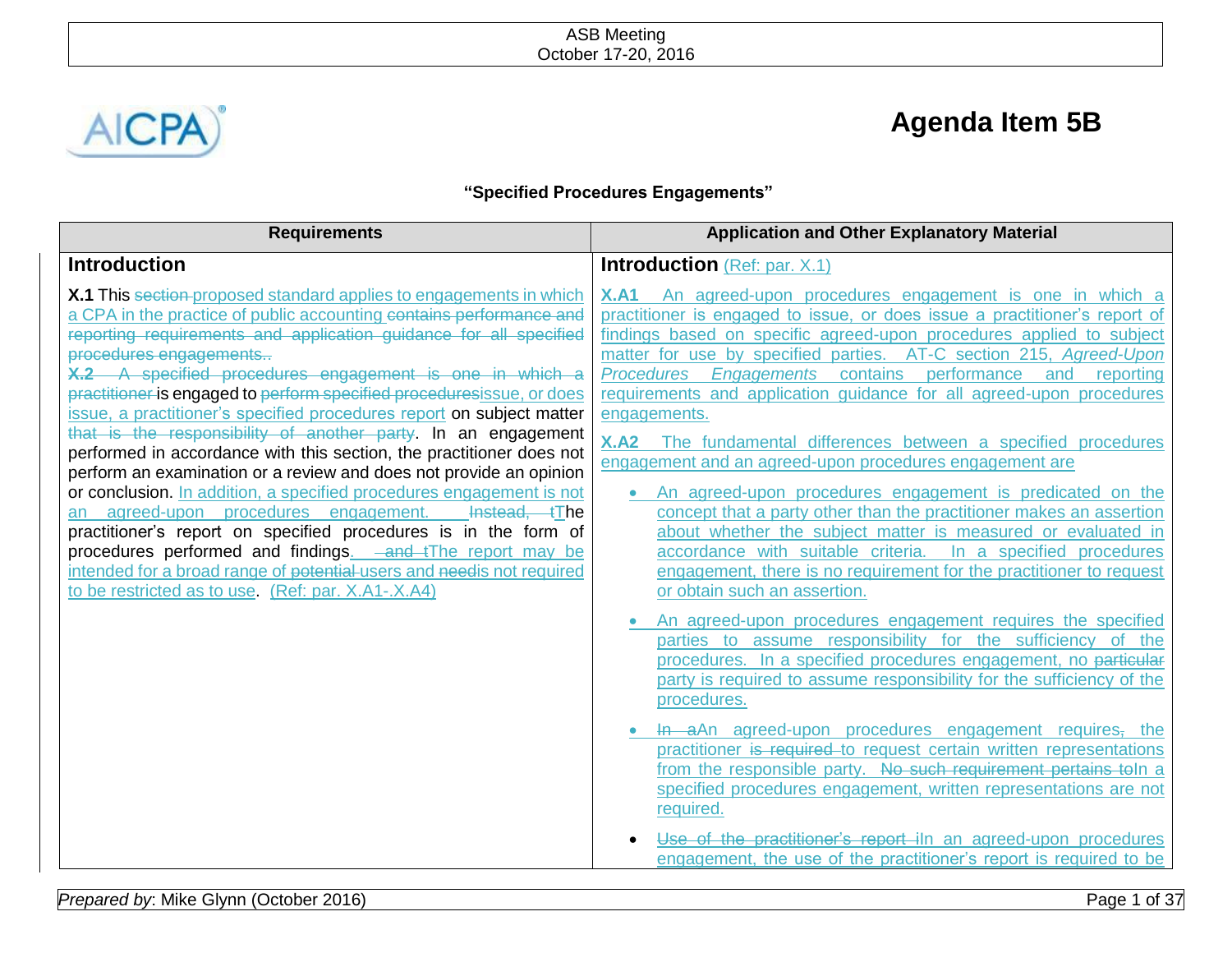| <b>Requirements</b>                                                                                                                                                                                                                                                                                                                                                                                                                                                                                                                                                                                                                                                                                                                                                                                                                                                                                                                                                                                                                                                                                                | <b>Application and Other Explanatory Material</b>                                                                                                                                                                                                                                                                                                                                                                                                                                                                                                                                                                                                                                                                                                                                                                                                                                                                                                                                                                                                                                                                                                                                                                                                                                                                                                                                                                  |
|--------------------------------------------------------------------------------------------------------------------------------------------------------------------------------------------------------------------------------------------------------------------------------------------------------------------------------------------------------------------------------------------------------------------------------------------------------------------------------------------------------------------------------------------------------------------------------------------------------------------------------------------------------------------------------------------------------------------------------------------------------------------------------------------------------------------------------------------------------------------------------------------------------------------------------------------------------------------------------------------------------------------------------------------------------------------------------------------------------------------|--------------------------------------------------------------------------------------------------------------------------------------------------------------------------------------------------------------------------------------------------------------------------------------------------------------------------------------------------------------------------------------------------------------------------------------------------------------------------------------------------------------------------------------------------------------------------------------------------------------------------------------------------------------------------------------------------------------------------------------------------------------------------------------------------------------------------------------------------------------------------------------------------------------------------------------------------------------------------------------------------------------------------------------------------------------------------------------------------------------------------------------------------------------------------------------------------------------------------------------------------------------------------------------------------------------------------------------------------------------------------------------------------------------------|
| <b>Scope of This Standard</b><br>X.3 <sub>2</sub> When a practitioner performs services pursuant to an<br>engagement to issue a practitioner's specified procedures report<br>apply specified procedures toon subject matter as part of or in<br>addition to another form of service, this section-proposed standard<br>applies only to those services described herein; other professional<br>standards would apply to the other services. (Ref: par. X.A5) Other<br>services may include an audit, review, compilation, or preparation of<br>a financial statement; another attestation service performed pursuant<br>to the attestation standards; or a nonattest service other than<br>financial statement preparation such as engagements performed in<br>accordance with Statement on Standards for Consulting Services. A<br>practitioner's report on applying specified procedures to subject<br>matter may be combined with a practitioner's report on such other<br>services, provided the types of services can be clearly distinguished<br>and the applicable standards for each service are followed. | restricted to the specified parties. There is no such requirement to<br>restrict the use of the practitioner's report in a specified procedures<br>engagement.<br><b>X.A3</b> Nothing in this standard is intended to preclude a practitioner from<br>performing a specified procedures engagement and an agreed-upon<br>procedures engagement on the same subject matter.<br>X.A4 Individual users of the specified procedures report would make their<br>own determination as to how the report is to be used and relied upon based<br>on the procedures performed and the results obtained.<br>Scope of This Standard (Ref: par. X.42)<br><b>X.A5</b> $\Theta$ Another form of services may include an audit, review, compilation,<br>or preparation of a-financial statements; an examination, review, or agreed-<br>upon procedures engagement other attestation service performed pursuant<br>to the attestation standards; or a nonattest service other than financial<br>statement preparation such as engagements performed in accordance with<br>Statement on Standards for Consulting Services. A practitioner's specified<br>procedures report on applying specified procedures to subject matter may<br>be combined with a practitioner's report on such other services, provided<br>the types of services can be clearly distinguished and the applicable<br>standards for each service are followed |
| <b>X.4</b> This section does not apply to engagements to                                                                                                                                                                                                                                                                                                                                                                                                                                                                                                                                                                                                                                                                                                                                                                                                                                                                                                                                                                                                                                                           |                                                                                                                                                                                                                                                                                                                                                                                                                                                                                                                                                                                                                                                                                                                                                                                                                                                                                                                                                                                                                                                                                                                                                                                                                                                                                                                                                                                                                    |
| a. apply agreed-upon procedures; <sup>1</sup>                                                                                                                                                                                                                                                                                                                                                                                                                                                                                                                                                                                                                                                                                                                                                                                                                                                                                                                                                                                                                                                                      |                                                                                                                                                                                                                                                                                                                                                                                                                                                                                                                                                                                                                                                                                                                                                                                                                                                                                                                                                                                                                                                                                                                                                                                                                                                                                                                                                                                                                    |
| b. issue letters (commonly referred to as <i>comfort letters</i> ) to<br>underwriters and certain other requesting parties; <sup>2</sup>                                                                                                                                                                                                                                                                                                                                                                                                                                                                                                                                                                                                                                                                                                                                                                                                                                                                                                                                                                           |                                                                                                                                                                                                                                                                                                                                                                                                                                                                                                                                                                                                                                                                                                                                                                                                                                                                                                                                                                                                                                                                                                                                                                                                                                                                                                                                                                                                                    |
| e. conclude that the subject matter is in accordance with the<br>eriteria; or                                                                                                                                                                                                                                                                                                                                                                                                                                                                                                                                                                                                                                                                                                                                                                                                                                                                                                                                                                                                                                      |                                                                                                                                                                                                                                                                                                                                                                                                                                                                                                                                                                                                                                                                                                                                                                                                                                                                                                                                                                                                                                                                                                                                                                                                                                                                                                                                                                                                                    |
| d. measure the subject matter against certain criteria (for example,<br>regulations).                                                                                                                                                                                                                                                                                                                                                                                                                                                                                                                                                                                                                                                                                                                                                                                                                                                                                                                                                                                                                              |                                                                                                                                                                                                                                                                                                                                                                                                                                                                                                                                                                                                                                                                                                                                                                                                                                                                                                                                                                                                                                                                                                                                                                                                                                                                                                                                                                                                                    |

Agenda Item 5B Page 2 of 37

 $\overline{a}$ 

<sup>1</sup> See AT-C section 215, *Agreed-Upon Procedures Engagements* (AICPA, *Professional Standards*).

<sup>2</sup> See AU-C section 920, *Letters for Underwriters and Certain Other Requesting Parties* (AICPA, *Professional Standards*).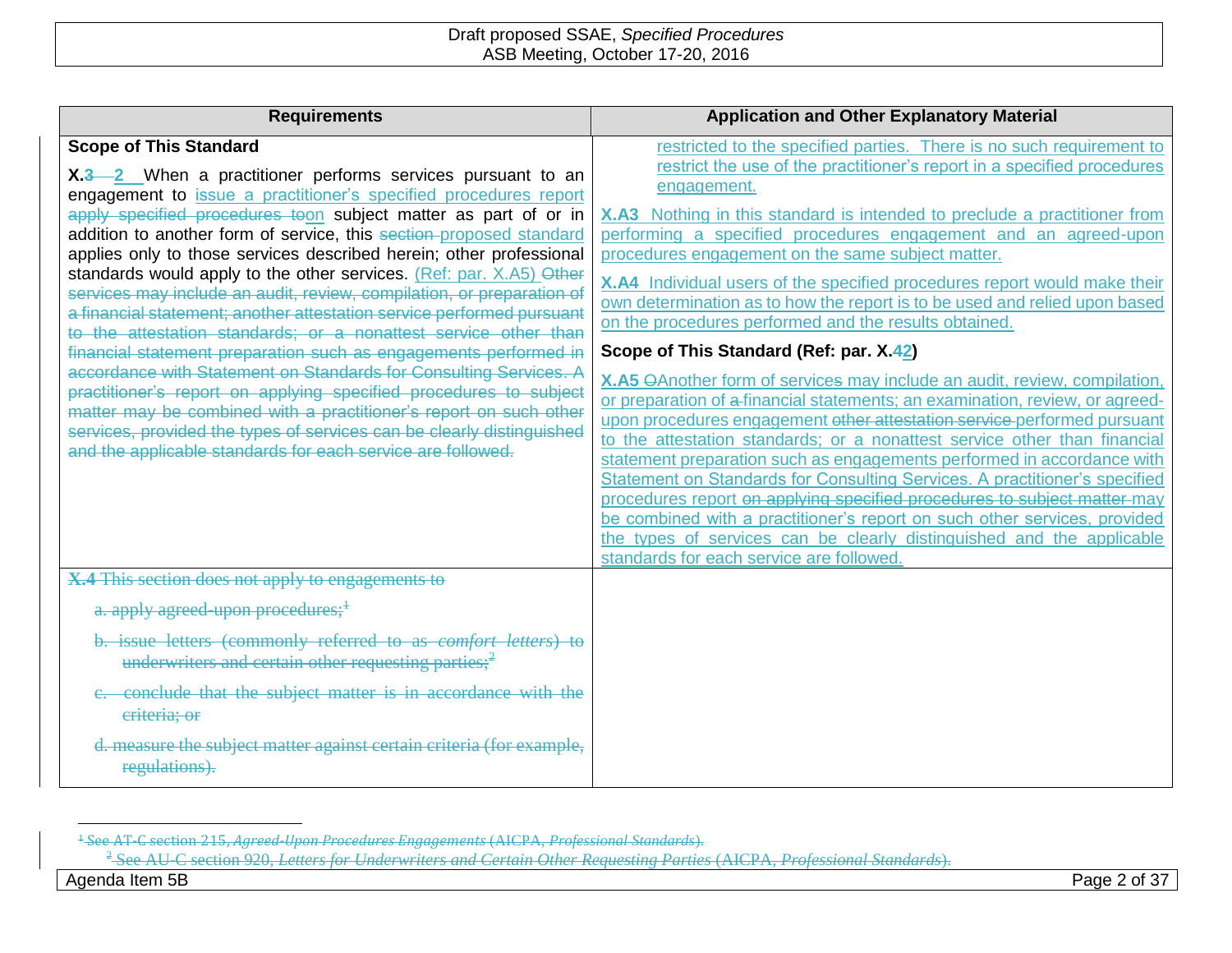| <b>Requirements</b>                                                                                                                                                                                                                                       | <b>Application and Other Explanatory Material</b>                                                                                                                                                                         |
|-----------------------------------------------------------------------------------------------------------------------------------------------------------------------------------------------------------------------------------------------------------|---------------------------------------------------------------------------------------------------------------------------------------------------------------------------------------------------------------------------|
| Additionally, an engagement to perform specified procedures<br>may not be sufficient when the engaging party is required by law,<br>regulation, or contract to engage a practitioner to perform an<br>agreed-upon procedures engagement. (Ref: par. X.A1) | X.A1 Nothing in this standard is intended to preclude a practitioner from<br>performing a specified procedures engagement and an agreed-upon<br>procedures engagement on the same subject matter.                         |
| <b>Effective Date</b>                                                                                                                                                                                                                                     |                                                                                                                                                                                                                           |
| X.5 This section proposed section is effective upon issuance.                                                                                                                                                                                             |                                                                                                                                                                                                                           |
| <b>Objectives</b>                                                                                                                                                                                                                                         | Objectives (Ref: par. X.6 and X.29f)                                                                                                                                                                                      |
| X.6 3 In conducting a specified procedures engagement, the<br>objectives of the practitioner are to                                                                                                                                                       | X.A2 In a specified procedures engagement, the practitioner applies<br>procedures to the subject matter of the engagement. Even though the                                                                                |
| a. apply procedures to the subject matter that are developed by<br>the engaging party, an other party, or the practitioner, and<br>(Ref: par. X.A2)                                                                                                       | procedures may be developed by the engaging party, an other party, or the<br>practitioner, the requirements and guidance related to the subject matter<br>and criteria apply.                                             |
| b. issue a written practitioner's report that describes the<br>procedures applied and the practitioner's findings. $\div$ and                                                                                                                             | X.A3 An example of a requirement to communicate further is the                                                                                                                                                            |
| c. communicate further as required by relevant AT-C sections.<br>(Ref: par. X.A3)                                                                                                                                                                         | requirement to communicate to the engaging party known and suspected<br>fraud and noncompliance with laws and regulations pursuant to paragraph<br>X.35 of this sectionproposed standard.                                 |
| <b>Requirements</b>                                                                                                                                                                                                                                       |                                                                                                                                                                                                                           |
| <b>Ethical Requirements</b>                                                                                                                                                                                                                               | Ethical Requirements (Ref: par. X.76)                                                                                                                                                                                     |
| X.7 6 The practitioner should comply with relevant ethical<br>requirements. (Ref: par. X.A4 A8 - X.A7A11)                                                                                                                                                 | X.A4 A8 Ethical requirements consist of those contained in the AICPA<br>Code of Professional Conduct, together with rules of state boards of<br>accountancy and applicable regulatory agencies that are more restrictive. |
|                                                                                                                                                                                                                                                           | X.A5 A9 The AICPA Code of Professional Conduct establishes the<br>fundamental principles of professional ethics, which include the following:                                                                             |
|                                                                                                                                                                                                                                                           | • Responsibilities                                                                                                                                                                                                        |
|                                                                                                                                                                                                                                                           | • The public interest                                                                                                                                                                                                     |
|                                                                                                                                                                                                                                                           | • Integrity                                                                                                                                                                                                               |
|                                                                                                                                                                                                                                                           | • Objectivity and independence                                                                                                                                                                                            |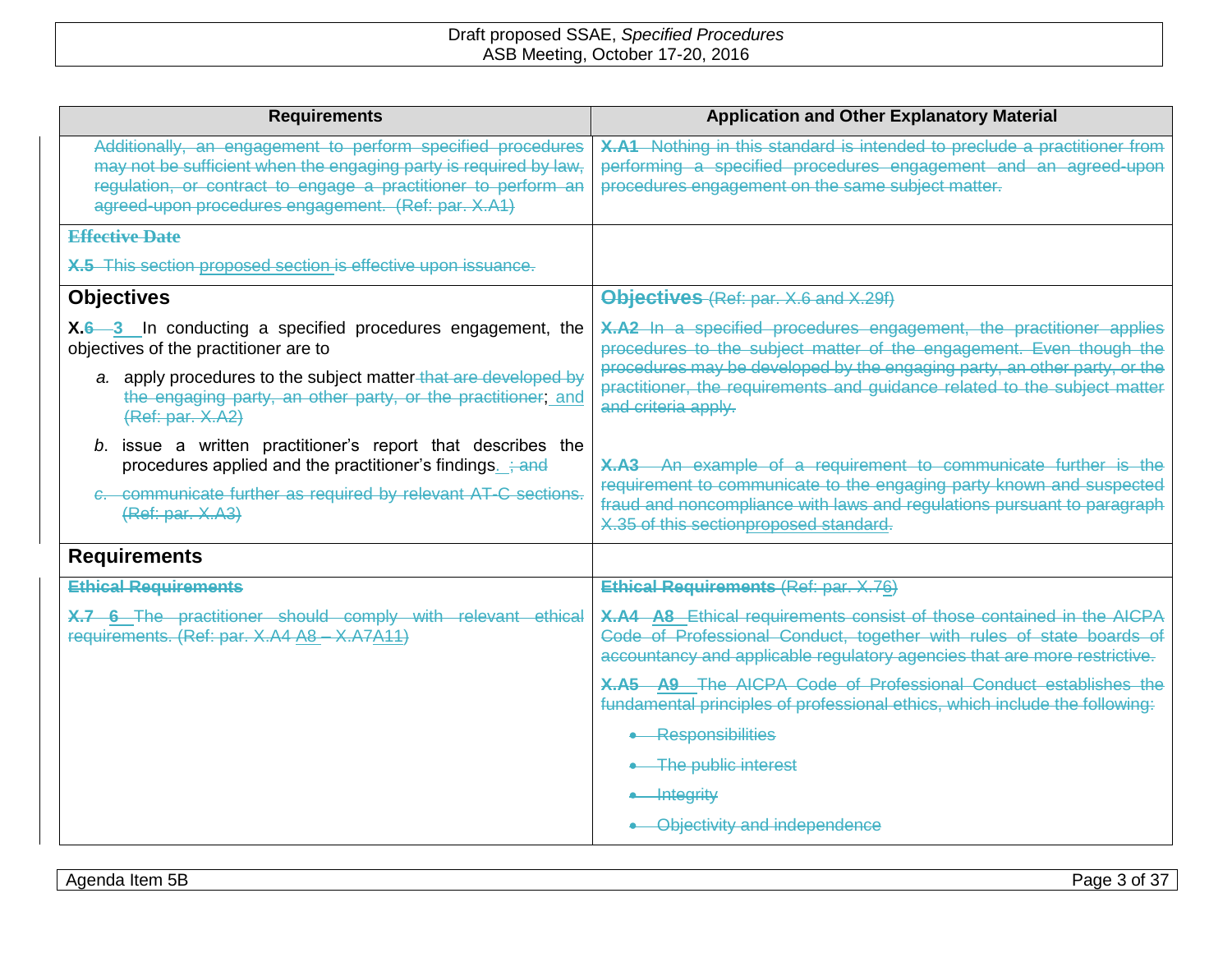| <b>Requirements</b>                                                                                                                                                                      | <b>Application and Other Explanatory Material</b>                                                                                                                                                                                                                                                                                                                                                                                                                                                                                                                                                                                                                                                                                                   |
|------------------------------------------------------------------------------------------------------------------------------------------------------------------------------------------|-----------------------------------------------------------------------------------------------------------------------------------------------------------------------------------------------------------------------------------------------------------------------------------------------------------------------------------------------------------------------------------------------------------------------------------------------------------------------------------------------------------------------------------------------------------------------------------------------------------------------------------------------------------------------------------------------------------------------------------------------------|
|                                                                                                                                                                                          | Due care                                                                                                                                                                                                                                                                                                                                                                                                                                                                                                                                                                                                                                                                                                                                            |
|                                                                                                                                                                                          | • Scope and nature of services                                                                                                                                                                                                                                                                                                                                                                                                                                                                                                                                                                                                                                                                                                                      |
|                                                                                                                                                                                          | X.A6 A10 Due care requires the practitioner to discharge professional<br>responsibilities with competence and have the appropriate capabilities to<br>perform the engagement and enable an appropriate practitioner's report to<br>be issued.                                                                                                                                                                                                                                                                                                                                                                                                                                                                                                       |
|                                                                                                                                                                                          | X.A7 A11 QC section 10, A Firm's System of Quality Control, sets out the<br>firm's responsibilities to establish and maintain its system of quality control<br>for engagements performed in accordance with the attestation standards<br>and establish policies and procedures designed to provide it with<br>reasonable assurance that the firm and its personnel comply with relevant<br>ethical requirements, including those pertaining to independence. <sup>3</sup>                                                                                                                                                                                                                                                                           |
| <b>Professional Judgment</b>                                                                                                                                                             | Professional Judgment (Ref: par. X.89)                                                                                                                                                                                                                                                                                                                                                                                                                                                                                                                                                                                                                                                                                                              |
| X.8 9 The practitioner should exercise professional judgment in the<br>performance of the engagement in accordance with this<br>sectionproposed standard. (Ref: par. X. A8A15-X. A12A19) | X. A8A15 Professional judgment is essential to the proper conduct of an engagement in<br>accordance with this section proposed standard because interpretation of relevant ethical<br>requirements and this section proposed standard and the informed decisions required<br>throughout the engagement cannot be made without the application of relevant knowledge<br>and experience to the facts and circumstances.                                                                                                                                                                                                                                                                                                                               |
|                                                                                                                                                                                          | X. A9A16 The distinguishing feature of the professional judgment<br>expected of the practitioner is that it is exercised by a practitioner whose<br>training, knowledge, and experience have assisted in developing the<br>necessary competencies to achieve reasonable judgments and make<br>informed decisions about appropriate courses of action when<br>undertaking an engagement in accordance with this sectionproposed<br>standard. Consultation on difficult or contentious matters during the<br>course of the engagement, both within the engagement team and<br>between the engagement team and others at the appropriate level<br>within or outside the firm, assists the practitioner in making informed and<br>reasonable judgments. |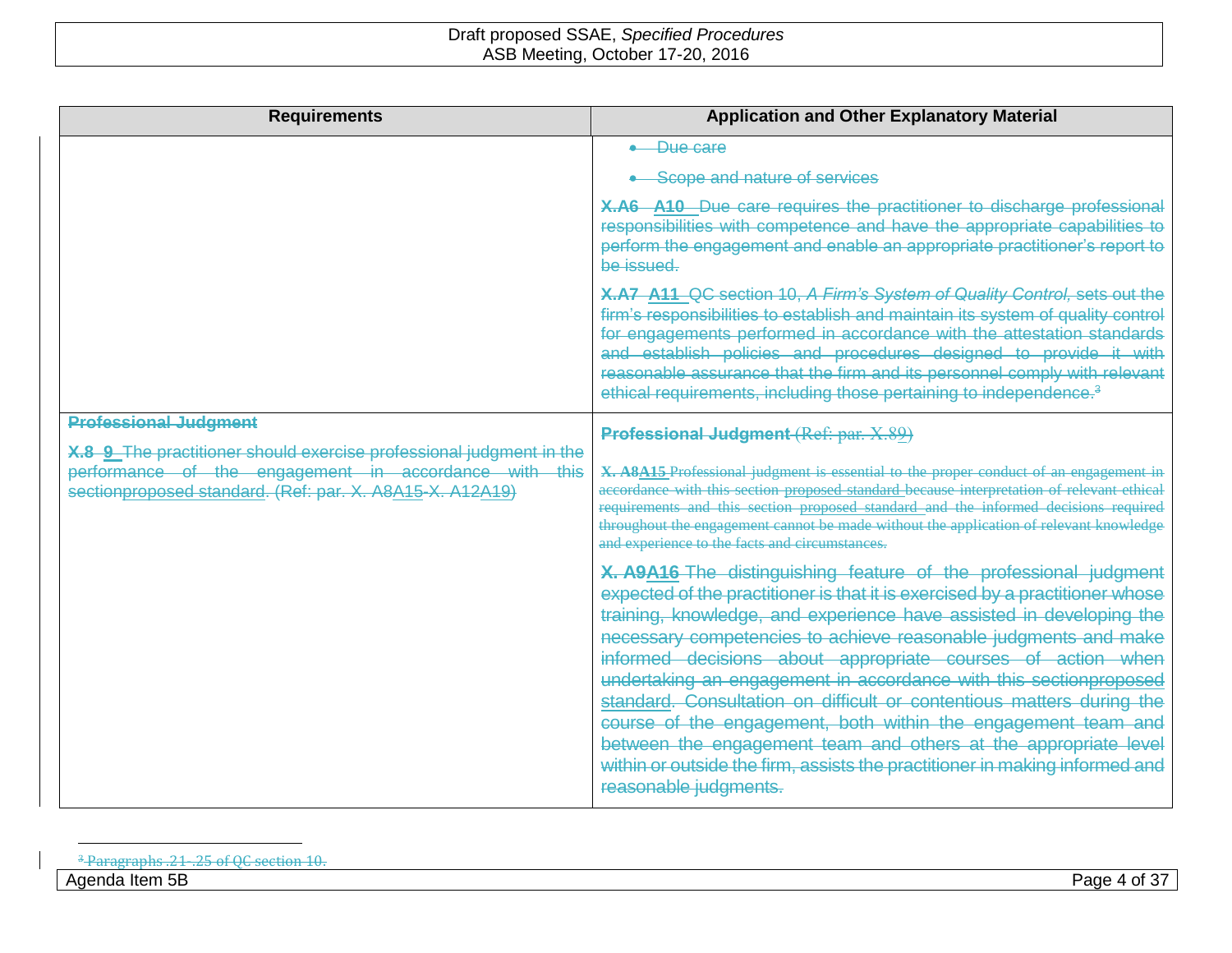| <b>Requirements</b>                                                                                                                                                                                                                                                                                                                                                                                                                                                                                                                                                                                                                                                                                                                                                                                | <b>Application and Other Explanatory Material</b>                                                                                                                                                                                                                                                                                                                                                                                                                       |
|----------------------------------------------------------------------------------------------------------------------------------------------------------------------------------------------------------------------------------------------------------------------------------------------------------------------------------------------------------------------------------------------------------------------------------------------------------------------------------------------------------------------------------------------------------------------------------------------------------------------------------------------------------------------------------------------------------------------------------------------------------------------------------------------------|-------------------------------------------------------------------------------------------------------------------------------------------------------------------------------------------------------------------------------------------------------------------------------------------------------------------------------------------------------------------------------------------------------------------------------------------------------------------------|
|                                                                                                                                                                                                                                                                                                                                                                                                                                                                                                                                                                                                                                                                                                                                                                                                    | X. A10A17 The exercise of professional judgment in individual<br>engagements is based on the facts and circumstances that are<br>known by the practitioner throughout the engagement.                                                                                                                                                                                                                                                                                   |
|                                                                                                                                                                                                                                                                                                                                                                                                                                                                                                                                                                                                                                                                                                                                                                                                    | X. A11A18 Professional judgment can be evaluated based on<br>whether the judgment reached reflects a competent application of<br>this section proposed standard and is appropriate in light of, and<br>consistent with, the facts and circumstances that were known to the<br>practitioner up to the date of the practitioner's specified procedures<br>report.                                                                                                         |
|                                                                                                                                                                                                                                                                                                                                                                                                                                                                                                                                                                                                                                                                                                                                                                                                    | X. A12A19 Professional judgment needs to be exercised throughout the<br>engagement performed in accordance with this sectionproposed standard.<br>It also needs to be appropriately documented in accordance with the<br>requirements of this sectionproposed standard. Professional judgment is<br>not to be used as the justification for decisions that are not otherwise<br>supported by the facts and circumstances of the engagement or the<br>evidence obtained. |
| <b>Conduct of a Specified Procedures Engagement</b>                                                                                                                                                                                                                                                                                                                                                                                                                                                                                                                                                                                                                                                                                                                                                |                                                                                                                                                                                                                                                                                                                                                                                                                                                                         |
| X.9 4 In performing a specified procedures engagement, the<br>practitioner should comply with this section and [reference to Common<br>Concepts section].                                                                                                                                                                                                                                                                                                                                                                                                                                                                                                                                                                                                                                          |                                                                                                                                                                                                                                                                                                                                                                                                                                                                         |
| <b>Preconditions for a Specified Procedures Engagement</b>                                                                                                                                                                                                                                                                                                                                                                                                                                                                                                                                                                                                                                                                                                                                         |                                                                                                                                                                                                                                                                                                                                                                                                                                                                         |
| X.40-5 Paragraph Y.24 of [reference to Common Concepts section]<br>indicates that Aa practitioner must be independent when performing<br>an attestationa direct engagement in accordance with the attestation<br>direct engagement standards unless the practitioner is required by<br>law or regulation to accept the engagement and report on the subject<br>matter-or assertion. When the practitioner is not independent but is<br>required by law or regulation to accept a specified procedures<br>engagement and report on the procedures performed and findings<br>obtained subject matter, the practitioner's report should specifically<br>state that the practitioner is not independent. The practitioner is<br>neither required to provide, nor precluded from providing, the reasons |                                                                                                                                                                                                                                                                                                                                                                                                                                                                         |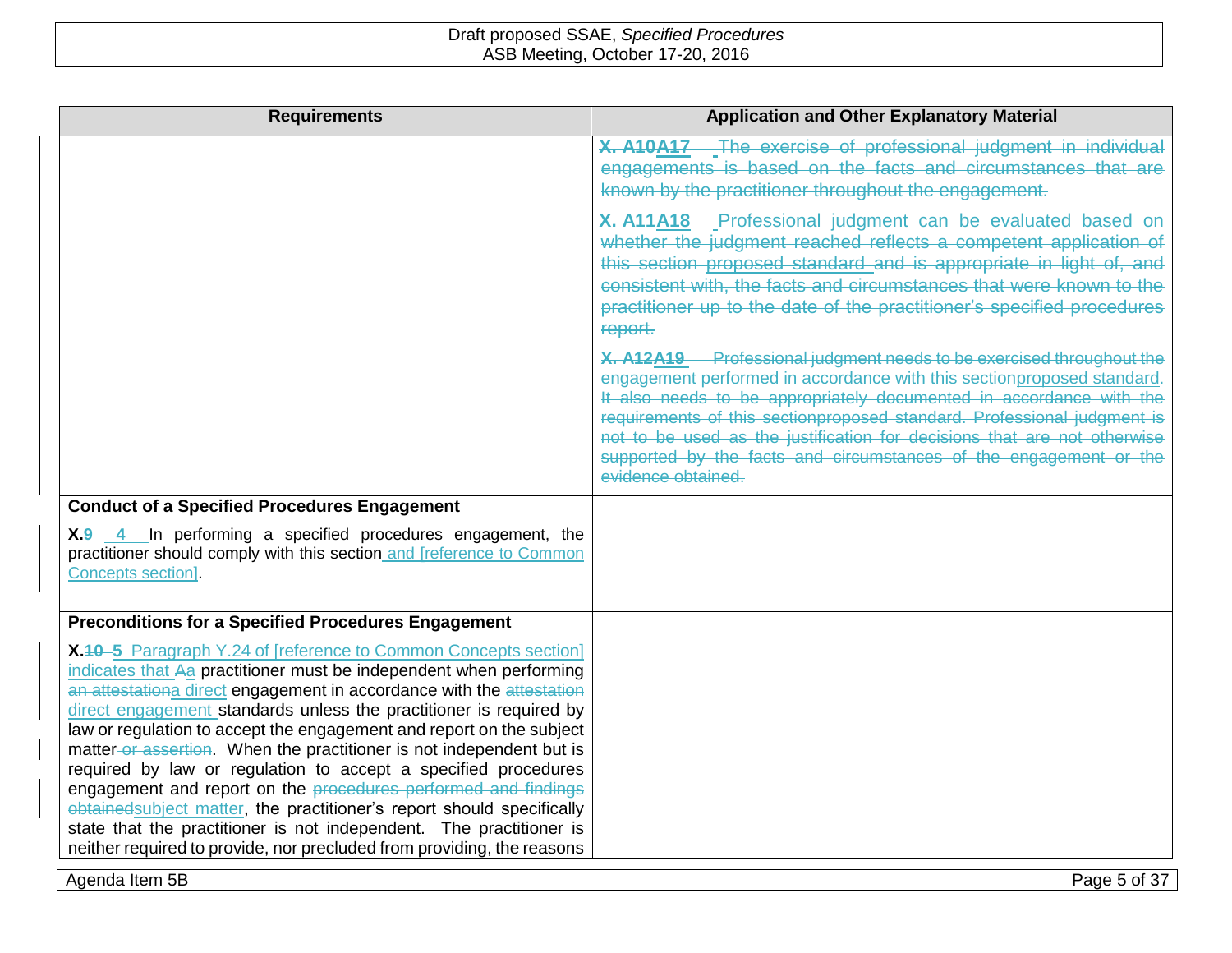| <b>Requirements</b>                                                                                                                                                                                                                                                                          | <b>Application and Other Explanatory Material</b>                                                                                                                                                                                                                                                                                                                                         |
|----------------------------------------------------------------------------------------------------------------------------------------------------------------------------------------------------------------------------------------------------------------------------------------------|-------------------------------------------------------------------------------------------------------------------------------------------------------------------------------------------------------------------------------------------------------------------------------------------------------------------------------------------------------------------------------------------|
| for the lack of independence; however, if the practitioner chooses to<br>provide the reasons for the lack of independence, the practitioner<br>should include all the reasons therefor.                                                                                                      |                                                                                                                                                                                                                                                                                                                                                                                           |
| X.11 24 In order to establish that the preconditions for a specified<br>procedures engagement are presentAs a condition for accepting a<br>specified procedures engagement, the practitioner should determine<br>that whether the following conditions, are present:                         |                                                                                                                                                                                                                                                                                                                                                                                           |
| a. Preliminary knowledge of the engagement circumstances<br>indicate that ethical requirements regarding processional<br>competence will not be satisfied.                                                                                                                                   |                                                                                                                                                                                                                                                                                                                                                                                           |
| b. The practitioner believes has reason to believe that procedures<br>cannot be performed in order to accomplish the objectives of<br>the engagement that will not be misleading to potential users<br>of the practitioner's specified procedures report.                                    |                                                                                                                                                                                                                                                                                                                                                                                           |
| c. The practitioner believes has reason to believe that procedures<br>cannot be performed and reported on in accordance with this<br>sectionproposed standard.                                                                                                                               |                                                                                                                                                                                                                                                                                                                                                                                           |
| d. The practitioner does not expects that procedures to be<br>applied to the subject matter are expected towill result in<br>reasonably consistent findings using the criteria.                                                                                                              |                                                                                                                                                                                                                                                                                                                                                                                           |
| Agreeing on the Terms of the Engagement                                                                                                                                                                                                                                                      | Agreeing on the Terms of the Engagement (Ref: par. X. 126-X. 137, X. 15<br>10 and X.2416)                                                                                                                                                                                                                                                                                                 |
| X.12 6 The practitioner should agree upon the terms of the<br>engagement with the engaging party. The agreed-upon terms of the<br>engagement should be specified in sufficient detail in an engagement<br>letter or other suitable form of written agreement. (Ref: par. X A13A6-<br>X.A14A7 | X.A6 An oral understanding of the terms of the engagement is not<br>sufficient. An engagement letter is the most common and usually the most<br>convenient method for documenting the understanding with management<br>regarding the services to be performed for a specified procedures<br>engagement.                                                                                   |
|                                                                                                                                                                                                                                                                                              | X. A13-A7 It is in the interests of both the engaging party and the practitioner<br>to document the agreed-upon terms of the engagement before the<br>commencement of the engagement to help avoid misunderstandings. For<br>example, it reduces the risk that the engaging party may inappropriately rely<br>on or expect the practitioner to protect the engaging party against certain |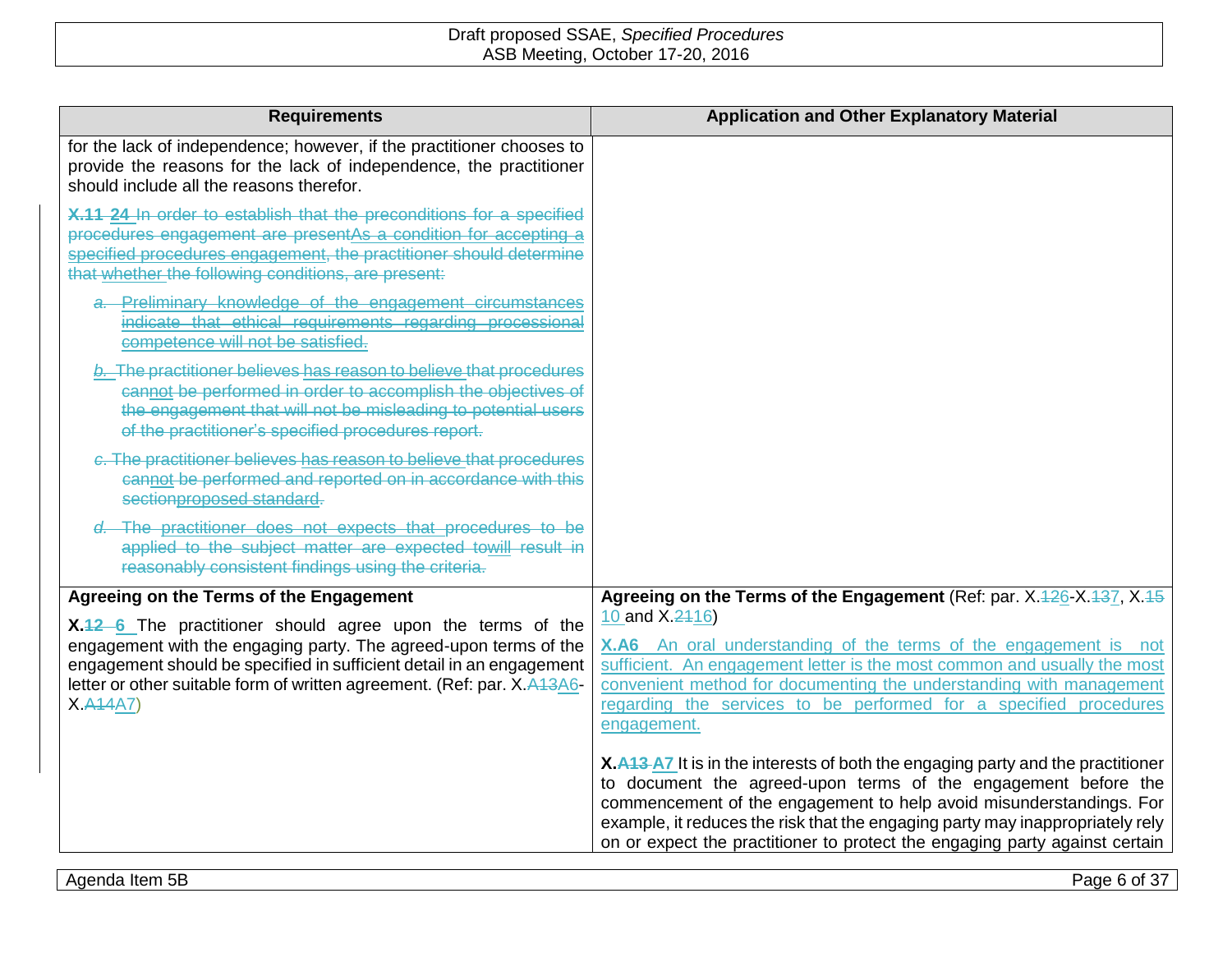| <b>Requirements</b>                                                                                                                                                                    | <b>Application and Other Explanatory Material</b>                                                                                                                                                                                                                                                                                                                                                                                                                                                                                                                                                                                  |
|----------------------------------------------------------------------------------------------------------------------------------------------------------------------------------------|------------------------------------------------------------------------------------------------------------------------------------------------------------------------------------------------------------------------------------------------------------------------------------------------------------------------------------------------------------------------------------------------------------------------------------------------------------------------------------------------------------------------------------------------------------------------------------------------------------------------------------|
|                                                                                                                                                                                        | risks or perform certain functions, including those that are the engaging<br>party's responsibility. The form and content of the engagement letter or<br>other suitable form of written agreement will may vary with the engagement<br>circumstances.                                                                                                                                                                                                                                                                                                                                                                              |
|                                                                                                                                                                                        | X.A14 A A contract is another suitable form of written communication. The<br>understanding with the engaging party regarding the services to be<br>performed for a specified procedures engagement is required by paragraph<br>X.12 32_to be in a documented form, and, accordingly, an oral<br>understanding is insufficient. An engagement letter is the most common<br>and usually the most convenient method for documenting the<br>understanding with management regarding the services to be performed for<br>specified procedures engagements.                                                                              |
| X.43-7 The agreed-upon terms of the engagement should include the<br>following:                                                                                                        |                                                                                                                                                                                                                                                                                                                                                                                                                                                                                                                                                                                                                                    |
| a. The objectives of the engagement                                                                                                                                                    |                                                                                                                                                                                                                                                                                                                                                                                                                                                                                                                                                                                                                                    |
| b. Identification of the engaging party                                                                                                                                                | X.A15 A8 The criteria may be indicated in the procedures as opposed to                                                                                                                                                                                                                                                                                                                                                                                                                                                                                                                                                             |
| $\frac{b}{c}$ . Identification of the subject matter, the engaging party, and<br>the criteria to be used (Ref: par. X.A15A8)                                                           | described separately.                                                                                                                                                                                                                                                                                                                                                                                                                                                                                                                                                                                                              |
| ed. The nature of the expected specified procedures (Ref: par.<br>X.A <sub>16</sub> A9)                                                                                                | X.A16 A9 The nature of a specified procedures engagement is such that<br>the procedures may change evolve or be modified during the course of the<br>engagement. The engaging party and the practitioner may not know the<br>necessary procedures may not be finalized at the onset of the engagement<br>and therefore, the terms of the engagement need only include the objective<br>and nature of the expected procedures and not the actual procedures. If<br>the actual procedures are known at the onset of the engagement, the<br>agreed-upon terms of the engagement may include the actual procedures<br>to be performed. |
| e.e. The responsibilities of the engaging party, including<br>responsibility for the subject matter, if applicable, and<br>acknowledging the procedures performed prior to issuance of | X.A17 A10 In addition to being responsible for the subject matter, tThe<br>responsibilities of the engaging party may also include                                                                                                                                                                                                                                                                                                                                                                                                                                                                                                 |
| the practitioner's specified procedures report<br>(Ref: par.<br>X.A17A10-X.A18A11)                                                                                                     | a. The subject matter                                                                                                                                                                                                                                                                                                                                                                                                                                                                                                                                                                                                              |
|                                                                                                                                                                                        | a.b. The sufficiency of the specified procedures to meet the<br>objectives of the engagement                                                                                                                                                                                                                                                                                                                                                                                                                                                                                                                                       |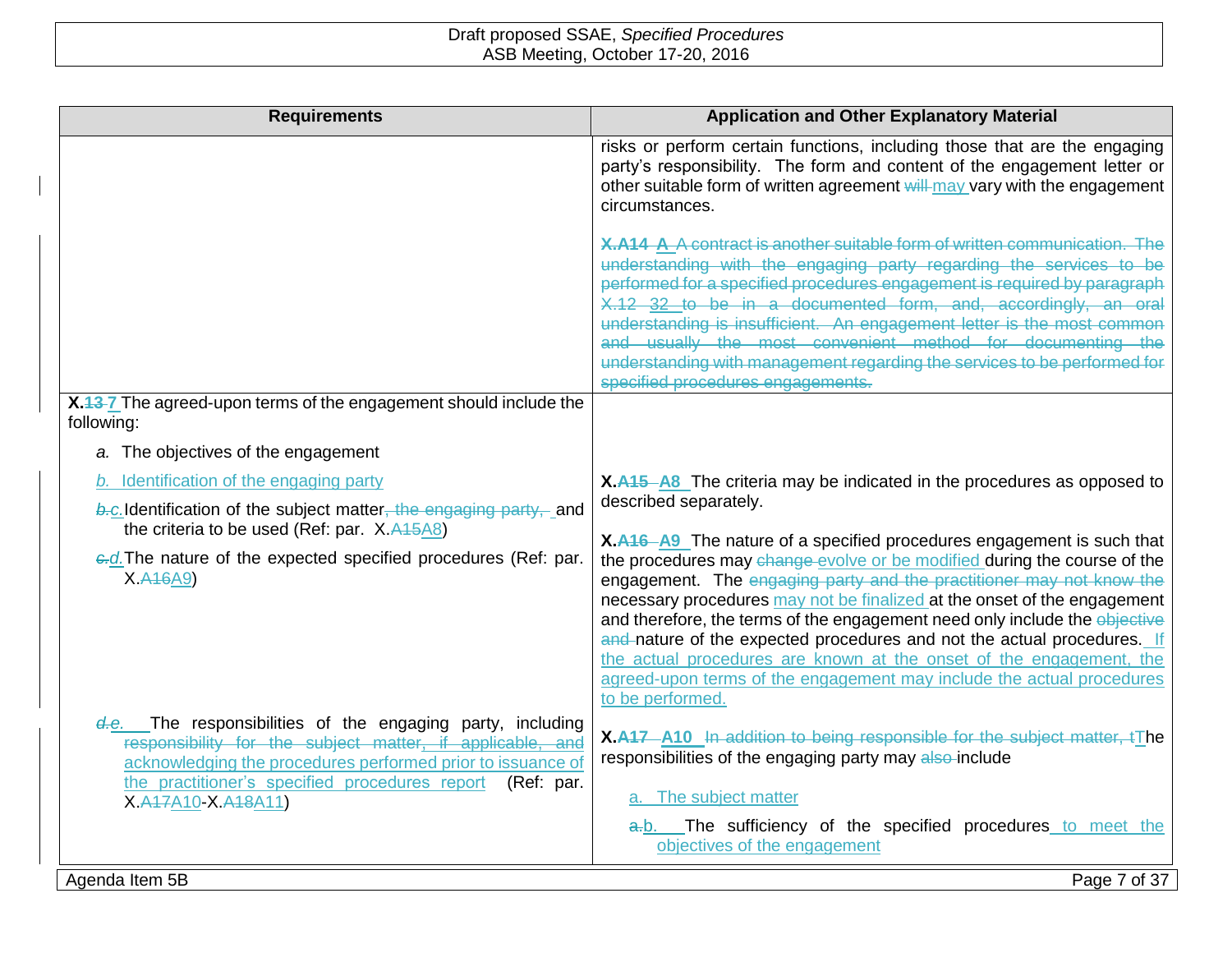| <b>Requirements</b>                                                             | <b>Application and Other Explanatory Material</b>                                                                                                                                                                                                                                                                                                                                                                                                                                                                                                                                                                  |
|---------------------------------------------------------------------------------|--------------------------------------------------------------------------------------------------------------------------------------------------------------------------------------------------------------------------------------------------------------------------------------------------------------------------------------------------------------------------------------------------------------------------------------------------------------------------------------------------------------------------------------------------------------------------------------------------------------------|
|                                                                                 | b.c. The prevention and detection of fraud                                                                                                                                                                                                                                                                                                                                                                                                                                                                                                                                                                         |
|                                                                                 | e.d. Ensuring that the entity complies with laws and regulations<br>applicable to its activities                                                                                                                                                                                                                                                                                                                                                                                                                                                                                                                   |
|                                                                                 | e.e. The accuracy and completeness of the records, documents,<br>explanations, and other information, including significant judgments,<br>the engaging party provides the practitioner for the engagement                                                                                                                                                                                                                                                                                                                                                                                                          |
|                                                                                 | e.f. Providing the practitioner with                                                                                                                                                                                                                                                                                                                                                                                                                                                                                                                                                                               |
|                                                                                 | Access to all information of which the engaging party is<br>aware that is relevant to the engagement, such as records,<br>documents, and other matters                                                                                                                                                                                                                                                                                                                                                                                                                                                             |
|                                                                                 | Additional information that the practitioner may request from<br>the engaging party for the purpose of the specified<br>procedures engagement                                                                                                                                                                                                                                                                                                                                                                                                                                                                      |
|                                                                                 | Unrestricted access to persons of whom the practitioner<br>determines it necessary to make inquiries                                                                                                                                                                                                                                                                                                                                                                                                                                                                                                               |
| e.f. The responsibilities of the practitioner (Ref: par. X.A19A12-<br>X.A20A13) | X.A18 A11 While there is no requirement for the engaging party to<br>acknowledge responsibility for the sufficiency of the procedures to meet the<br>objectives of the engagement, the engaging party's responsibilities include<br>acknowledging the procedures performed. If known at the onset of the<br>engagement, the practitioner may request that the engaging party<br>acknowledge the procedures to be performed in the engagement letter.<br>Such acknowledgement may also be included in an amendment to the<br>engagement letter, in a representation letter, or some other written<br>communication. |
|                                                                                 | X.419 A12 The responsibility of the practitioner is to carry out the<br>procedures and report the findings in accordance with the attestation<br>standards. The practitioner assumes the risk that misapplication of the<br>procedures may result in inappropriate findings being reported.<br>Furthermore, the practitioner assumes the risk that appropriate findings<br>may not be reported or may be reported inaccurately. The practitioner's                                                                                                                                                                 |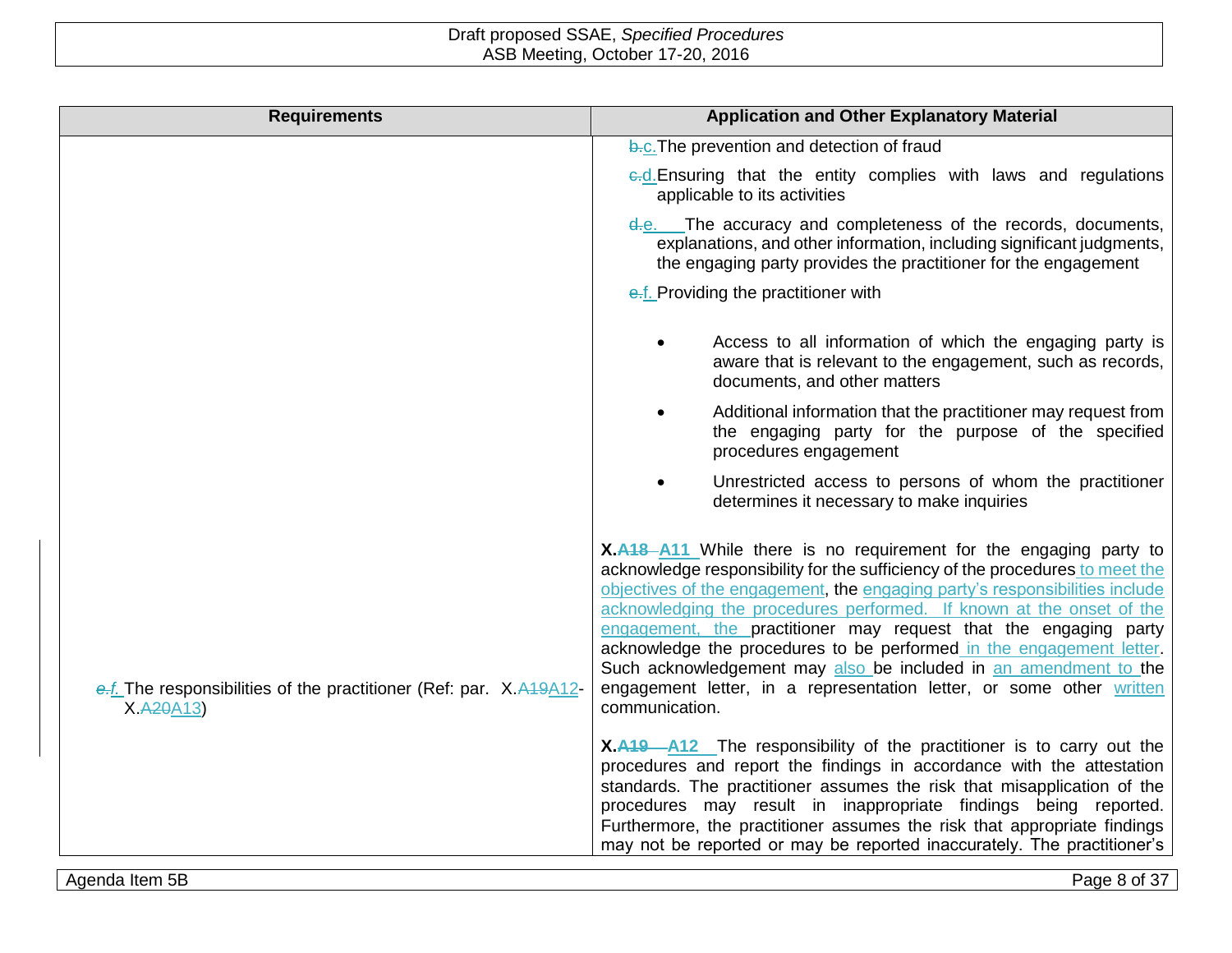| <b>Requirements</b>                                                                                                                                                                                                                                                                                                                                                                           | <b>Application and Other Explanatory Material</b>                                                                                                                                                                                                                                                                                                                                                                                                                                                                                                                                                    |
|-----------------------------------------------------------------------------------------------------------------------------------------------------------------------------------------------------------------------------------------------------------------------------------------------------------------------------------------------------------------------------------------------|------------------------------------------------------------------------------------------------------------------------------------------------------------------------------------------------------------------------------------------------------------------------------------------------------------------------------------------------------------------------------------------------------------------------------------------------------------------------------------------------------------------------------------------------------------------------------------------------------|
|                                                                                                                                                                                                                                                                                                                                                                                               | risks can be reduced through adequate planning and supervision and due<br>professional care in performing the procedures, accumulating the findings,<br>and preparing the practitioner's report.                                                                                                                                                                                                                                                                                                                                                                                                     |
|                                                                                                                                                                                                                                                                                                                                                                                               | X.A20 A13 The practitioner has no responsibility to determine the<br>differences between the specified procedures to be performed and the<br>procedures that the practitioner would have determined to be necessary<br>had the practitioner been engaged to perform another form of attestation<br>engagement. The procedures that the practitioner performs pursuant to a<br>specified procedures engagement may be more or less extensive than the<br>procedures that the practitioner would determine to be necessary had the<br>practitioner been engaged to perform another form of engagement. |
| $f_{\rm g}g$ . The limitations of the a specified procedures engagement.<br>including a statement that the procedures performed may not<br>address all of the items of interest to a user and may not meet<br>the needs of all users. (Ref: par. X.A21A14--X.A15)<br>$g-h$ . A statement that the engagement will be conducted in<br>accordance with attestation standards established by the | X.A21 A14 The limitations of the a specified procedures engagement<br>include instances in which the source data may be not be complete or<br>accurate, the user may infer a level of assurance from the procedures<br>performed and findings, and procedures or findings may not be appropriate<br>for general distributionuse. Such instances include procedures or findings<br>that:                                                                                                                                                                                                              |
| American Institute of Certified Public Accountants<br>The expected form and content of the practitioner's specified                                                                                                                                                                                                                                                                           | may not be understood by a general audience,                                                                                                                                                                                                                                                                                                                                                                                                                                                                                                                                                         |
| procedures report and a statement that there may be circumstances<br>in which the report may differ from its expected form and content<br><i>i</i> . Assistance to be provided to the practitioner                                                                                                                                                                                            | may be associated with laws or regulations, or<br>contain non-public personally identifiable information (PII) or<br>$\bullet$<br>sensitive personal information (SPI).<br><b>X.A15</b> The practitioner may, in connection with establishing the terms of                                                                                                                                                                                                                                                                                                                                           |
| Involvement of an external specialist, if applicable<br>Materiality limits, if applicable (Ref: par. X.A22A16)                                                                                                                                                                                                                                                                                | the engagement, reach an understanding with the entity that the intended<br>use of the practitioner's specified procedures report will be restricted. The<br>practitioner may also obtain the entity's written agreement that the entity<br>and any specified parties will not distribute the practitioner's specified<br>procedures report to parties other than the specified parties.                                                                                                                                                                                                             |
|                                                                                                                                                                                                                                                                                                                                                                                               | X.A22 A16 The practitioner has no responsibility to agree upon with, or<br>otherwise obtain from, the engaging party specified materiality limits from<br>the engaging party. The requirement to include materiality limits in the<br>terms of the engagement is applicable only when the practitioner is aware<br>of, or establishes, such materiality limits at the onset of the engagement,                                                                                                                                                                                                       |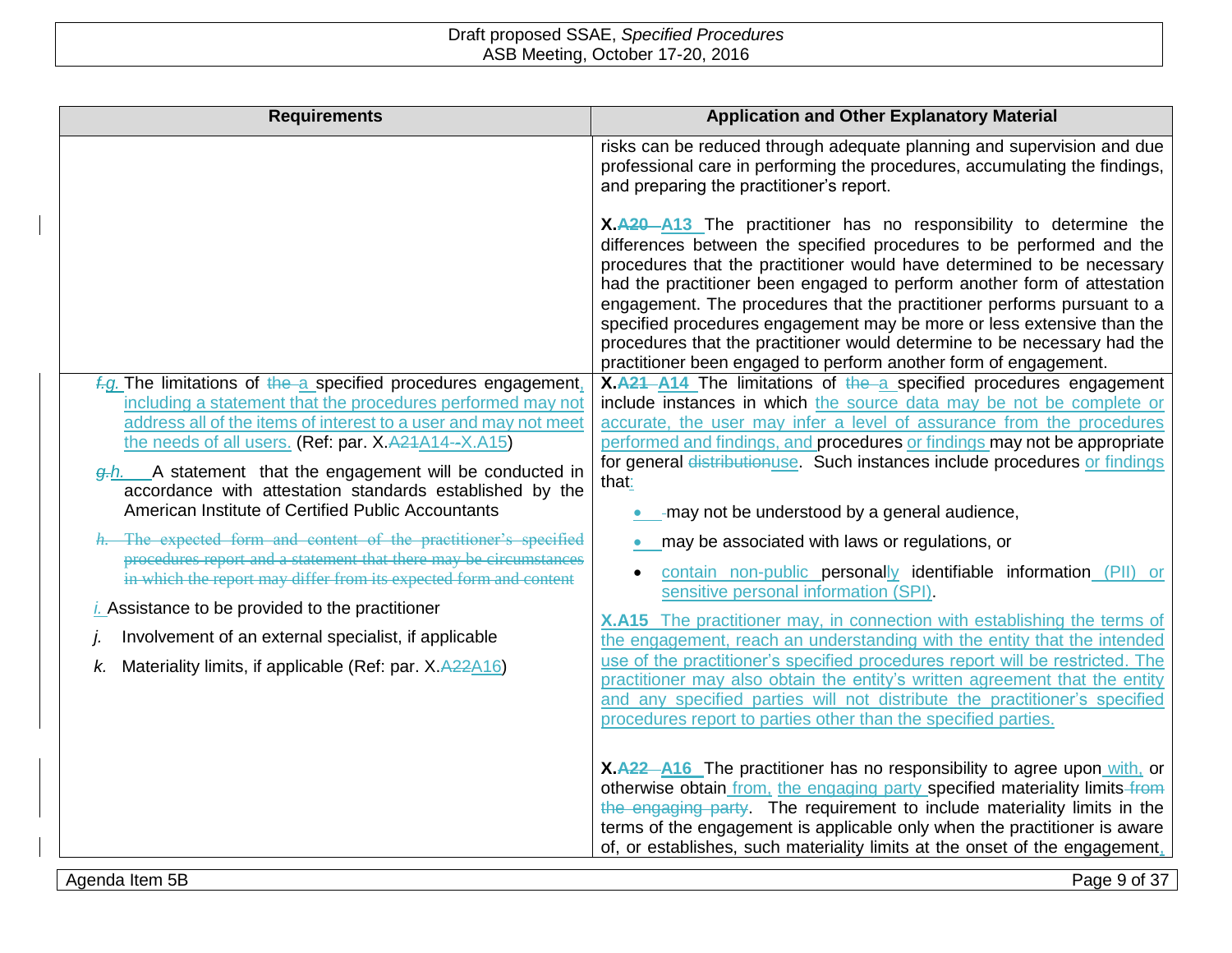| <b>Requirements</b>                                                                                                                                                                                                                                                                                                                                                                                                                                                        | <b>Application and Other Explanatory Material</b>                                                                                                                                                                                                                                                                                                                                                                                                                                                                                                                                                                                                                                                                                                                                                                                                                                                                                         |
|----------------------------------------------------------------------------------------------------------------------------------------------------------------------------------------------------------------------------------------------------------------------------------------------------------------------------------------------------------------------------------------------------------------------------------------------------------------------------|-------------------------------------------------------------------------------------------------------------------------------------------------------------------------------------------------------------------------------------------------------------------------------------------------------------------------------------------------------------------------------------------------------------------------------------------------------------------------------------------------------------------------------------------------------------------------------------------------------------------------------------------------------------------------------------------------------------------------------------------------------------------------------------------------------------------------------------------------------------------------------------------------------------------------------------------|
|                                                                                                                                                                                                                                                                                                                                                                                                                                                                            | for example, that exceptions will not be reported for differences less than<br>\$1,000 that are due to rounding. Materiality limits may be obtained from, or<br>agreed upon by, the engaging party after agreement on the terms of the<br>engagement or the practitioner may determine materiality limits without<br>input from the engaging party.                                                                                                                                                                                                                                                                                                                                                                                                                                                                                                                                                                                       |
| X.44-8 The engagement letter or other suitable form of written<br>agreement should be addressed to the engaging party and should be<br>signed by                                                                                                                                                                                                                                                                                                                           |                                                                                                                                                                                                                                                                                                                                                                                                                                                                                                                                                                                                                                                                                                                                                                                                                                                                                                                                           |
| a. The practitioner or the practitioner's firm and<br>b. The engaging party                                                                                                                                                                                                                                                                                                                                                                                                |                                                                                                                                                                                                                                                                                                                                                                                                                                                                                                                                                                                                                                                                                                                                                                                                                                                                                                                                           |
| <b>Procedures to be Performed</b>                                                                                                                                                                                                                                                                                                                                                                                                                                          | Procedures to be Performed (Ref: par. X.439-10)                                                                                                                                                                                                                                                                                                                                                                                                                                                                                                                                                                                                                                                                                                                                                                                                                                                                                           |
| X.9 Obtain the engaging party's written acknowledgment of the<br>procedures to be performed.<br>X.45-10 The practitioner should perform specified procedures that<br>are sufficiently precise and clear and are intended to meet the<br>objectives of the engagement. (Ref: par. X.A16-A9 and X.A23A18-<br>X.A25<br>X.11 The procedures performed pursuant to paragraph X.10<br>should specify the nature, timing, and extent of the procedures.<br>(Ref: par. X.A19-.A23) | <b>X.A17</b> The engaging party's written acknowledgement of the procedures<br>to be performed may be included in the engagement letter, an amendment<br>to the engagement letter, in a representation letter, or some other written<br>communication<br>X. A23-A18-The specified procedures may be designed by the practitioner,<br>the engaging party, or an other party, or a combination of these parties.<br>Neither the practitioner, engaging party, nor any other party are required to<br>take responsibility that the specified procedures are sufficient to meet the<br>objectives of the engagement or the anticipated expectations of any<br>potential user of the practitioner's specified procedures report. However,<br>nothing precludes the engaging party or an other party from taking such<br>responsibility or the practitioner from requesting that the engaging party or<br>other party take such responsibility. |
|                                                                                                                                                                                                                                                                                                                                                                                                                                                                            | <b>X.A19</b> The procedures to be performed may be as limited or as extensive<br>as determined to be appropriate to meet the objectives of the<br>engagement. However, mere reading of specified information about the<br>subject matter does not constitute a procedure sufficient to permit a<br>practitioner to report on the results of specified procedures.<br>X.A20 Examples of appropriate procedures include the following:                                                                                                                                                                                                                                                                                                                                                                                                                                                                                                      |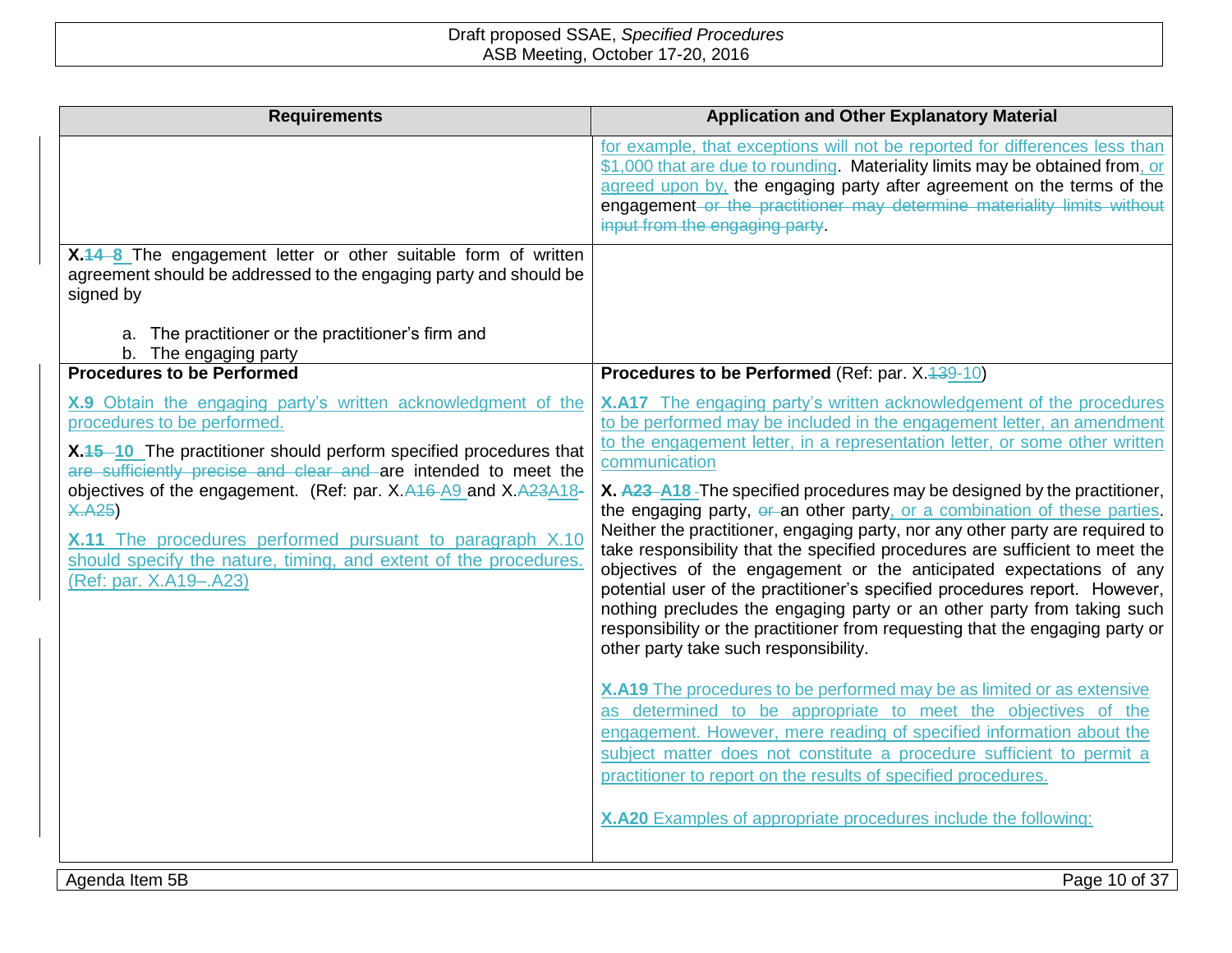| <b>Requirements</b>                                                                                                                      | <b>Application and Other Explanatory Material</b>                                                                                                  |
|------------------------------------------------------------------------------------------------------------------------------------------|----------------------------------------------------------------------------------------------------------------------------------------------------|
|                                                                                                                                          | Execution of a sampling application in accordance with relevant                                                                                    |
|                                                                                                                                          | parameters                                                                                                                                         |
| X.46-12 The practitioner should utilize professional judgment in                                                                         | Inspection of specified documents evidencing certain types of                                                                                      |
| making a determination as to whether the specified procedures are<br>sufficiently precise and clear. The practitioner should not perform | transactions or detailed attributes thereof                                                                                                        |
| procedures that are open to varying interpretations or that use vague<br>or ambiguous language. Terms of uncertain meaning (such as      | Confirmation of specific information with third parties                                                                                            |
| general review, limited review, check, or test) should not be used in<br>describing the procedures. (Ref: par. X.A26A24)                 | Comparison of documents, schedules, or analyses with certain                                                                                       |
|                                                                                                                                          | specified attributes                                                                                                                               |
|                                                                                                                                          | Performance of specific procedures on work performed by others                                                                                     |
|                                                                                                                                          | • Performance of mathematical computations                                                                                                         |
|                                                                                                                                          | X.A21 Examples of inappropriate procedures include the following:                                                                                  |
|                                                                                                                                          | Mere reading of the work performed by others solely to describe<br>$\bullet$                                                                       |
|                                                                                                                                          | their findings                                                                                                                                     |
|                                                                                                                                          | Evaluating the competency or objectivity of another party                                                                                          |
|                                                                                                                                          | Obtaining an understanding about a particular subject                                                                                              |
|                                                                                                                                          | Interpreting documents outside the scope of the practitioner's                                                                                     |
|                                                                                                                                          | professional expertise                                                                                                                             |
|                                                                                                                                          |                                                                                                                                                    |
|                                                                                                                                          | <b>X.A22</b> If the practitioner is selecting a sample, stating the size of the sample                                                             |
|                                                                                                                                          | and how the selection was made contributes to the specificity of the<br>description of procedures performed (for example, 50 items starting at the |
|                                                                                                                                          | eighth item and selecting every fifteenth item thereafter or invoices issued                                                                       |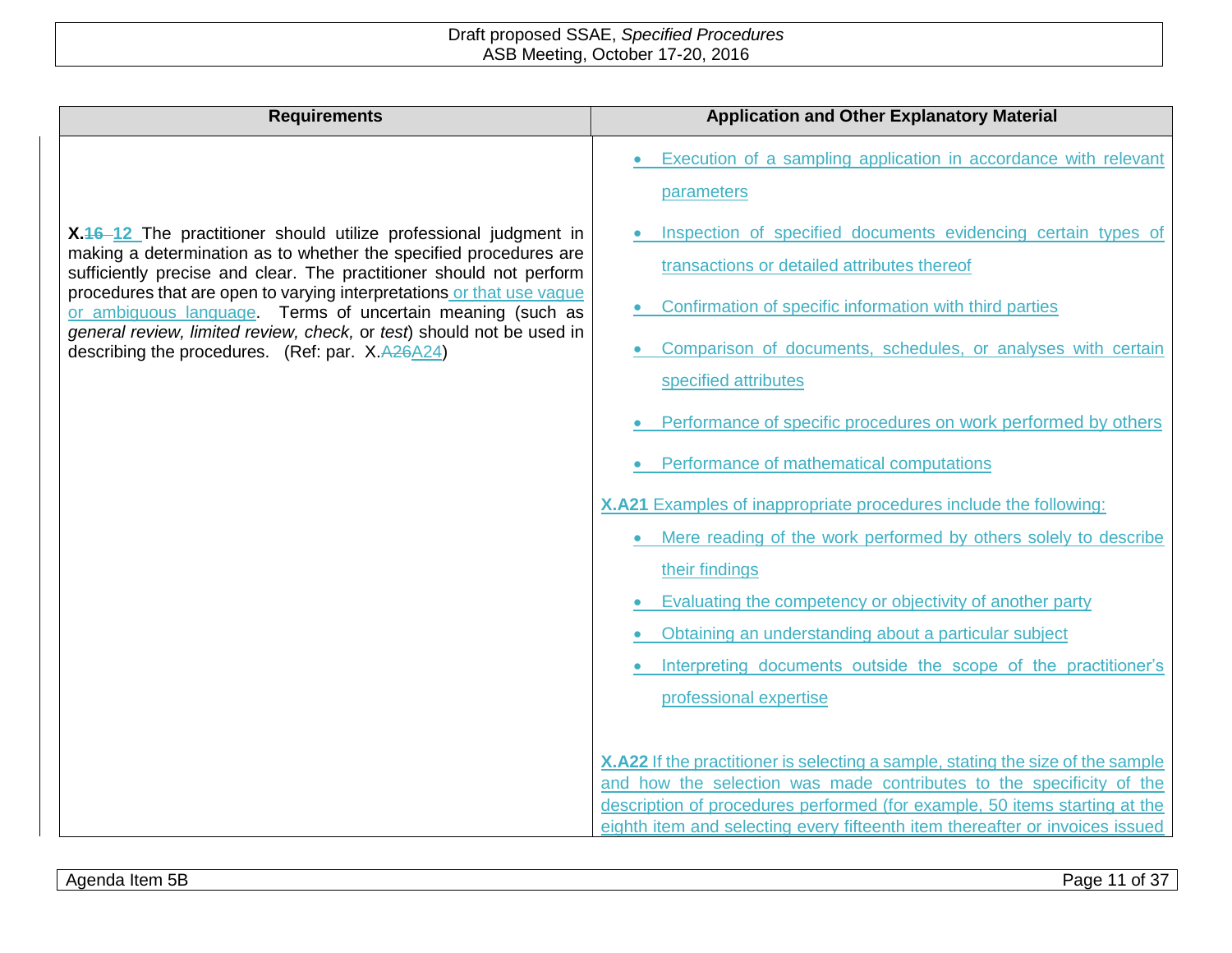| <b>Requirements</b> | <b>Application and Other Explanatory Material</b>                                                                                                                                                                                                                                                                                                                                                   |
|---------------------|-----------------------------------------------------------------------------------------------------------------------------------------------------------------------------------------------------------------------------------------------------------------------------------------------------------------------------------------------------------------------------------------------------|
|                     | from May 1 to July 31, 20XX).                                                                                                                                                                                                                                                                                                                                                                       |
|                     | X.A23 Examples of other information the practitioner may include are the<br>date the procedure was performed and the sources of information used in<br>performing the procedure.                                                                                                                                                                                                                    |
|                     | X. A24 While not required, the practitioner may obtain the engaging party's<br>acknowledgment that the specified procedures may not address all items<br>of interest to potential users of the practitioner's specified procedures<br>report, may not meet the needs of all potential users, and may be<br>misleading to some potential users of the practitioner's specified<br>procedures report. |
|                     | <b>X.A25</b> The practitioner may consider that certain procedures may<br>incorporate information that would not be appropriate for general<br>distribution.                                                                                                                                                                                                                                        |
|                     | X.A26 Because the specified procedures report is not required to be<br>restricted, the practitioner cannot ascertain the understanding of users from<br>an unknown population. As such, diligence would be applied in assessing<br>the clarity of the procedures in a specified procedures engagement.                                                                                              |
|                     | X.A27 A24 To avoid vague or ambiguous language, the procedures to be<br>performed are characterized by the action to be taken at a level of specificity<br>sufficient for a reader to understand the nature and extent of the procedures<br>performed. Examples of acceptable The following descriptions of actions<br>may be acceptable are the following:<br>Inspect                              |
|                     | Compare                                                                                                                                                                                                                                                                                                                                                                                             |
|                     | Agree                                                                                                                                                                                                                                                                                                                                                                                               |
|                     | Trace                                                                                                                                                                                                                                                                                                                                                                                               |
|                     | Inquire                                                                                                                                                                                                                                                                                                                                                                                             |
|                     | Recalculate                                                                                                                                                                                                                                                                                                                                                                                         |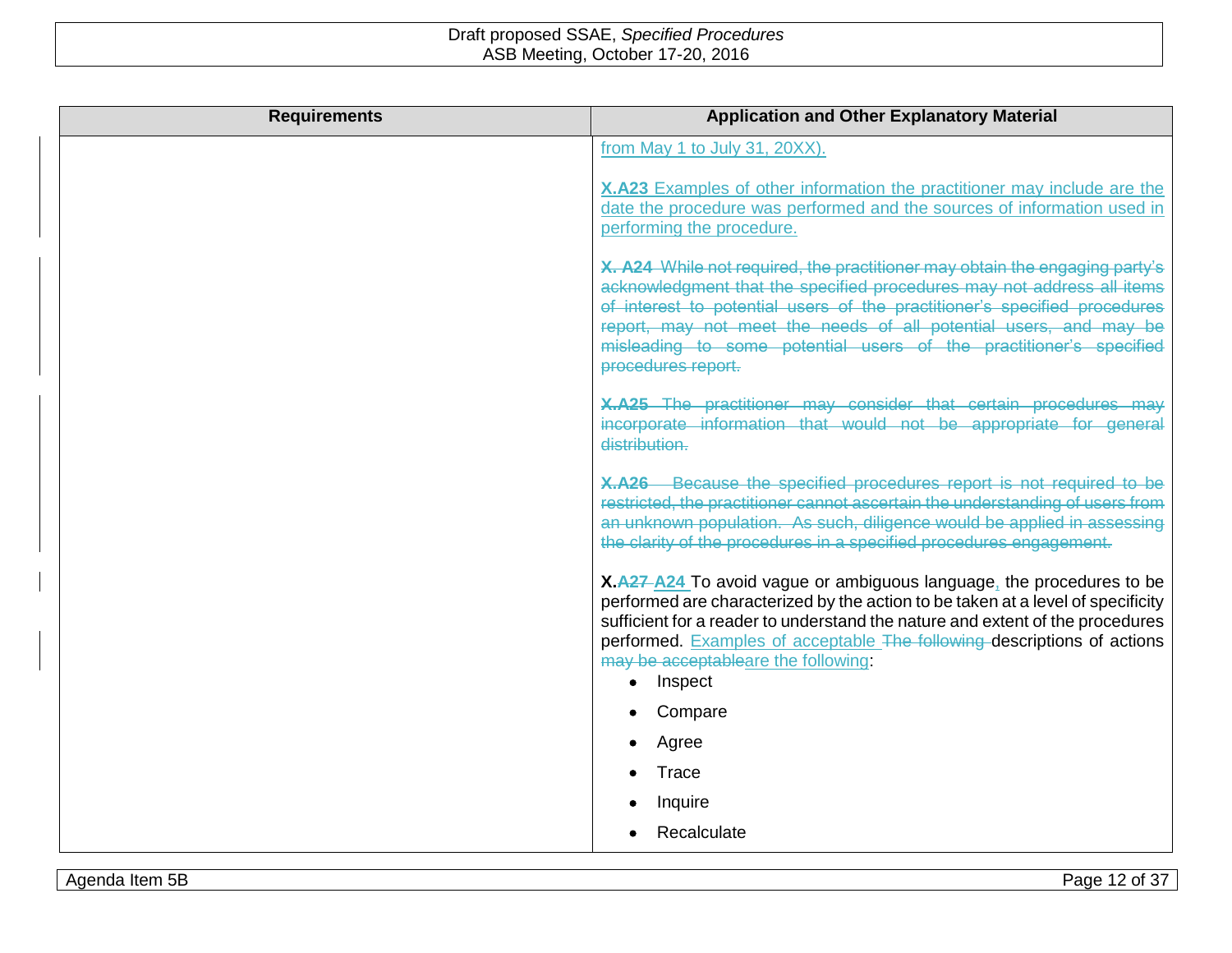| <b>Requirements</b> | <b>Application and Other Explanatory Material</b>                                                                                                                                                                                                                                             |  |
|---------------------|-----------------------------------------------------------------------------------------------------------------------------------------------------------------------------------------------------------------------------------------------------------------------------------------------|--|
|                     | Observe                                                                                                                                                                                                                                                                                       |  |
|                     | Mathematically check                                                                                                                                                                                                                                                                          |  |
|                     | Conversely, the following descriptions of actions (unless defined to indicate<br>the nature, timing, and extent of the procedures associated with these<br>actions) generally are may not be acceptable because they may are not be<br>sufficiently precise or may have an uncertain meaning: |  |
|                     | <b>Note</b><br>ė                                                                                                                                                                                                                                                                              |  |
|                     | <b>Review</b>                                                                                                                                                                                                                                                                                 |  |
|                     | Evaluate                                                                                                                                                                                                                                                                                      |  |
|                     | Analyze                                                                                                                                                                                                                                                                                       |  |
|                     | Interpret                                                                                                                                                                                                                                                                                     |  |
|                     | Verify                                                                                                                                                                                                                                                                                        |  |
|                     | Examine                                                                                                                                                                                                                                                                                       |  |
|                     | Validate                                                                                                                                                                                                                                                                                      |  |
|                     | Certify                                                                                                                                                                                                                                                                                       |  |
|                     | X.A28 Mere reading of specified information about the subject matter does<br>not constitute a procedure sufficient to permit a practitioner to report on the<br>results of applying specified procedures.                                                                                     |  |
|                     | <b>X.A29</b> Examples of procedures that may be appropriate include the<br>following:                                                                                                                                                                                                         |  |
|                     | • Execution of a sampling application after agreeing on relevant parameters                                                                                                                                                                                                                   |  |
|                     | • Inspection of specified documents evidencing certain types of transactions<br>or detailed attributes thereof                                                                                                                                                                                |  |
|                     | Confirmation of specific information with third parties                                                                                                                                                                                                                                       |  |
|                     | • Comparison of documents, schedules, or analyses with certain specified<br>attributes                                                                                                                                                                                                        |  |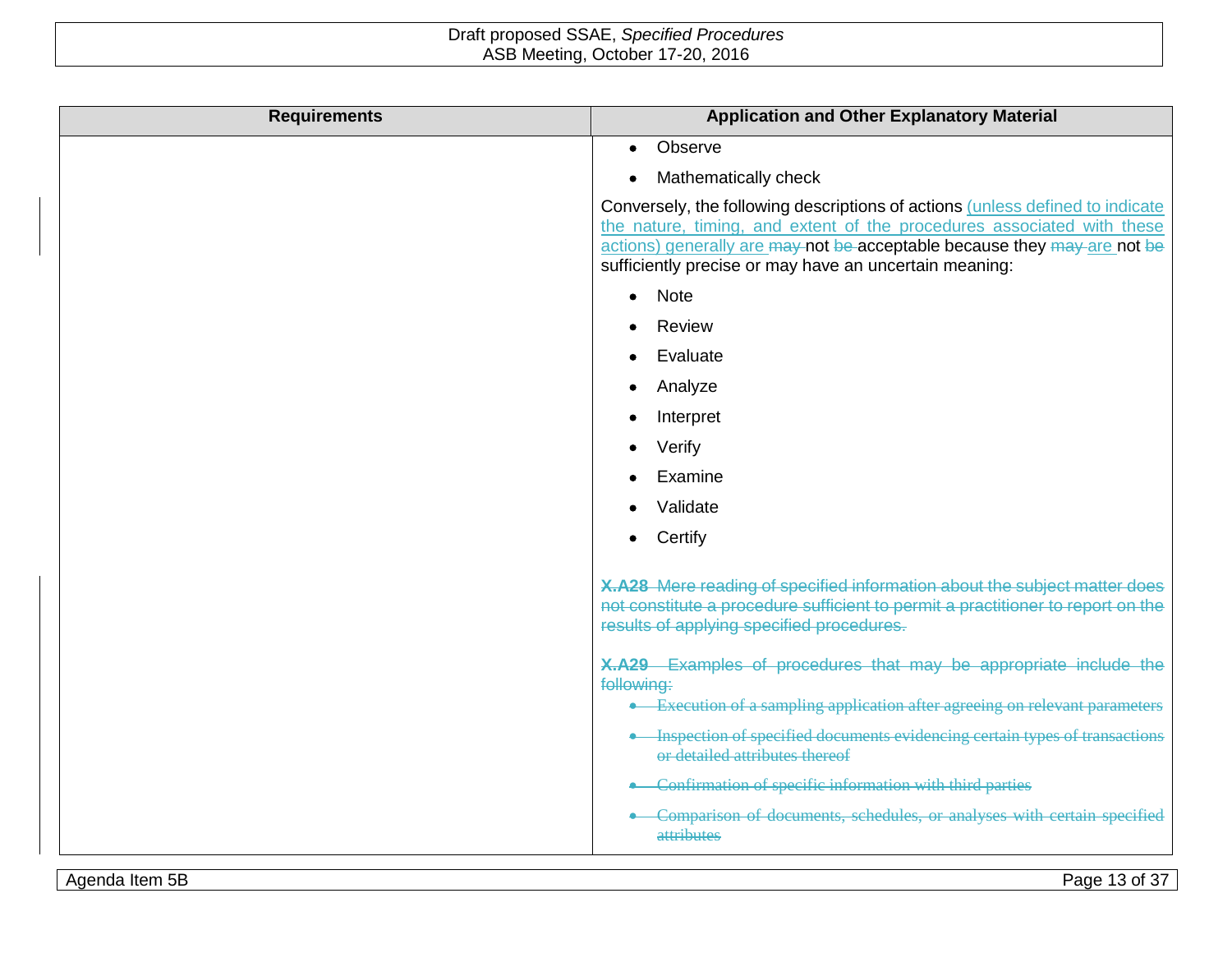| <b>Requirements</b>                                                                                                                                                                                                                                                                                                       | <b>Application and Other Explanatory Material</b>                                                                                                                                                                                                                                                                                                             |
|---------------------------------------------------------------------------------------------------------------------------------------------------------------------------------------------------------------------------------------------------------------------------------------------------------------------------|---------------------------------------------------------------------------------------------------------------------------------------------------------------------------------------------------------------------------------------------------------------------------------------------------------------------------------------------------------------|
|                                                                                                                                                                                                                                                                                                                           | • Performance of specific procedures on work performed by others, such as<br>other practitioners                                                                                                                                                                                                                                                              |
|                                                                                                                                                                                                                                                                                                                           | • Performance of mathematical computations                                                                                                                                                                                                                                                                                                                    |
|                                                                                                                                                                                                                                                                                                                           | <b>X.A30</b> Examples of inappropriate procedures include the following:<br>• Reading the work performed by others solely to summarize or describe<br>their findings                                                                                                                                                                                          |
|                                                                                                                                                                                                                                                                                                                           | Evaluating the competency or objectivity of another party                                                                                                                                                                                                                                                                                                     |
|                                                                                                                                                                                                                                                                                                                           | - Obtaining an understanding about a particular subject                                                                                                                                                                                                                                                                                                       |
|                                                                                                                                                                                                                                                                                                                           | Interpreting documents outside the scope of the practitioner's professional<br>expertise                                                                                                                                                                                                                                                                      |
|                                                                                                                                                                                                                                                                                                                           | <b>X.A31</b> If the practitioner is selecting a sample, stating the size of the<br>sample and how the selection was made contributes to the specificity of the<br>description of procedures performed (for example, 50 items starting at the<br>eighth item and selecting every fifteenth item thereafter or invoices issued<br>from May 1 to July 31, 20XX). |
|                                                                                                                                                                                                                                                                                                                           | X.A32 Examples of other information the practitioner may include are the<br>date the procedure was performed and the sources of information used in<br>performing the procedure.                                                                                                                                                                              |
| X.47-13 The practitioner should obtain evidence from applying the<br>specified procedures to provide a reasonable basis for the finding or<br>findings expressed in the practitioner's report but need not perform<br>additional procedures outside of the objectives of the engagement to<br>gather additional evidence. |                                                                                                                                                                                                                                                                                                                                                               |
| Using the Work of a Practitioner's External Specialist                                                                                                                                                                                                                                                                    | Using the Work of a Practitioner's External Specialist (Ref: par.<br><b>X.4814)</b>                                                                                                                                                                                                                                                                           |
| X.18-14 If an a practitioner's external specialist is engaged to assist<br>a the practitioner in performing a specified procedures engagement,                                                                                                                                                                            | X.433 A25 The practitioner's education and experience enable the<br>practitioner to be knowledgeable about business matters in general, but<br>the practitioner is not expected to have the expertise of a person trained                                                                                                                                     |
| Agenda Item 5B                                                                                                                                                                                                                                                                                                            | Page 14 of 37                                                                                                                                                                                                                                                                                                                                                 |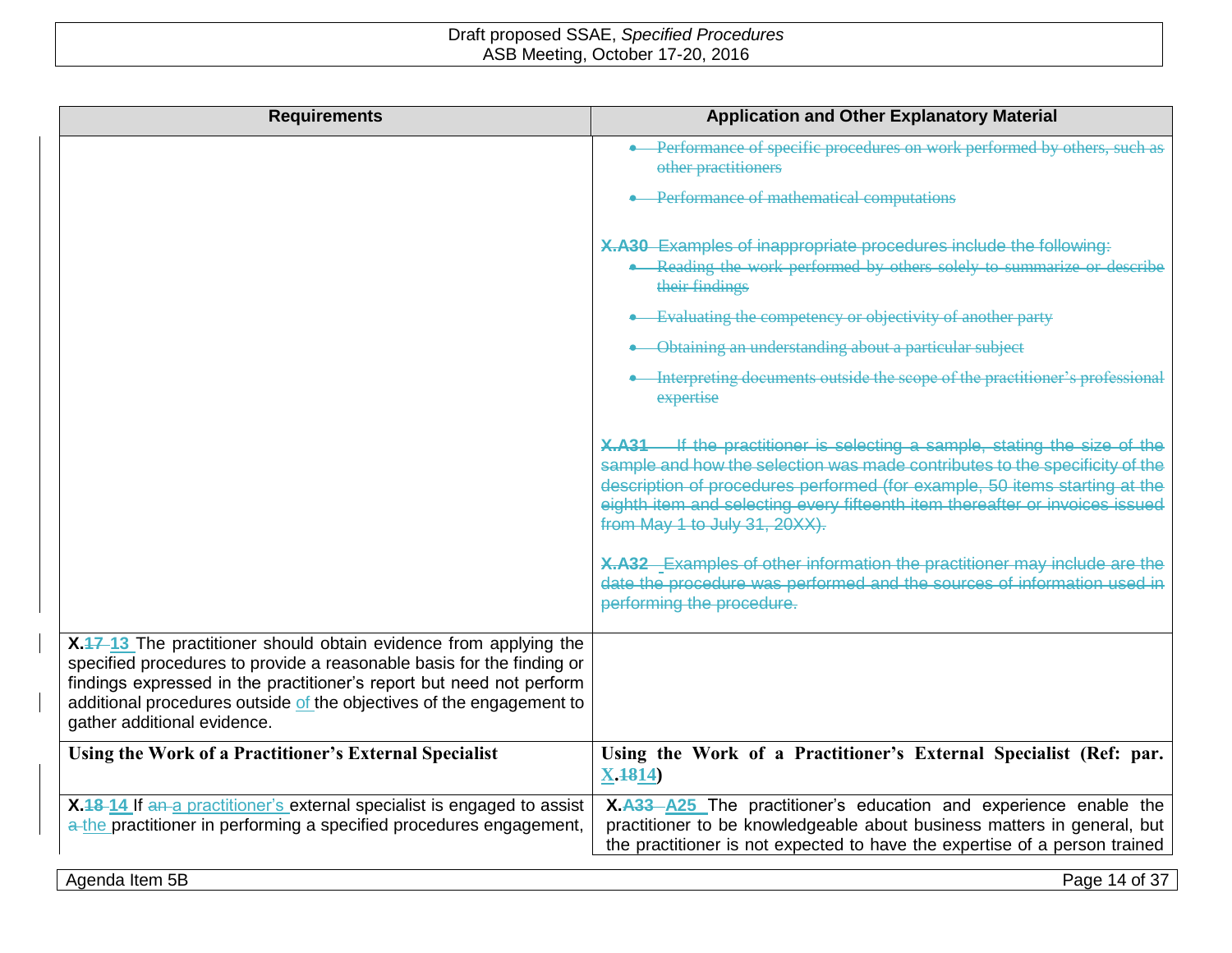| <b>Requirements</b>                                                                                                                            | <b>Application and Other Explanatory Material</b>                                                                                                                                                                                                                                                                                                                                                                                                                                                                                                                                                                                                                                                                                  |
|------------------------------------------------------------------------------------------------------------------------------------------------|------------------------------------------------------------------------------------------------------------------------------------------------------------------------------------------------------------------------------------------------------------------------------------------------------------------------------------------------------------------------------------------------------------------------------------------------------------------------------------------------------------------------------------------------------------------------------------------------------------------------------------------------------------------------------------------------------------------------------------|
| the practitioner's report should describe the nature of the assistance<br>provided by the external specialist. (Ref: par. X. A33A25-X. A34A26) | for or qualified to engage in the practice of another profession or<br>occupation. In certain circumstances, it may be appropriate to involve and<br>practitioner's external specialist to assist the practitioner in the<br>performance of one or more procedures. The following are examples of<br>such circumstances.                                                                                                                                                                                                                                                                                                                                                                                                           |
|                                                                                                                                                | • An attorney providing assistance concerning the interpretation<br>of legal terminology in laws, regulations, rules, contracts, or<br>grants                                                                                                                                                                                                                                                                                                                                                                                                                                                                                                                                                                                      |
|                                                                                                                                                | A medical specialist providing assistance in understanding the<br>characteristics of diagnosis codes documented in patient<br>medical records                                                                                                                                                                                                                                                                                                                                                                                                                                                                                                                                                                                      |
|                                                                                                                                                | An environmental engineer providing assistance in interpreting<br>environmental remedial action regulatory directives that may<br>affect the specified procedures applied to an environmental<br>liabilities account in a financial statement                                                                                                                                                                                                                                                                                                                                                                                                                                                                                      |
|                                                                                                                                                | A geologist providing assistance in distinguishing between the<br>physical characteristics of a generic minerals group related to<br>information to which the specified procedures are applied                                                                                                                                                                                                                                                                                                                                                                                                                                                                                                                                     |
|                                                                                                                                                | X.A34-A26 A practitioner may decide to apply procedures to the report or<br>work product of an external specialist that does not constitute assistance<br>by the external specialist to the practitioner in a specified procedures<br>engagement. For example, the practitioner may make reference to<br>information contained in a report of a practitioner's external specialist in<br>describing a specified procedure. However, it is inappropriate for the<br>practitioner to merely read the external specialist's report solely to describe<br>or repeat the findings or to take responsibility for all or a portion of any<br>procedures performed by an external specialist or the external specialist's<br>work product. |
| Using the Work of Internal Auditors or Other Practitioners                                                                                     | Using the Work of Internal Auditors or Other Practitioners (Ref. par.<br>X.1939)                                                                                                                                                                                                                                                                                                                                                                                                                                                                                                                                                                                                                                                   |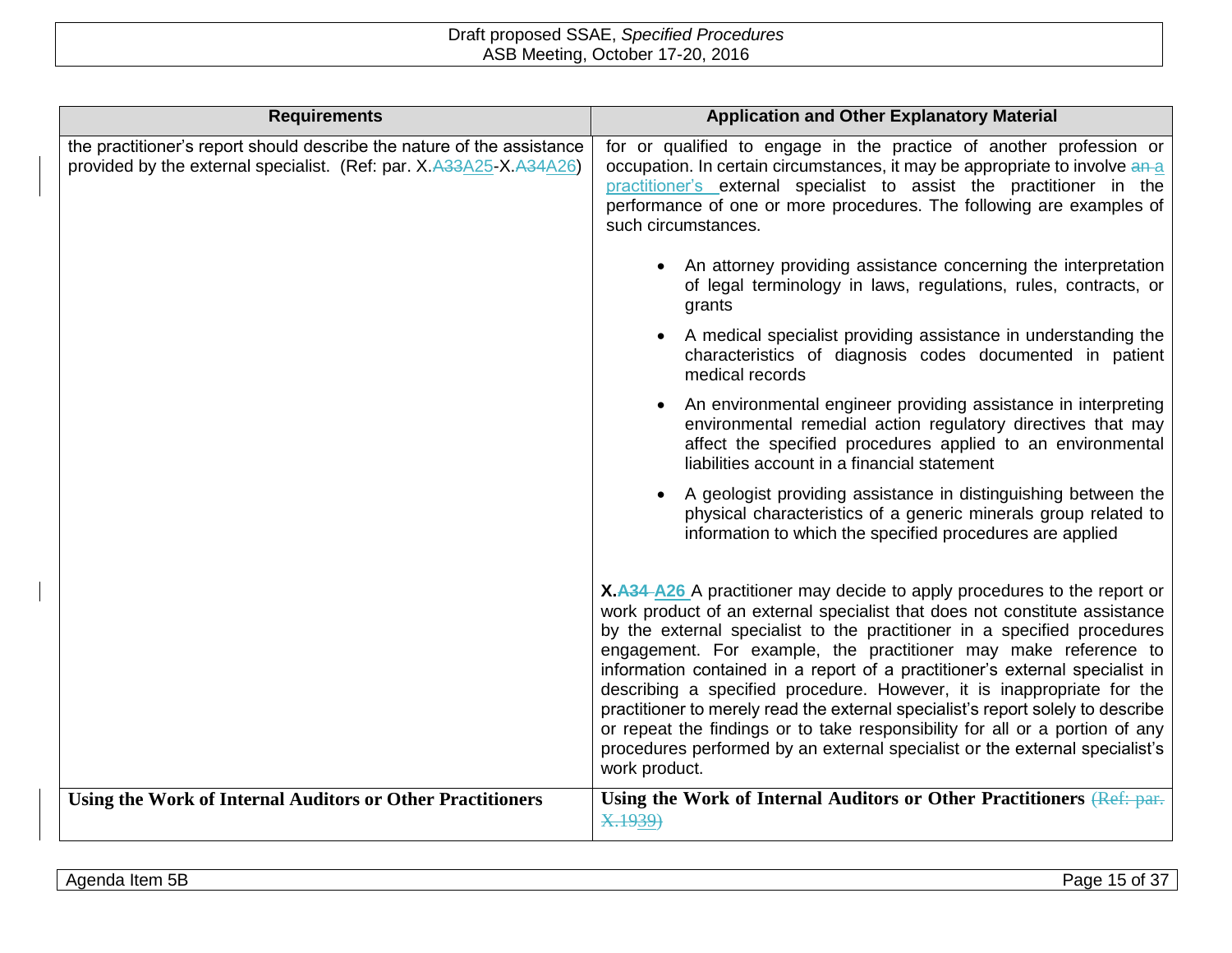| Draft proposed SSAE, Specified Procedures |
|-------------------------------------------|
| ASB Meeting, October 17-20, 2016          |

| <b>Requirements</b>                                                                                                                                                                                                              | <b>Application and Other Explanatory Material</b>                                                                                                                                                                                                                                                                                                                                                                           |
|----------------------------------------------------------------------------------------------------------------------------------------------------------------------------------------------------------------------------------|-----------------------------------------------------------------------------------------------------------------------------------------------------------------------------------------------------------------------------------------------------------------------------------------------------------------------------------------------------------------------------------------------------------------------------|
| X. 19-15 The specified procedures to be enumerated or referred to in                                                                                                                                                             | Using the Work of Internal Auditors (Ref: par. X.15)                                                                                                                                                                                                                                                                                                                                                                        |
| the practitioner's report should be performed entirely by the<br>engagement team or other practitioners. (Ref: par. X.A35A6227-<br>X.A37A29                                                                                      | X.435-A6227 Internal auditors or other personnel may prepare schedules<br>and accumulate data or provide other information for the practitioner's use<br>in performing the specified procedures. Also, internal auditors may perform<br>and report separately on procedures that they have carried out. Such<br>procedures may be similar to those that a practitioner may perform under<br>this section proposed standard. |
|                                                                                                                                                                                                                                  | X.A36 A28 A practitioner may perform procedures on information<br>documented in the working papers of internal auditors. For example, the<br>practitioner may                                                                                                                                                                                                                                                               |
|                                                                                                                                                                                                                                  | repeat all or some of the procedures.                                                                                                                                                                                                                                                                                                                                                                                       |
|                                                                                                                                                                                                                                  | determine whether the internal auditors' documentation indicates<br>procedures performed and whether the findings documented are<br>presented in a report by the internal auditors.                                                                                                                                                                                                                                         |
|                                                                                                                                                                                                                                  | A37-A29 It is inappropriate for the practitioner to                                                                                                                                                                                                                                                                                                                                                                         |
|                                                                                                                                                                                                                                  | merely read the internal auditors' report solely to describe or<br>repeat their findings.                                                                                                                                                                                                                                                                                                                                   |
|                                                                                                                                                                                                                                  | take responsibility for all or a portion of any procedures performed<br>by internal auditors by reporting those findings as the<br>practitioner's own.                                                                                                                                                                                                                                                                      |
|                                                                                                                                                                                                                                  | report in any manner that implies shared responsibility for the<br>procedures with the internal auditors.                                                                                                                                                                                                                                                                                                                   |
| <b>Findings</b>                                                                                                                                                                                                                  | Findings (Ref: par. $X.24-17$ and $X.2319$ )                                                                                                                                                                                                                                                                                                                                                                                |
| X.20-16 The practitioner should present the results of applying<br>specified procedures to specific subject matter in the form of findings.                                                                                      |                                                                                                                                                                                                                                                                                                                                                                                                                             |
| X.24-17 The practitioner should report all findings from the application<br>of the specified procedures. Any materiality limits should be<br>described in the practitioner's report. (Ref: par. X.A22-A30 and<br>X.A38A34-X.A39) | X.A38 The practitioner may consider that certain findings may incorporate<br>information that would not be appropriate for general distributionuse.                                                                                                                                                                                                                                                                         |
| Agenda Item 5B                                                                                                                                                                                                                   | Page 16 of 37                                                                                                                                                                                                                                                                                                                                                                                                               |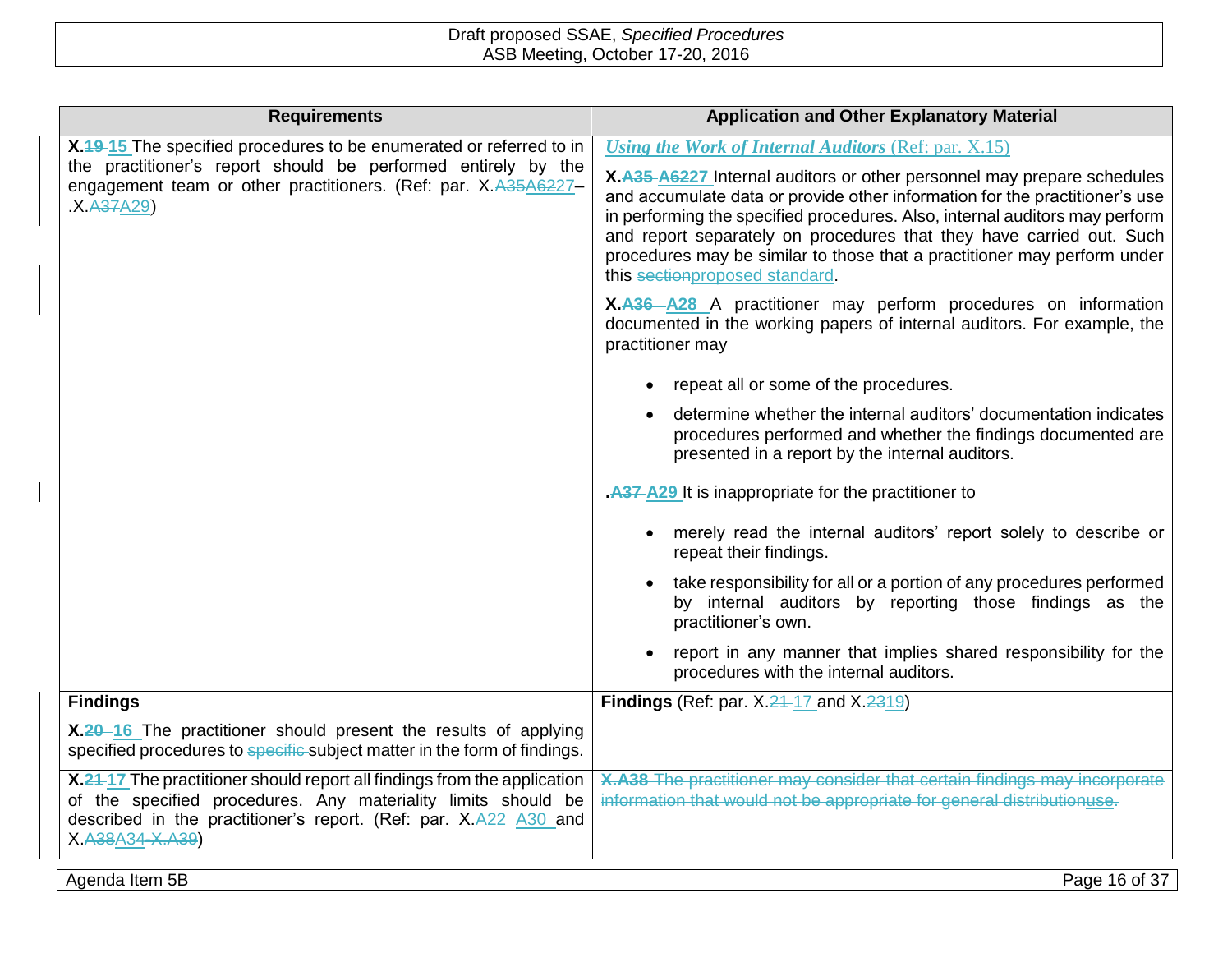| <b>Requirements</b>                                                                                                                                                                                                                                                                                                                                                                                                                                       | <b>Application and Other Explanatory Material</b>                                                                                                                                                                                                                                                                                                                                                                                                                                                                                                                                                                                                      |
|-----------------------------------------------------------------------------------------------------------------------------------------------------------------------------------------------------------------------------------------------------------------------------------------------------------------------------------------------------------------------------------------------------------------------------------------------------------|--------------------------------------------------------------------------------------------------------------------------------------------------------------------------------------------------------------------------------------------------------------------------------------------------------------------------------------------------------------------------------------------------------------------------------------------------------------------------------------------------------------------------------------------------------------------------------------------------------------------------------------------------------|
| X.22-18 The If, as a result of performing procedures, the practitioner<br>should consider whether anydetermines that the description of the<br>revision or omission of procedures performed and or the                                                                                                                                                                                                                                                    | X.A39 A30 An example of language in the practitioner's report that<br>describes a materiality limit is "For purposes of performing these specified<br>procedures, no exceptions were reported for differences of \$1,000 or less<br>resulting solely from the rounding of amounts disclosed."                                                                                                                                                                                                                                                                                                                                                          |
| corresponding findings result in a potentially misleading specified<br>procedures report, the practitioner should discuss the matter with the<br>engaging party and take appropriate action. If appropriate revisions<br>are not made, the practitioner should withdraw from the engagement<br>and inform the engaging party of the reasons for withdrawing. (Ref:<br>par. X.A31)                                                                         | X.A31 An appropriate action that the practitioner may take when, as a<br>result of performing procedures, the practitioner determines that the<br>description of the procedures performed or the corresponding findings<br>result in a misleading specified procedures report may include revising the<br>procedures or omitting findings (for example, as a result of establishing a<br>materiality limit for reporting exceptions when exceptions were identified as<br>a result of rounding differences). If appropriate revisions are not made to<br>the procedures or the findings, the practitioner may determine to withdraw                    |
|                                                                                                                                                                                                                                                                                                                                                                                                                                                           | from the engagement and inform the engaging party for the reasons for<br>withdrawing.                                                                                                                                                                                                                                                                                                                                                                                                                                                                                                                                                                  |
| X.23-19 In reporting findings, the practitioner should (Ref: par.<br>X.A44A34<br>a. avoid Not use vague or ambiguous language; (Ref: par. X.A32-<br>X.A65<br>b. not refer to personally identifiable information such as birth<br>dates or social security numbers; and<br>eb. Not include terms of uncertain meaning include definitions of<br>terms that, in the practitioner's judgment, are potentially<br>uncertain in meaning. (Ref: par. X.A40A33) | X.A32 Because the specified procedures report is not required to be<br>restricted as to use, the practitioner cannot ascertain the understanding of<br>users of an unknown population. Therefore, to avoid vague or ambiguous<br>language, the findings are at a level of specificity sufficient for a reader to<br>understand the nature and extent of the procedures and findings.<br>X.A65 Findings may not be appropriate for general use. Such instances<br>include findings that:<br>may not be understood by a general audience,<br>may be associated with laws or regulations, or<br>may contain non-public personal identifiable information. |
|                                                                                                                                                                                                                                                                                                                                                                                                                                                           | X.440-433 If, in the practitioner's judgment, certain terms are potentially<br>uncertain in meaning, the practitioner may consider whether a glossary is<br>appropriate in the circumstances.                                                                                                                                                                                                                                                                                                                                                                                                                                                          |
|                                                                                                                                                                                                                                                                                                                                                                                                                                                           | X.441 434 The following table provides examples of appropriate and<br>inappropriate descriptions of findings resulting from the application of<br>certain specified procedures.                                                                                                                                                                                                                                                                                                                                                                                                                                                                        |
| Agenda Item 5B                                                                                                                                                                                                                                                                                                                                                                                                                                            | Page 17 of 37                                                                                                                                                                                                                                                                                                                                                                                                                                                                                                                                                                                                                                          |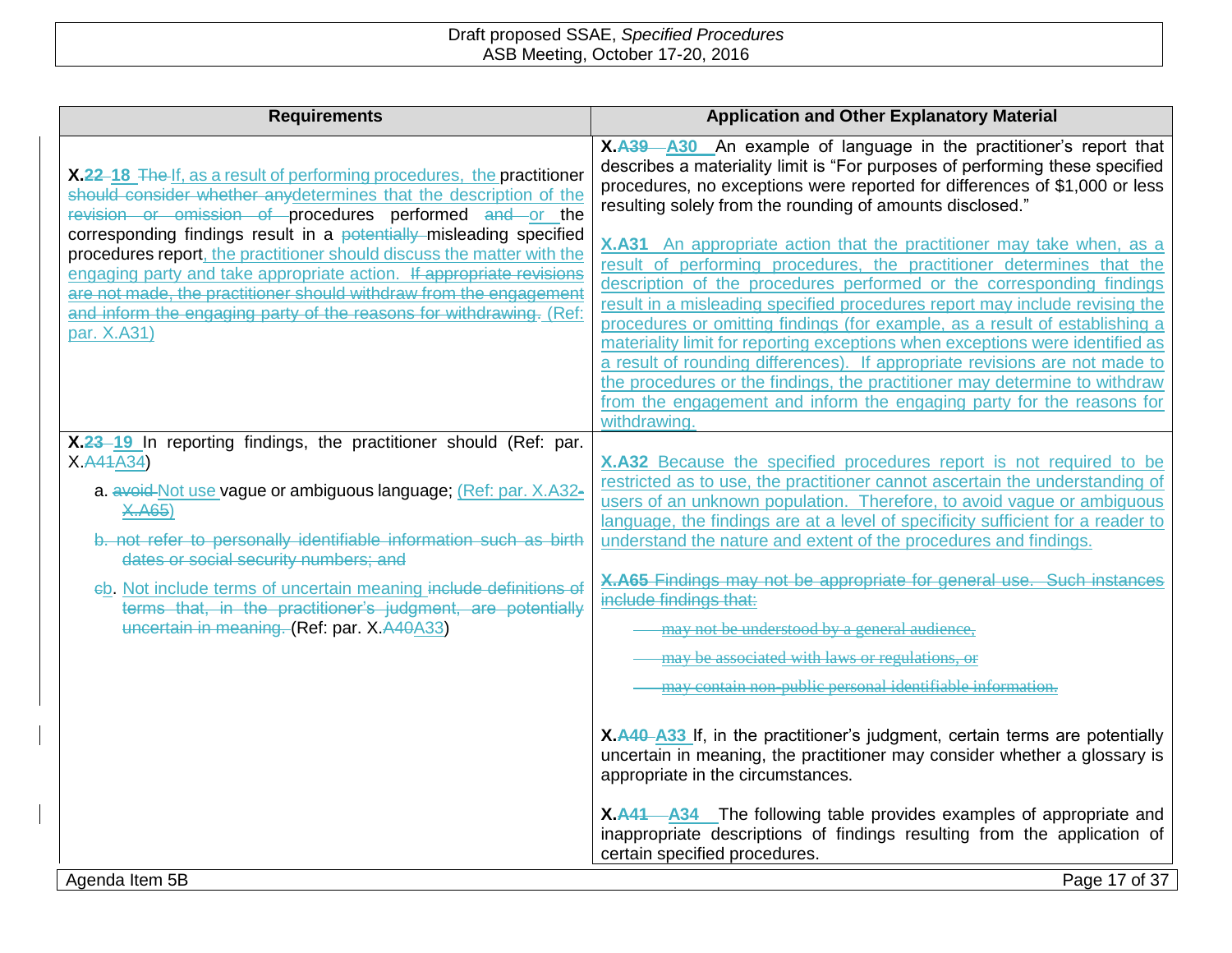| <b>Requirements</b> |                                                                                                                                                                                                                                                                                            | <b>Application and Other Explanatory Material</b>                                                                                                                                                                                |                                                                                                                                               |
|---------------------|--------------------------------------------------------------------------------------------------------------------------------------------------------------------------------------------------------------------------------------------------------------------------------------------|----------------------------------------------------------------------------------------------------------------------------------------------------------------------------------------------------------------------------------|-----------------------------------------------------------------------------------------------------------------------------------------------|
|                     | <b>Procedures</b>                                                                                                                                                                                                                                                                          | <b>Appropriate</b><br>Description of<br><b>Findings</b>                                                                                                                                                                          | Inappropriate<br><b>Description of Findings</b>                                                                                               |
|                     | Inspect the shipment dates<br>for a specified sample of<br>specified<br>shipping<br>documents, and determine<br>whether any such dates<br>were subsequent to [date].                                                                                                                       | <b>No</b><br>shipment<br>dates shown on<br>the sample of<br>shipping<br>documents<br>were<br>subsequent<br>to<br>$[date]$ .                                                                                                      | Nothing came to my<br>attention as a result of<br>applying that procedure.                                                                    |
|                     | Recalculate the number of<br>blocks of streets paved<br>during the year<br>ended<br>$[date]$ ,<br>shown<br>on<br>contractors' certificates of<br>project completion; compare<br>the resultant number to the<br>number in an identified chart<br>of performance statistics as<br>of [date]. | The number of<br>blocks of streets<br>paved in the<br>chart<br>0f<br>performance<br>statistics was Y<br>blocks<br>more<br>than the number<br>calculated from<br>the contractors'<br>certificates<br>of<br>project<br>completion. | The number of blocks of<br>streets<br>paved<br>approximated the number<br>of blocks included in the<br>chart of<br>performance<br>statistics. |
|                     | Recalculate<br>rate of<br>the<br>a<br>specified<br>return on<br>investment (according to a<br>specified<br>formula)<br>and<br>determine<br>whether<br>the<br>resultant percentage agrees<br>to the percentage in an<br>identified schedule.                                                | No exceptions<br>were found as a<br>result<br><b>of</b><br>applying<br>the<br>procedure.                                                                                                                                         | The resultant percentage<br>approximated<br>the<br>predetermined<br>percentage<br>in<br>the<br>identified schedule.                           |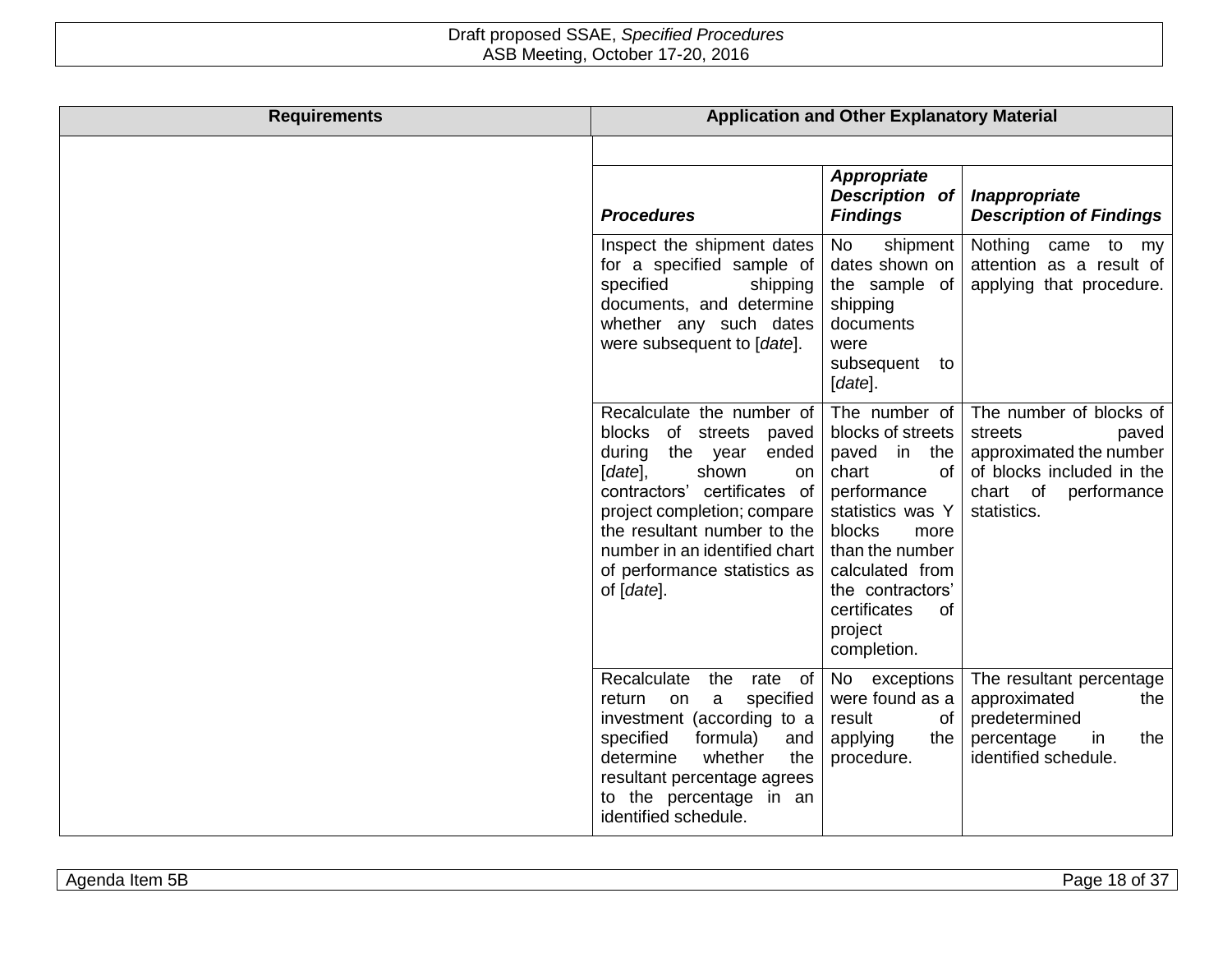| <b>Requirements</b> |                                                                                                                                                                                                                                                                                                                          | <b>Application and Other Explanatory Material</b>                                                                                                                                                                                   |                                                                                                                                 |
|---------------------|--------------------------------------------------------------------------------------------------------------------------------------------------------------------------------------------------------------------------------------------------------------------------------------------------------------------------|-------------------------------------------------------------------------------------------------------------------------------------------------------------------------------------------------------------------------------------|---------------------------------------------------------------------------------------------------------------------------------|
|                     | the<br>quality<br>Inspect<br>standards<br>classification<br>in<br>identified<br>codes<br>performance<br>test<br>documents for<br>products<br>produced during [specified]<br>$period$ ;<br>such<br>compare<br>codes to those shown in the<br>[identified]<br>computer<br>printout for [specified period]<br>as of [date]. | All classification<br>codes inspected<br>in the identified<br>documents<br>were the same<br>as those shown<br>in the computer<br>printout, except<br>for the following:<br>[List]<br>all<br>exceptions.]                            | All classification codes<br>appeared to comply with<br>such<br>performance<br>documents.                                        |
|                     | <b>Trace</b><br>all<br>outstanding<br>checks appearing on a bank<br>reconciliation as of [date] to<br>checks cleared in the bank<br>statement of the subsequent<br>month.                                                                                                                                                | All outstanding<br>checks<br>appearing<br>on<br>bank<br>the<br>reconciliation<br>were traced to<br>list<br>of<br>the<br>cleared checks<br>the<br>in.<br>subsequent<br>month's<br>bank<br>statement,<br>except for the<br>following: | Nothing<br>came to my<br>attention as a result of<br>applying the procedure.                                                    |
|                     |                                                                                                                                                                                                                                                                                                                          | [List]<br>all<br>exceptions.]                                                                                                                                                                                                       |                                                                                                                                 |
|                     | Compare the amounts of the<br>invoices included in the<br>"over 90 days" column<br>shown in an<br>identified<br>schedule of aged accounts                                                                                                                                                                                | All outstanding<br>invoice amounts<br>agreed with the<br>amounts shown<br>on the schedule                                                                                                                                           | The outstanding invoice<br>amounts agreed within<br>approximation of<br>the<br>amounts shown on the<br>schedule in the "over 90 |
| Agenda Item 5B      |                                                                                                                                                                                                                                                                                                                          |                                                                                                                                                                                                                                     | Page 19 of 37                                                                                                                   |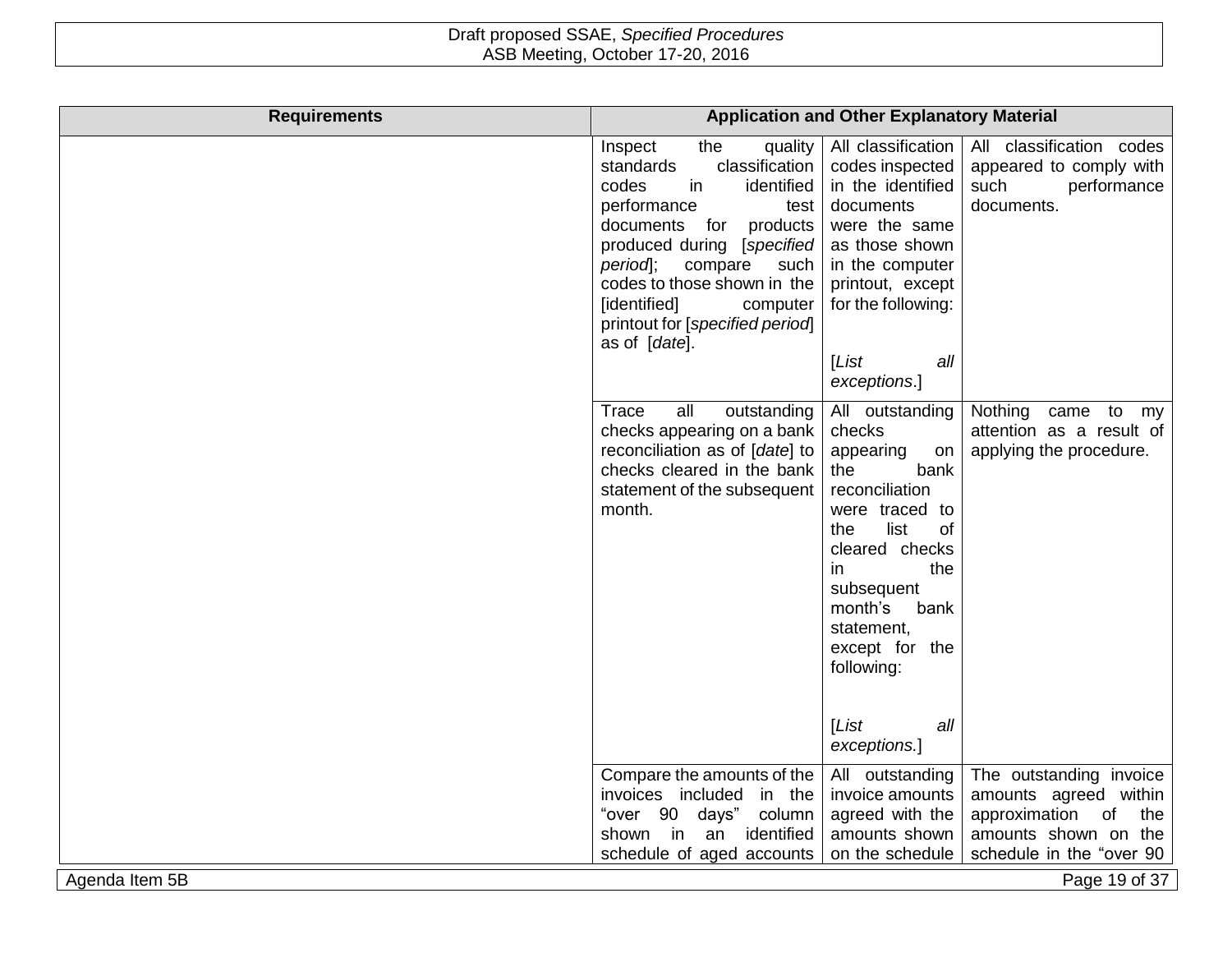| <b>Requirements</b>                                                                                                                                                                                                                                                                                                                                                                                                                                                                                                                                                                                                                                                                                            |                                                                                                                                                                                                                                                                                                                                                                                                                                                                                                                                                   | <b>Application and Other Explanatory Material</b>                                                                                                                                 |                                                                                                                                                                                                                                                                           |
|----------------------------------------------------------------------------------------------------------------------------------------------------------------------------------------------------------------------------------------------------------------------------------------------------------------------------------------------------------------------------------------------------------------------------------------------------------------------------------------------------------------------------------------------------------------------------------------------------------------------------------------------------------------------------------------------------------------|---------------------------------------------------------------------------------------------------------------------------------------------------------------------------------------------------------------------------------------------------------------------------------------------------------------------------------------------------------------------------------------------------------------------------------------------------------------------------------------------------------------------------------------------------|-----------------------------------------------------------------------------------------------------------------------------------------------------------------------------------|---------------------------------------------------------------------------------------------------------------------------------------------------------------------------------------------------------------------------------------------------------------------------|
|                                                                                                                                                                                                                                                                                                                                                                                                                                                                                                                                                                                                                                                                                                                | receivable of a specific<br>customer as of [date] to the<br>amount and invoice date<br>shown on the corresponding<br>outstanding<br>invoice.<br>whether<br>Determine<br>the<br>dates on the corresponding<br>outstanding<br>invoices<br>precede the date indicated<br>on the schedule by more<br>than 90 days.                                                                                                                                                                                                                                    | in the "over 90<br>days" column,<br>and the dates<br>shown on such<br>outstanding<br>invoices<br>preceded<br>the<br>date indicated<br>on the schedule<br>by more than 90<br>days. | days"<br>column,<br>and<br>nothing<br>came to<br>our<br>attention that the dates<br>shown<br>on<br>such<br>invoices<br>outstanding<br>preceded<br>the<br>date<br>indicated on the schedule<br>by more than 90 days.                                                       |
| <b>Written Representations</b>                                                                                                                                                                                                                                                                                                                                                                                                                                                                                                                                                                                                                                                                                 | Written Representations (Ref: par. X.2420)                                                                                                                                                                                                                                                                                                                                                                                                                                                                                                        |                                                                                                                                                                                   |                                                                                                                                                                                                                                                                           |
| X.24-20 The practitioner is not required to request or obtain written<br>representations from the engaging party, however, the practitioner<br>may find a representation letter to be a useful and practical means of<br>obtaining representations from the engaging party. (Ref: par.<br>X.A42A35-X.A43A37)<br>X.25 21 When the practitioner decides to request written<br>representations from the engaging party. The engaging party's<br>refusal to furnish written representations determined by the<br>practitioner to be appropriate for the engagement constitutes a<br>limitation on the performance of the engagement.<br>In such<br>circumstances, the practitioner should do one of the following: | X.442 A35 Although not required, the practitioner may find a representation<br>letter to be a useful and practical means of obtaining representations from<br>the engaging party.<br>X.A36 The need for a representation letter may depend on the nature of the<br>engagement, for example, an engagement related to compliance with<br>specified requirements.<br>X.443 A37 Examples of matters that may appear in a representation letter<br>from the engaging party include the following:<br>• A sStatements acknowledging responsibility for |                                                                                                                                                                                   |                                                                                                                                                                                                                                                                           |
| a. Disclose in the practitioner's specified procedures report the<br>inability to obtain representations from the engaging party; or<br>b. Withdraw from the engagement. $\frac{1}{2}$ or<br>c. Change the engagement to another form of engagement.                                                                                                                                                                                                                                                                                                                                                                                                                                                           | the subject matter<br>appropriate for their purposes<br>engagement<br>the subject matter, if applicable                                                                                                                                                                                                                                                                                                                                                                                                                                           |                                                                                                                                                                                   | A statement acknowledging responsibility for selecting the<br>criteria and for determining that such criteria are sufficient and<br>• A statement acknowledging responsibility for the sufficiency of<br>the specified procedures performed to meet the objectives of the |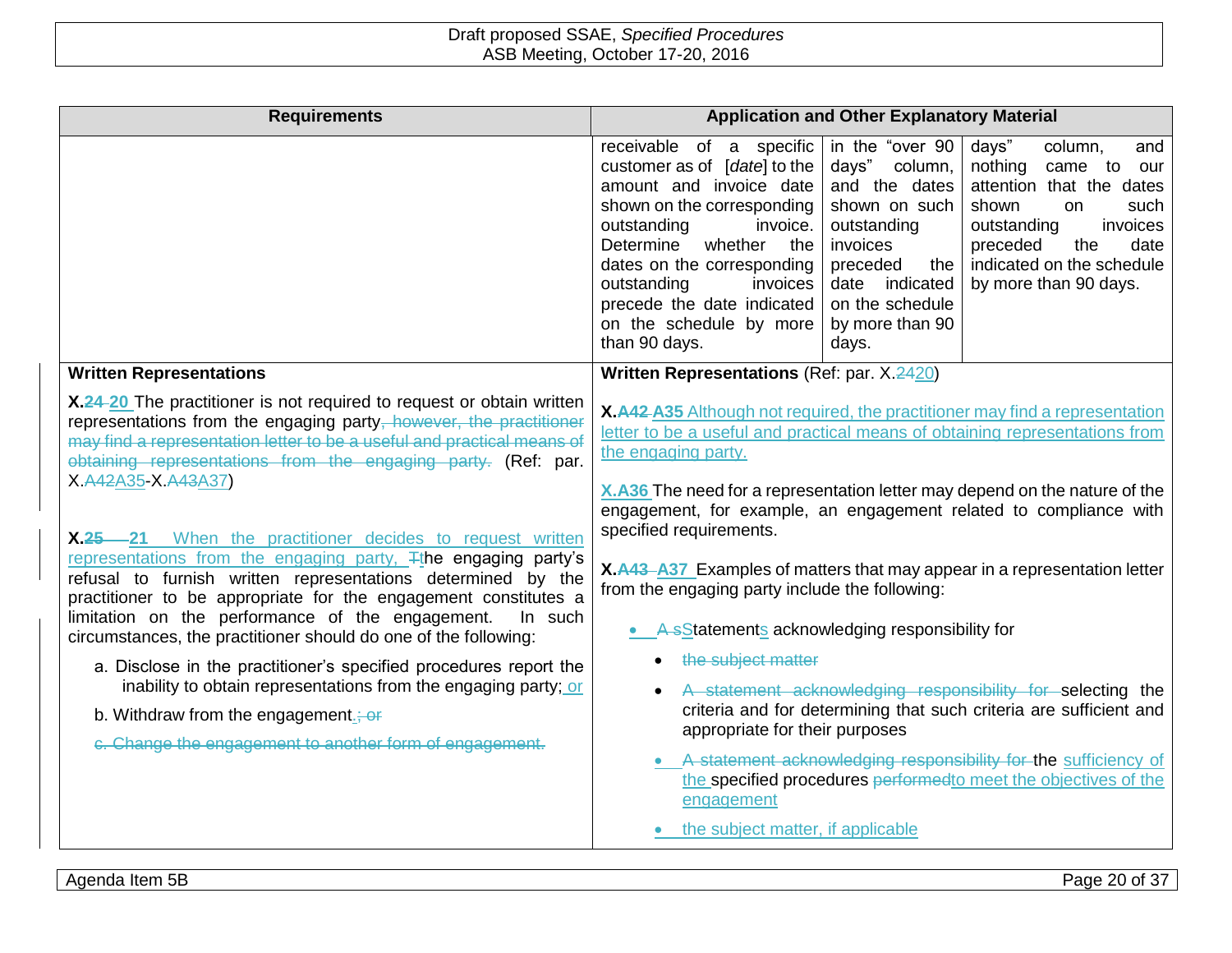| <b>Requirements</b>                                                                                                                                                                                                                                                                                                                                                                | <b>Application and Other Explanatory Material</b>                                                                                                                                                                                                                                                                                             |  |
|------------------------------------------------------------------------------------------------------------------------------------------------------------------------------------------------------------------------------------------------------------------------------------------------------------------------------------------------------------------------------------|-----------------------------------------------------------------------------------------------------------------------------------------------------------------------------------------------------------------------------------------------------------------------------------------------------------------------------------------------|--|
|                                                                                                                                                                                                                                                                                                                                                                                    | the prevention and detection of fraud                                                                                                                                                                                                                                                                                                         |  |
|                                                                                                                                                                                                                                                                                                                                                                                    | ensuring that the entity complies with laws and regulations<br>applicable to its activities                                                                                                                                                                                                                                                   |  |
|                                                                                                                                                                                                                                                                                                                                                                                    | the accuracy and completeness of the records, documents,<br>explanations, and other information, including significant<br>judgments, the engaging party provided the practitioner for the<br>engagement<br>A statement that the engaging party provided the practitioner with                                                                 |  |
|                                                                                                                                                                                                                                                                                                                                                                                    |                                                                                                                                                                                                                                                                                                                                               |  |
|                                                                                                                                                                                                                                                                                                                                                                                    | Access to all information of which the engaging party is<br>aware that is relevant to the engagement, such as records,<br>documents, and other matters                                                                                                                                                                                        |  |
|                                                                                                                                                                                                                                                                                                                                                                                    | Additional information that the practitioner may request from<br>the engaging party for the purpose of the specified<br>procedures engagement                                                                                                                                                                                                 |  |
|                                                                                                                                                                                                                                                                                                                                                                                    | Unrestricted access to persons of whom the practitioner<br>determines it necessary to make inquiries                                                                                                                                                                                                                                          |  |
|                                                                                                                                                                                                                                                                                                                                                                                    | A statement that all known matters contradicting the subject matter<br>and any communication from regulatory agencies or others affecting<br>the subject matter has been disclosed to the practitioner                                                                                                                                        |  |
|                                                                                                                                                                                                                                                                                                                                                                                    | A statement that access to vailability of all records relevant to the<br>subject matter and the specified procedures                                                                                                                                                                                                                          |  |
|                                                                                                                                                                                                                                                                                                                                                                                    | Other matters as the practitioner deems appropriate-<br>$\bullet$                                                                                                                                                                                                                                                                             |  |
| <b>Other Information</b>                                                                                                                                                                                                                                                                                                                                                           | <b>Other Information</b> (Ref: par. X.2622)                                                                                                                                                                                                                                                                                                   |  |
| X.26-22 If prior to or after the release of the practitioner's report on<br>specified procedures, the practitioner is willing to permit the inclusion<br>of the report in a document that contains the subject matter and other<br>information, the practitioner should read the other information to<br>identify material inconsistencies, if any, with the subject matter or the | X.A44 A38 Further actions that may be appropriate if the practitioner<br>identifies a material inconsistency or becomes aware of a material<br>misstatement of fact include, for example, the following:<br>Requesting the engaging party to consult with a qualified third party,<br>$\bullet$<br>such as the engaging party's legal counsel |  |
| report. If upon reading the other information, in the practitioner's<br>professional judgment (Ref: par. X.A44A38-X.A45A40)                                                                                                                                                                                                                                                        | Obtaining legal advice about the consequences of different courses<br>$\bullet$                                                                                                                                                                                                                                                               |  |
| Agenda Item 5B                                                                                                                                                                                                                                                                                                                                                                     | Page 21 of 37                                                                                                                                                                                                                                                                                                                                 |  |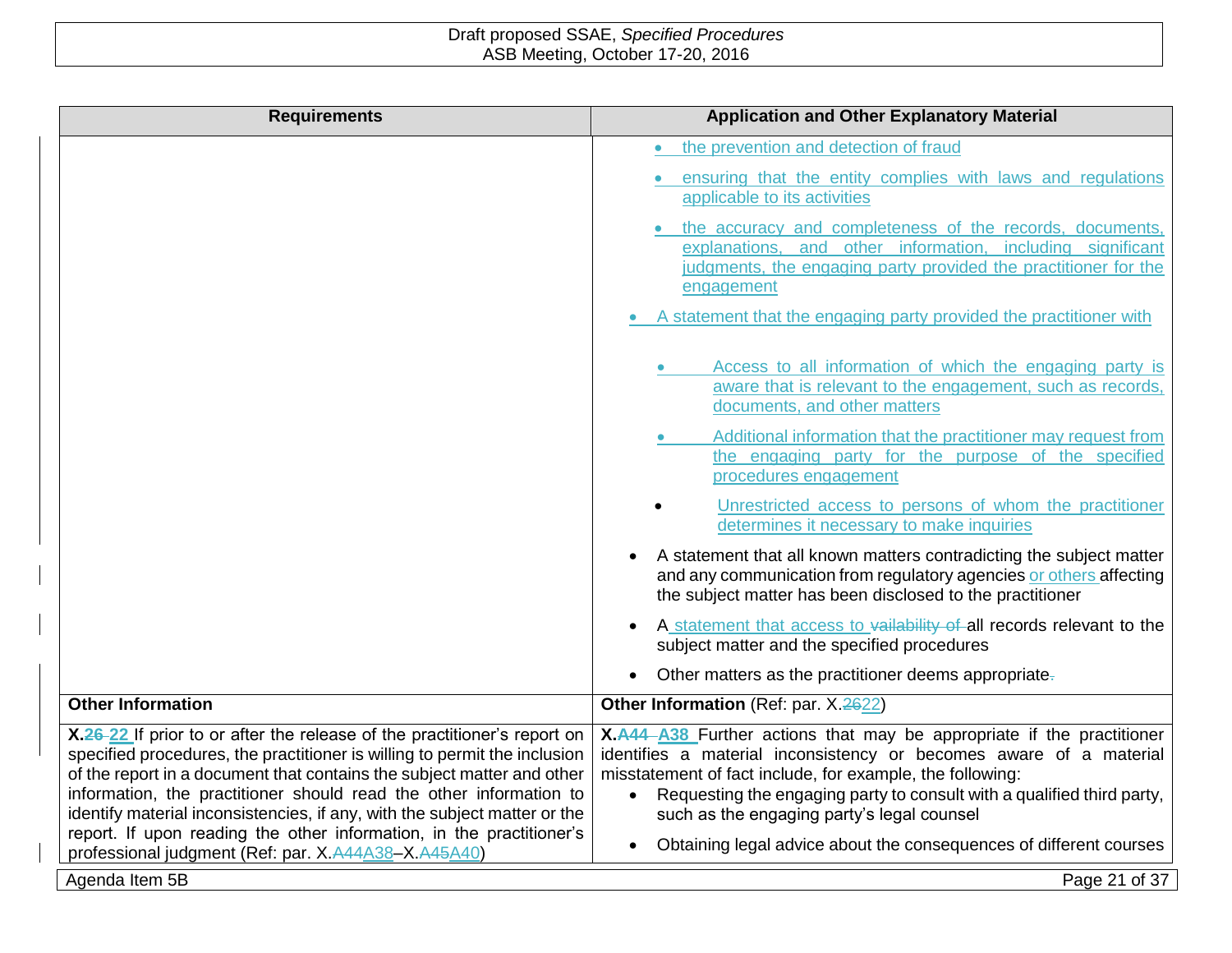| <b>Requirements</b>                                                                                                                                                                 | <b>Application and Other Explanatory Material</b>                                                                                                                                                                                                                                                                                                                                                                               |
|-------------------------------------------------------------------------------------------------------------------------------------------------------------------------------------|---------------------------------------------------------------------------------------------------------------------------------------------------------------------------------------------------------------------------------------------------------------------------------------------------------------------------------------------------------------------------------------------------------------------------------|
|                                                                                                                                                                                     | of action                                                                                                                                                                                                                                                                                                                                                                                                                       |
| a. a material inconsistency between that other information and the<br>subject matter or the report exists or                                                                        | If required or permissible, communicating with third parties (for<br>example, a regulator)                                                                                                                                                                                                                                                                                                                                      |
| b. a material misstatement of fact exists in the other information,                                                                                                                 | Describing the material inconsistency in the practitioner's report                                                                                                                                                                                                                                                                                                                                                              |
| the subject matter or the report                                                                                                                                                    | Withdrawing from the engagement, when withdrawal is possible                                                                                                                                                                                                                                                                                                                                                                    |
| the practitioner should discuss the matter with the engaging party and<br>take further action as appropriate. (Ref: par. X.A73)                                                     | under applicable laws and regulations                                                                                                                                                                                                                                                                                                                                                                                           |
|                                                                                                                                                                                     | X.A45-A39 Other information does not include information contained on the<br>appropriate party(ies)'s websites. Websites are a means of distributing<br>information and are not, themselves, documents for the purposes of<br>paragraph X.2622.                                                                                                                                                                                 |
|                                                                                                                                                                                     | X.A40 In addition to the engaging party, the practitioner may discuss the                                                                                                                                                                                                                                                                                                                                                       |
|                                                                                                                                                                                     | matter with others such as those charged with governance.                                                                                                                                                                                                                                                                                                                                                                       |
| <b>Preparing the Practitioner's Report</b>                                                                                                                                          | Preparing the Practitioner's Report (Ref: par. X.2723)                                                                                                                                                                                                                                                                                                                                                                          |
| X.27-23 The practitioner's report on specified procedures should be<br>in writing. (Ref: par. X. A46A41)                                                                            | X.A46-A41 This section-proposed standard does not require a standardized<br>format for reporting on all specified procedures engagements. Instead it                                                                                                                                                                                                                                                                            |
| X.28-24 The practitioner's report on specified procedures should be<br>in the form of procedures and findings.                                                                      | identifies the basic elements that the report on specified procedures is to<br>include. Reports on specified procedures are tailored to the specific<br>engagement circumstances. The practitioner may use headings, separate<br>paragraphs, paragraph numbers, typographical devices (for example, the<br>bolding of text), and other mechanisms to enhance the clarity and<br>readability of the specified procedures report. |
| <b>Content of the Practitioner's Specified Procedures Report</b>                                                                                                                    | <b>Content of the Practitioner's Specified Procedures Report</b>                                                                                                                                                                                                                                                                                                                                                                |
| X.29 25 The practitioner's report on specified procedures should<br>include the following: (Ref: par. X.A64A58)                                                                     | Title (Ref: par. 29a25a)                                                                                                                                                                                                                                                                                                                                                                                                        |
| a. A title that clearly indicates that it is the practitioner's specified                                                                                                           | X.A47-A42 Appropriate titles include                                                                                                                                                                                                                                                                                                                                                                                            |
| procedures report and includes the word <i>independent</i> to<br>clearly indicate that it is the specified procedures report of an<br>independent practitioner (Ref: par. X.A47A42) | Report<br>Independent<br>Accountant's<br>Specified<br>Applying<br>on<br>$\bullet$<br><b>Procedures</b>                                                                                                                                                                                                                                                                                                                          |
|                                                                                                                                                                                     | "Independent<br>Practitioner's<br>Report<br>Specified<br>Applying<br>on<br>$\bullet$<br>Procedures."                                                                                                                                                                                                                                                                                                                            |
| Agenda Item 5B                                                                                                                                                                      | Page 22 of 37                                                                                                                                                                                                                                                                                                                                                                                                                   |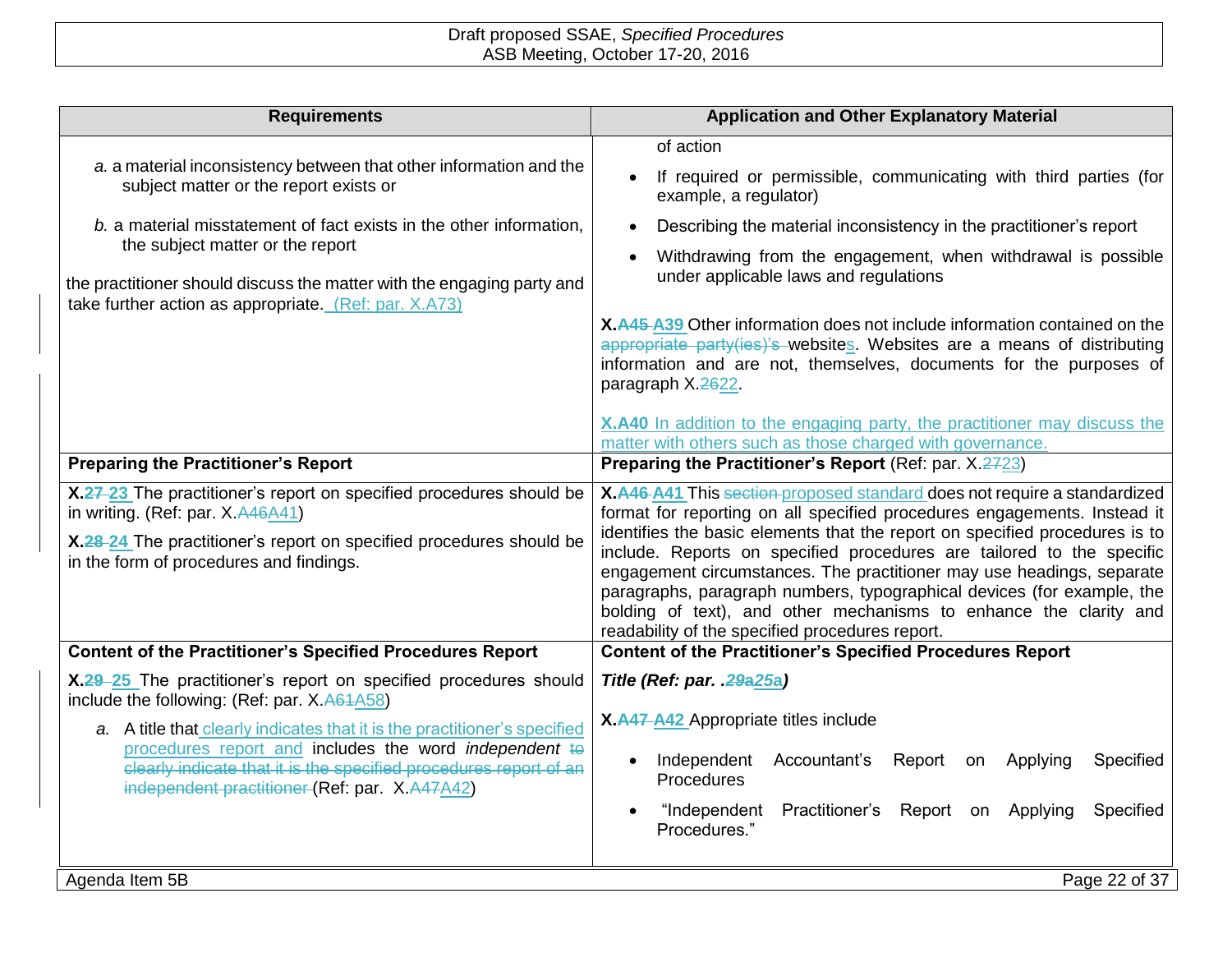| <b>Requirements</b>                                                                                                                                                                                                                                          | <b>Application and Other Explanatory Material</b>                                                                                                                                                                                                                                                                                                                                                                                                                                                                                                                  |
|--------------------------------------------------------------------------------------------------------------------------------------------------------------------------------------------------------------------------------------------------------------|--------------------------------------------------------------------------------------------------------------------------------------------------------------------------------------------------------------------------------------------------------------------------------------------------------------------------------------------------------------------------------------------------------------------------------------------------------------------------------------------------------------------------------------------------------------------|
| b. An appropriate addressee as required by the circumstances<br>of the engagement (Ref: par. X.A48A43)                                                                                                                                                       | Independent Certified Public Accountant's Report on Applying<br><b>Specified Procedures</b><br>Addressee (Ref: par. 29b25b)<br>X.A48 A43 An appropriate addressee in a specified procedures<br>engagement is mostly commonly the engaging party as opposed to<br>anticipated users of the practitioner's specified procedures report.                                                                                                                                                                                                                              |
| c. An identification of the subject matter and the nature of a<br>specified procedures engagement (Ref: par. X.A49A44-<br>X.A52A46)                                                                                                                          | Identification of the Subject Matter and the Nature of a Specified<br>Procedures Engagement (Ref: par. . 29c25c)                                                                                                                                                                                                                                                                                                                                                                                                                                                   |
| d. An identification of the engaging party and a statement that<br>such party that is responsible for the determination of the<br>subject matter of the engagement and, if applicable, an<br>identification of the a statement that such party, for purposes | X. A44 There is no requirement to state the objective or the purpose of the<br>specified procedures engagement because there is no requirement for any<br>party to determine that the procedures are sufficient to meet the objective<br>or purpose.                                                                                                                                                                                                                                                                                                               |
| of the engagement, is responsiblehas taken responsibility for<br>the subject matter of the engagement (Ref: par. X.A47)                                                                                                                                      | X.A49-A45 A practitioner may be asked to apply specified procedures to<br>more than one subject matter. In these engagements the practitioner may<br>issue one practitioner's report that refers to all subject matter covered.                                                                                                                                                                                                                                                                                                                                    |
|                                                                                                                                                                                                                                                              | X.450 A46 Because the practitioner is precluded from expressing an<br>opinion or conclusion about whether the subject matter is in accordance<br>with specified criteria, in identifying the nature of the specified procedures<br>engagement it would not be appropriate to state that the purpose of the<br>engagement was to determine if the subject matter was performed or is<br>stated in accordance with specified criteria or that the practitioner<br>performed the engagement to conclude as to whether the entity complied<br>with specified criteria. |
|                                                                                                                                                                                                                                                              | X.A47 There may be circumstances in which no party accepts<br>responsibility for the subject matter of the engagement.                                                                                                                                                                                                                                                                                                                                                                                                                                             |
|                                                                                                                                                                                                                                                              | X.A51 A78 The practitioner is not precluded from, but is not required to,<br>include a statement regarding the objective of the specified procedures<br>engagement in the practitioner's specified procedures report.                                                                                                                                                                                                                                                                                                                                              |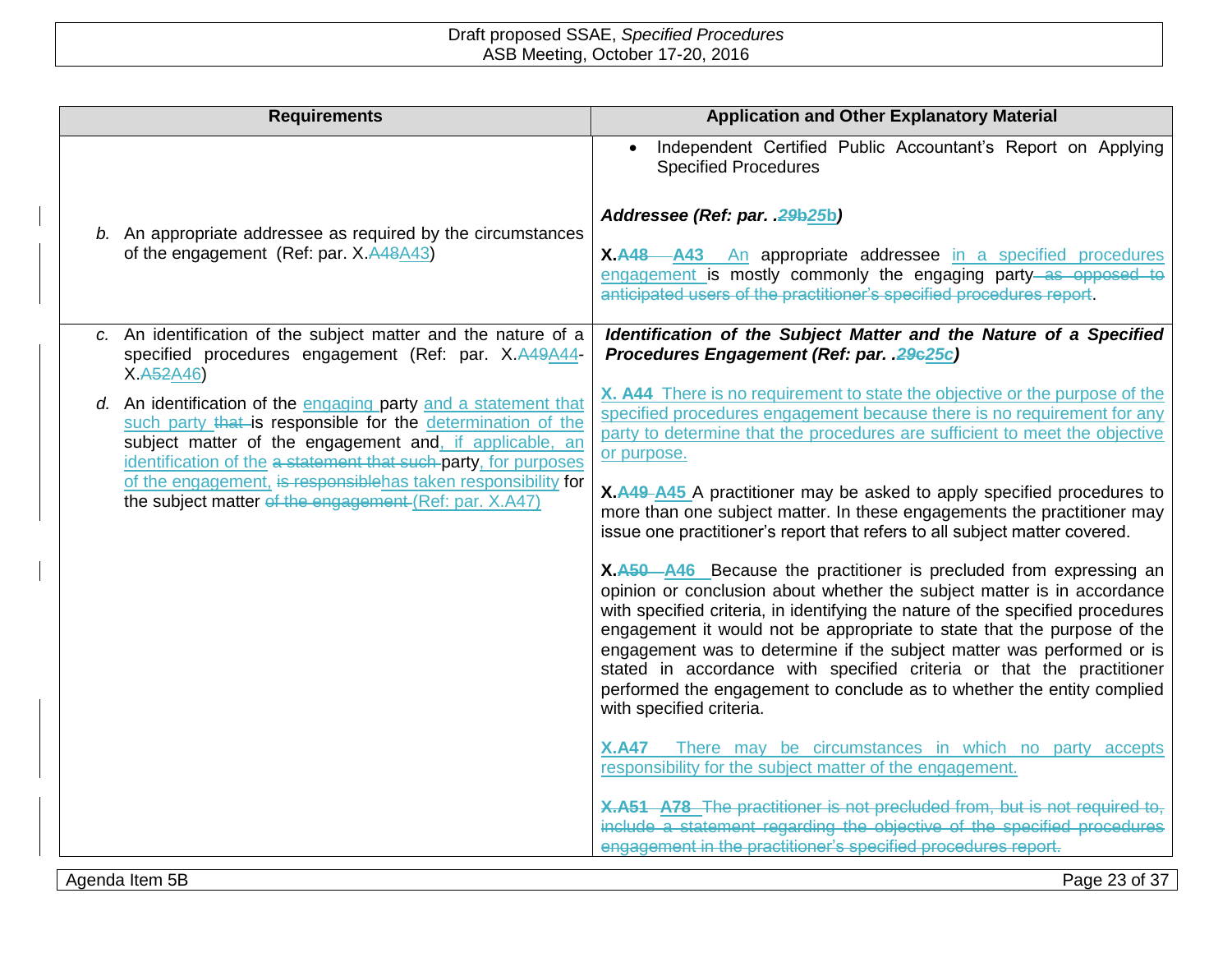| <b>Requirements</b>                                                                                                                                                                                                                                                                                                                                                                                                                                                                                                                                                                                          | <b>Application and Other Explanatory Material</b>                                                                                                                                                                                                                                                                                                                                                                                                                                                                                                                                                                       |
|--------------------------------------------------------------------------------------------------------------------------------------------------------------------------------------------------------------------------------------------------------------------------------------------------------------------------------------------------------------------------------------------------------------------------------------------------------------------------------------------------------------------------------------------------------------------------------------------------------------|-------------------------------------------------------------------------------------------------------------------------------------------------------------------------------------------------------------------------------------------------------------------------------------------------------------------------------------------------------------------------------------------------------------------------------------------------------------------------------------------------------------------------------------------------------------------------------------------------------------------------|
| e. A statement that the procedures may not address all of the<br>items of interest to the user and may not meet the needs of<br>all users (Ref: par. X. A53A48-X. A54A49)<br>Unless the practitioner is taking responsibility for the<br>f.<br>sufficiency of the procedures, a<br>statement that<br>the<br>practitioner makes no representation regarding<br>the<br>sufficiency of the procedures either for the purpose for which<br>the practitioner's report has been requested or for any other<br>purpose (Ref: par. X.A2)<br>g. When applicable, a description of any specified materiality<br>limits | X.A52 While not required, the practitioner may include a statement<br>clarifying that the practitioner was not engaged to perform agreed-upon<br>procedures.<br>Limitations on Items of Interest and Needs of Users (Ref: par.<br>29e4925e<br>X.453 A48 The practitioner may refer to source documents or may advise<br>potential users as to inappropriate uses of the practitioner's specified<br>procedures report.<br>X.A54 A49 An example, of a statement identifying specific limitations of<br>a specified procedures engagement in connection with an observation of a<br>state lottery drawing, is as follows: |
|                                                                                                                                                                                                                                                                                                                                                                                                                                                                                                                                                                                                              | The specified procedures described in this report were not performed<br>for the purpose of:<br>a. Satisfying any criteria published by a State Lottery<br>b. Concluding on the appropriateness of the procedures<br>c. Making Reporting any findings with respect to:<br>Whether XYZ Company complied with federal, state or local<br>İ.<br>laws or regulations or                                                                                                                                                                                                                                                      |
|                                                                                                                                                                                                                                                                                                                                                                                                                                                                                                                                                                                                              | Any other factors that would be material toregarding the<br>ii.<br>likelihood that the State will pay the winner the appropriate<br>proceeds/winnings                                                                                                                                                                                                                                                                                                                                                                                                                                                                   |
| h. A statement that<br>i. the specified procedures engagement was conducted in<br>accordance with the attestation standards established by<br>the American Institute of Certified Public Accountants.                                                                                                                                                                                                                                                                                                                                                                                                        | Statement that the Practitioner Was Not Engaged to and Did Not<br><b>Conduct an Examination or Review of the Subject Matter (Ref: par.</b><br>X.25h(ii)                                                                                                                                                                                                                                                                                                                                                                                                                                                                 |
| ii. the practitioner was not engaged to and did not conduct<br>an examination or review of the subject matter, the<br>objective of which would be the expression of an opinion<br>or a conclusion, respectively, on the subject matter. (Ref:<br>par. X.A50 - X.A55A51)                                                                                                                                                                                                                                                                                                                                      | X.A50 While not required, the practitioner may include a statement<br>clarifying that the practitioner was not engaged to perform agreed-upon<br>procedures.                                                                                                                                                                                                                                                                                                                                                                                                                                                            |
| Agenda Item 5B                                                                                                                                                                                                                                                                                                                                                                                                                                                                                                                                                                                               | Page 24 of 37                                                                                                                                                                                                                                                                                                                                                                                                                                                                                                                                                                                                           |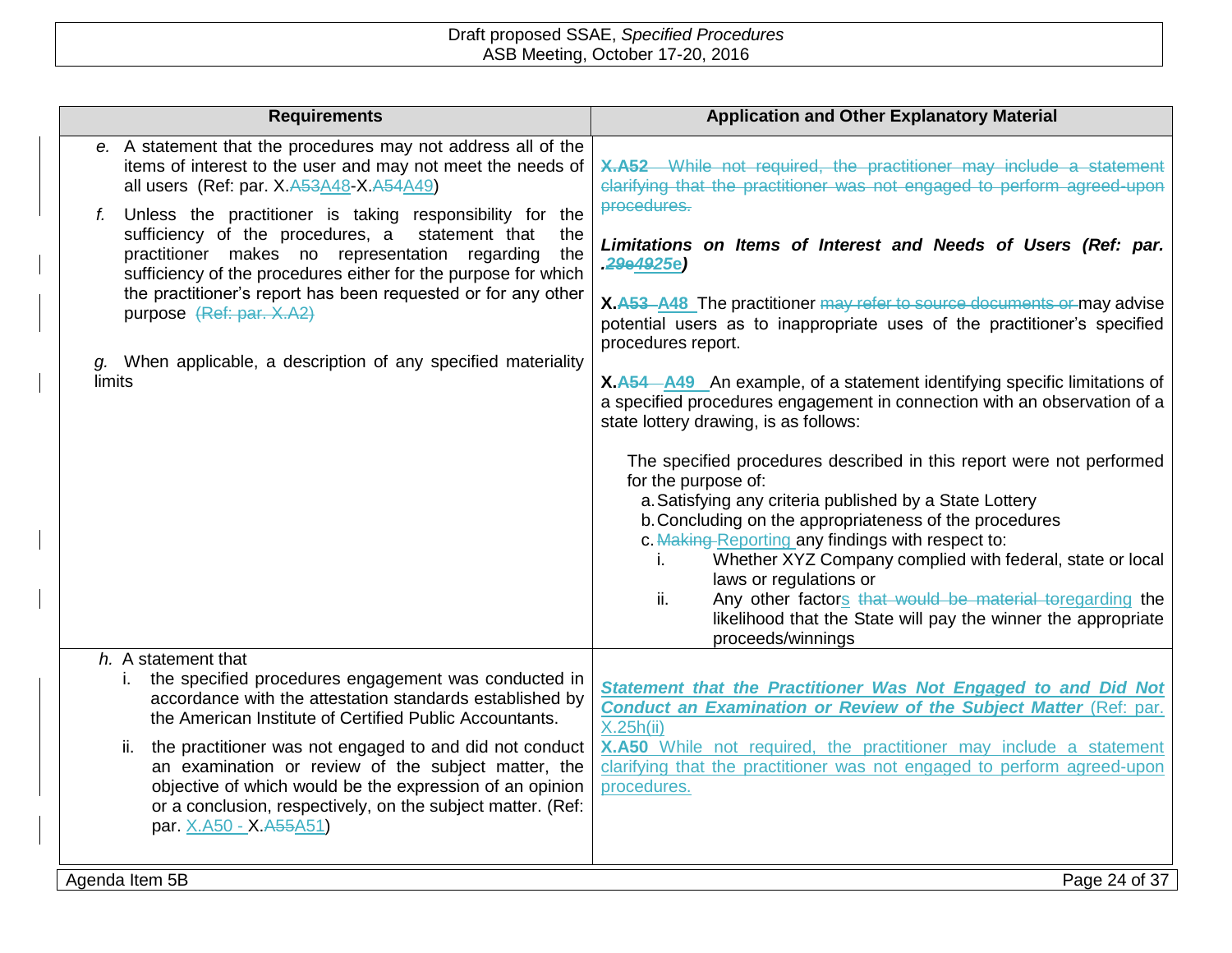| <b>Requirements</b>                                                                                                                                                                                           | <b>Application and Other Explanatory Material</b>                                                                                                                                                                                                                                                                                                                                                                                                                        |
|---------------------------------------------------------------------------------------------------------------------------------------------------------------------------------------------------------------|--------------------------------------------------------------------------------------------------------------------------------------------------------------------------------------------------------------------------------------------------------------------------------------------------------------------------------------------------------------------------------------------------------------------------------------------------------------------------|
|                                                                                                                                                                                                               | <b>Statement When the Subject Matter Consists of Elements, Accounts,</b><br>or Items of a Financial Statement (Ref: par. X.29h25h(ii))                                                                                                                                                                                                                                                                                                                                   |
| iii. the practitioner does not express an opinion or conclusion.<br>(Ref: par. X. A56A52)<br>iv. had the practitioner performed additional procedures,<br>other matters might have come to the practitioner's | X.455-A51 If the subject matter consists of elements, accounts, or items of<br>a financial statement, the practitioner's report might instead state that the<br>specified procedures do not constitute an audit [or a review] of financial<br>statements or any part thereof, the objective of which is the expression of                                                                                                                                                |
| attention that would have been reported.                                                                                                                                                                      | an opinion [or conclusion] on the financial statements or a part thereof.<br>Preclusion on Expression of an Opinion or Conclusion on the Subject<br>Matter (Ref: par. . 29h 25h (iii))                                                                                                                                                                                                                                                                                   |
|                                                                                                                                                                                                               | X.456 A52 The practitioner is precluded from expressing an opinion or<br>conclusion about whether the subject matter is in accordance with [or based<br>on] the criteria, for example, the report may state that the practitioner<br>compared subject matter to something else but cannot state, "Nothing came<br>to our attention that caused us to believe that the subject matter is not in<br>accordance with [or based on] the criteria, in all material respects." |
|                                                                                                                                                                                                               |                                                                                                                                                                                                                                                                                                                                                                                                                                                                          |
| A list of all procedures performed (or reference thereto) and<br>ji<br>related findings. (The practitioner should not provide a<br>conclusion or any recommendations in the practitioner's<br>report).        |                                                                                                                                                                                                                                                                                                                                                                                                                                                                          |
| When applicable, a description of the nature of assistance<br>-ki.<br>provided by a practitioner's external specialist, as discussed<br>in paragraph $X$ $\frac{4814}{5}$ .                                   |                                                                                                                                                                                                                                                                                                                                                                                                                                                                          |
| When applicable, reservations or restrictions concerning<br>łk.<br>subject matter, procedures or findings (Ref: par. X.A57A53-                                                                                | <b>Reservations or Restrictions Concerning Subject Matter, Procedures</b><br>or Findings (Ref: par. 2914925k)                                                                                                                                                                                                                                                                                                                                                            |
| X.A58A56)                                                                                                                                                                                                     | X.A57 A8453 Examples of reservations or restrictions concerning subject<br>matter, procedures or findings may include:<br>Disclosure of stipulated facts, assumptions, or interpretations<br>(including the source thereof) used in the application of specified<br>procedures                                                                                                                                                                                           |
|                                                                                                                                                                                                               | Description of the condition of records, controls, or data to which the                                                                                                                                                                                                                                                                                                                                                                                                  |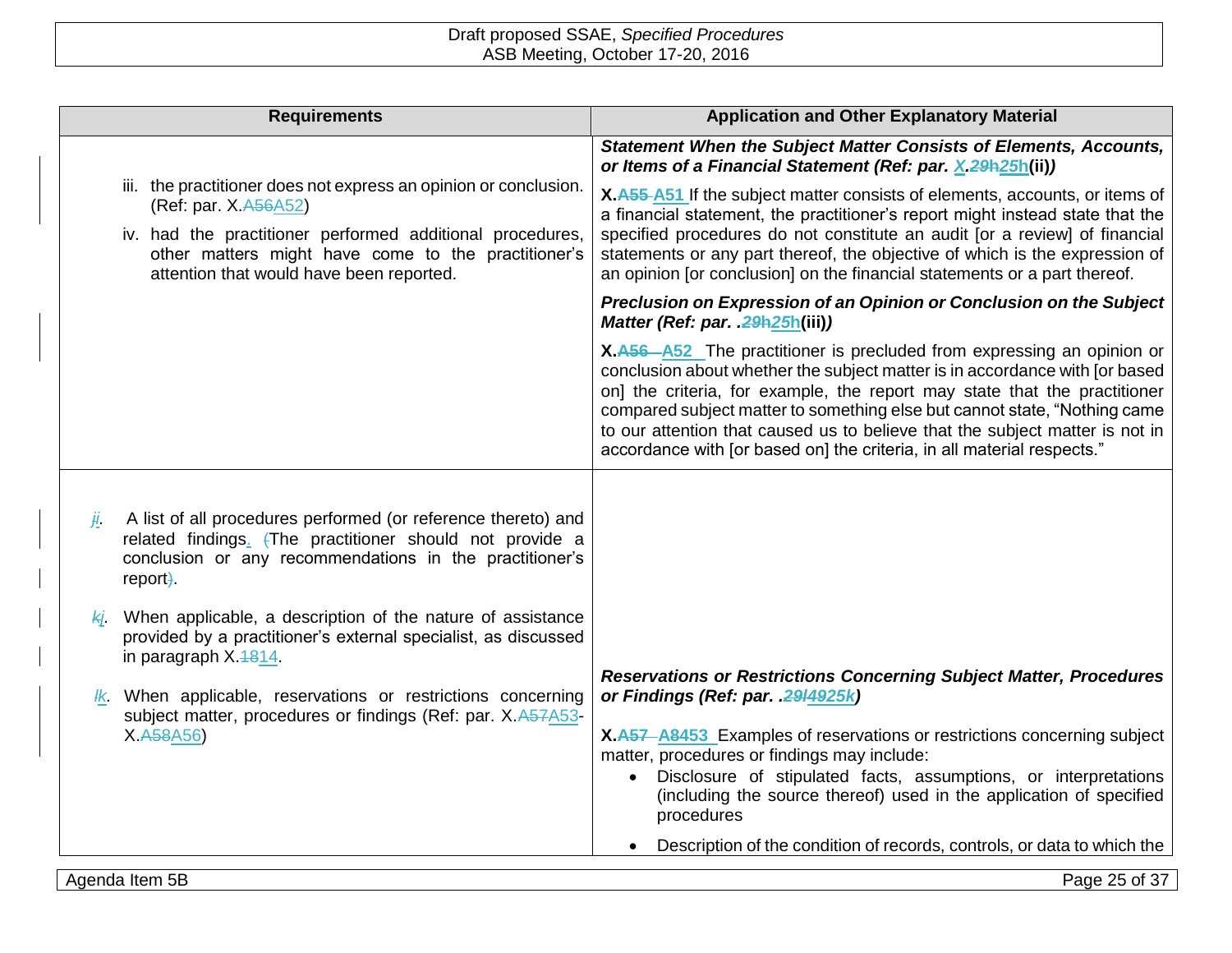| <b>Requirements</b>                                                                                     | <b>Application and Other Explanatory Material</b>                                                                                                                                                                                                                                                                                                                                                                                                                                                                                                                            |
|---------------------------------------------------------------------------------------------------------|------------------------------------------------------------------------------------------------------------------------------------------------------------------------------------------------------------------------------------------------------------------------------------------------------------------------------------------------------------------------------------------------------------------------------------------------------------------------------------------------------------------------------------------------------------------------------|
|                                                                                                         | procedures were applied                                                                                                                                                                                                                                                                                                                                                                                                                                                                                                                                                      |
|                                                                                                         | Explanation that the practitioner has no responsibility to update the<br>$\bullet$<br>practitioner's report                                                                                                                                                                                                                                                                                                                                                                                                                                                                  |
|                                                                                                         | Explanation that the sample may not be representative of the<br>population                                                                                                                                                                                                                                                                                                                                                                                                                                                                                                   |
|                                                                                                         | X.458 A54 While not required to do so, tThe practitioner may want to<br>include a statement that the practitioner did not receive a written assertion<br>on the subject matter. For example, for an engagement to apply specified<br>procedures in connection with a lottery drawing, the practitioner may<br>include a statement such as "We did not obtain a written statement from<br>XYZ Company stating that the Lottery was conducted in accordance with<br><i>its</i> -the Company's procedures."                                                                     |
|                                                                                                         | X.A55 Nothing in this proposed standard precludes a practitioner from<br>including an alert in any practitioner's specified procedures report. For<br>example, when the terms of the specified procedures engagement require<br>the practitioner to supply the practitioner's specified procedures report only<br>to specified parties, the practitioner may consider it necessary in the<br>circumstances to include a separate paragraph in the practitioner's<br>specified procedures report that restricts the use of the practitioner's<br>specified procedures report. |
|                                                                                                         | X.A56 The need for restriction on the use of a report may result from a<br>number of circumstances, including the purpose of the report, the criteria<br>used in preparation of the subject matter, the extent to which procedures<br>performed are known or understood, and the potential for the report to be<br>misunderstood when taken out of the context in which it was intended to be<br>used                                                                                                                                                                        |
| $m$ . The signature of the practitioner or the practitioner's firm $\sqrt{\text{Ref}}$ .<br>par. X.A59) | Signature of the Practitioner or the Practitioner's Firm (Ref: par. . 29m)<br>X.A59 The signature of the practitioner or the practitioner's firm may be<br>manual, printed, or digital, as appropriate.                                                                                                                                                                                                                                                                                                                                                                      |
| The city and state where the practitioner practices (Ref:<br>Am.<br>par. X.A60A57)                      | Location (Ref: par. 29n25m)                                                                                                                                                                                                                                                                                                                                                                                                                                                                                                                                                  |
| Agenda Item 5B                                                                                          | Page 26 of 37                                                                                                                                                                                                                                                                                                                                                                                                                                                                                                                                                                |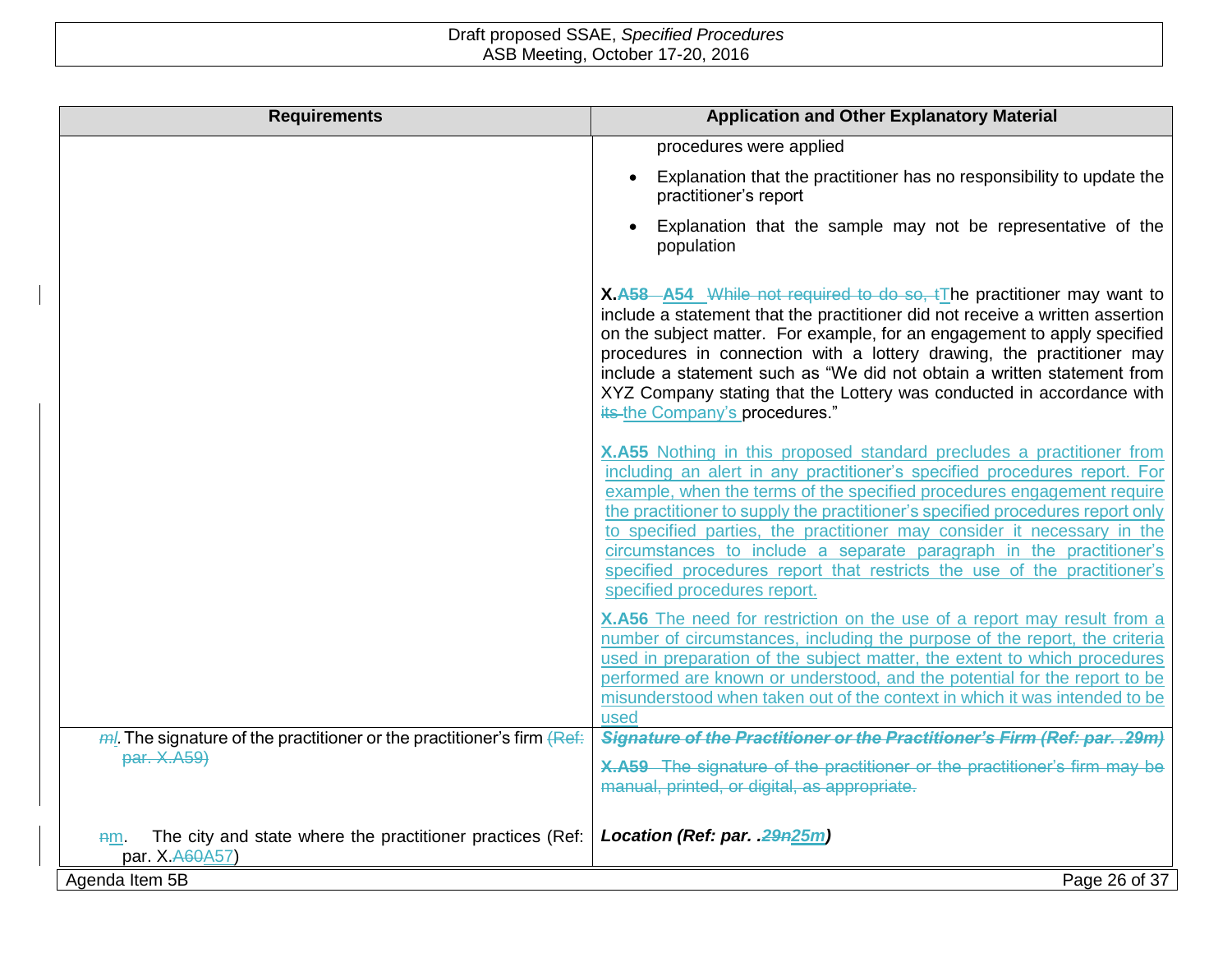| <b>Requirements</b>                                                                                                                                                                                                                                                                                                                                                                                                                                                                                                                                                                                                                                              | <b>Application and Other Explanatory Material</b>                                                                                                                                                                                                                                                                                                                                                                                                                                                                                                                                                                                                                                                                                                                                                                                                                                                                                                                                                                                                                                                                                                                                                                                                                                                                                                                                                                                              |
|------------------------------------------------------------------------------------------------------------------------------------------------------------------------------------------------------------------------------------------------------------------------------------------------------------------------------------------------------------------------------------------------------------------------------------------------------------------------------------------------------------------------------------------------------------------------------------------------------------------------------------------------------------------|------------------------------------------------------------------------------------------------------------------------------------------------------------------------------------------------------------------------------------------------------------------------------------------------------------------------------------------------------------------------------------------------------------------------------------------------------------------------------------------------------------------------------------------------------------------------------------------------------------------------------------------------------------------------------------------------------------------------------------------------------------------------------------------------------------------------------------------------------------------------------------------------------------------------------------------------------------------------------------------------------------------------------------------------------------------------------------------------------------------------------------------------------------------------------------------------------------------------------------------------------------------------------------------------------------------------------------------------------------------------------------------------------------------------------------------------|
| <b>en.</b> The date of the practitioner's report. The practitioner's report<br>should be dated no earlier than the date on which the<br>practitioner completed the procedures and determined the<br>findings, including that<br>the attestation documentation has been reviewed, and<br>if applicable, the written presentation of the subject<br>ii.<br>matter has been prepared                                                                                                                                                                                                                                                                                | X.460-A57 In the United States of America, the location of the issuing office<br>is the city and state. In another country, it may be the city and country. The<br>city and state where the practitioner practices may be indicated on<br>letterhead that contains the issuing office's location.<br>X.461-A58 An-illustrative practitioner's reports on specified procedures is<br>are presented in exhibit "Illustrative Examples of the Independent<br>Accountant's Report on Applying Specified Procedures-in-Connection With<br>a Lottery Drawing"                                                                                                                                                                                                                                                                                                                                                                                                                                                                                                                                                                                                                                                                                                                                                                                                                                                                                        |
| Alert That Restricts the Use of the Practitioner's Specified<br><b>Procedures Report</b><br>X.30 A practitioner's specified procedures report should include an<br>alert, in a separate paragraph, that restricts its use when the subiect<br>matter of the practitioner's specified procedures report is based on<br>(Ref: par. X.A62-X.A65)<br>a. Measurement or disclosure criteria that are determined by the<br>practitioner to be suitable only for a limited number of users<br>who can be presumed to have an adequate understanding of<br>the criteria or<br>b. Measurement or disclosure criteria that are available only to<br>the specified parties. | Alert That Restricts the Use of the Practitioner's Specified Procedures<br>Report (Ref: par. X.30)<br><b>X.A62</b> The need for an alert that restricts the use of the practitioner's<br>specified procedures report arises from the potential for the<br>practitioner's specified procedures report to be misunderstood if<br>taken out of the context in which the practitioner's specified<br>procedures report is intended to be used.<br>X.A63 Nothing in this section proposed standard precludes a practitioner<br>from including an alert in any practitioner's specified procedures<br>report. For example, when the terms of the specified procedures<br>engagement require the practitioner to supply the practitioner's<br>specified procedures report only to specified parties, the practitioner<br>may consider it necessary in the circumstances to include a<br>separate paragraph in the practitioner's specified procedures report<br>that restricts the use of the practitioner's specified procedures<br>report.<br>X.A64 The need for restriction on the use of a report may result from a<br>number of circumstances, including the purpose of the report, the<br>criteria used in preparation of the subject matter, the extent to which<br>procedures performed are known or understood, and the potential<br>for the report to be misunderstood when taken out of the context in<br>which it was intended to be used |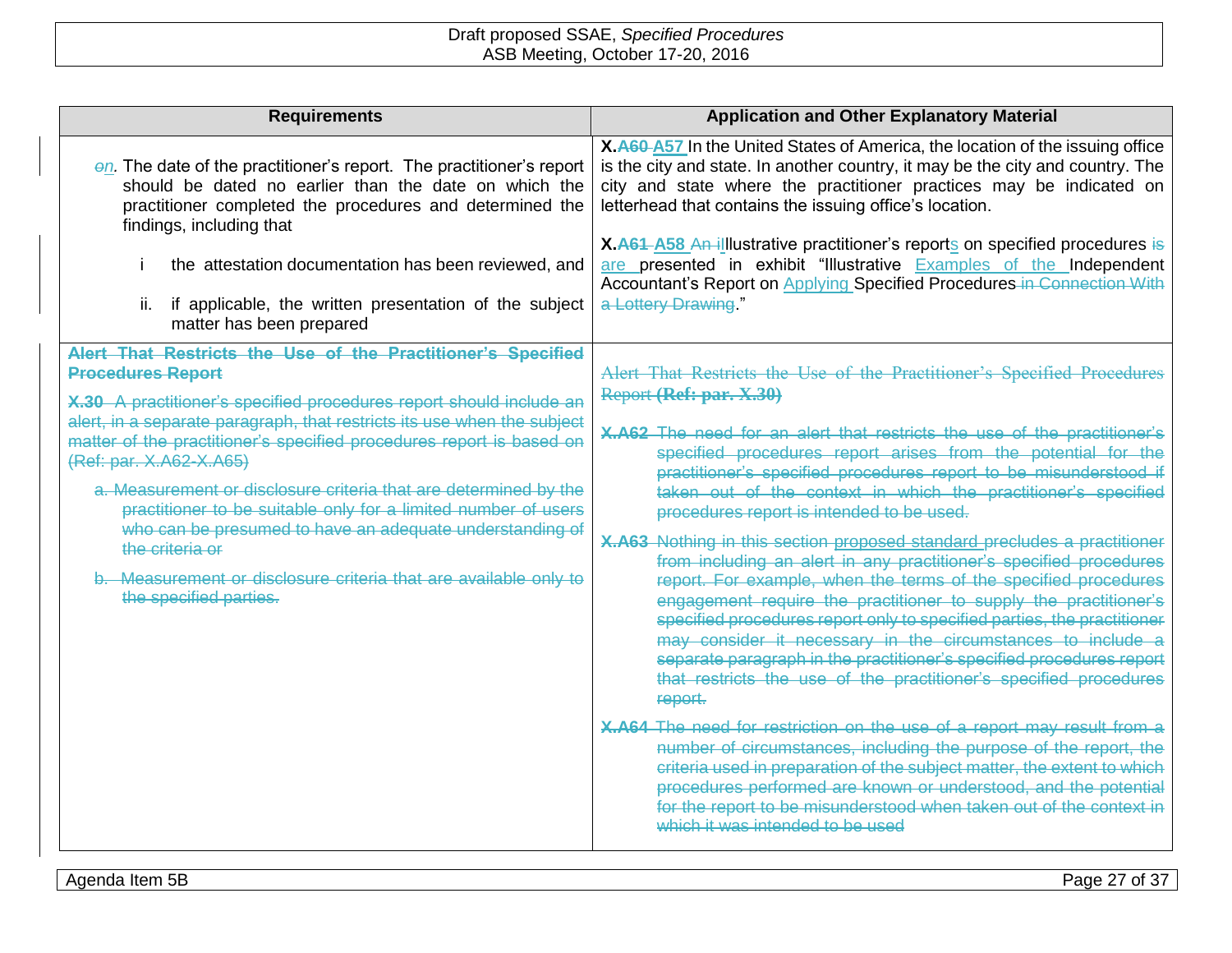| <b>Requirements</b>                                                                                                                                                                                                                                                                                                                                                                                                                                                                                            | <b>Application and Other Explanatory Material</b>                                                                                                                                                                                                                                                                                                                                                                                                                                                                                                                                                                                                                                                                                                                                                                                                                                                                                                                                                                                                                                                                                                                                                                                                                           |
|----------------------------------------------------------------------------------------------------------------------------------------------------------------------------------------------------------------------------------------------------------------------------------------------------------------------------------------------------------------------------------------------------------------------------------------------------------------------------------------------------------------|-----------------------------------------------------------------------------------------------------------------------------------------------------------------------------------------------------------------------------------------------------------------------------------------------------------------------------------------------------------------------------------------------------------------------------------------------------------------------------------------------------------------------------------------------------------------------------------------------------------------------------------------------------------------------------------------------------------------------------------------------------------------------------------------------------------------------------------------------------------------------------------------------------------------------------------------------------------------------------------------------------------------------------------------------------------------------------------------------------------------------------------------------------------------------------------------------------------------------------------------------------------------------------|
|                                                                                                                                                                                                                                                                                                                                                                                                                                                                                                                | Distribution of the Practitioner's Specified Procedures Report (Ref: par.<br>X.30                                                                                                                                                                                                                                                                                                                                                                                                                                                                                                                                                                                                                                                                                                                                                                                                                                                                                                                                                                                                                                                                                                                                                                                           |
| X.31 The alert that restricts the use of the practitioner's<br>specified procedures report required by paragraph X.30<br>should<br>a. state that the practitioner's specified procedures report is<br>intended solely for the information and use of the specified<br>parties.<br>b. identify the specified parties for whom use is intended.<br>c. state that the practitioner's specified procedures report is not<br>intended to be, and should not be, used by anyone other than the<br>specified parties. | X.A65 A practitioner is not responsible for controlling, and cannot control,<br>distribution of the practitioner's specified procedures report after its<br>release. The alert that restricts the use of the practitioner's specified<br>procedures report is designed to avoid misunderstandings related<br>to the use of the practitioner's specified procedures report,<br>particularly if the practitioner's specified procedures report is taken<br>out of the context in which the practitioner's specified procedures<br>report is intended to be used. A practitioner may consider informing<br>the entity or other specified parties that the practitioner's specified<br>procedures report is not intended for distribution to parties other<br>than those specified in the practitioner's specified procedures<br>report. The practitioner may, in connection with establishing the<br>terms of the engagement, reach an understanding with the entity<br>that the intended use of the practitioner's specified procedures<br>report will be restricted and may obtain the entity's agreement that<br>the entity and specified parties will not distribute such practitioner's<br>specified procedures report to parties other than those identified<br>therein. |
| (Ref: par. X.A66)                                                                                                                                                                                                                                                                                                                                                                                                                                                                                              | <b>Hlustrative Alert Language (Ref: par. X.31)</b>                                                                                                                                                                                                                                                                                                                                                                                                                                                                                                                                                                                                                                                                                                                                                                                                                                                                                                                                                                                                                                                                                                                                                                                                                          |
| <b>Adding Other Specified Parties</b>                                                                                                                                                                                                                                                                                                                                                                                                                                                                          | X.66 The alert that restricts the use of the practitioner's specified<br>procedures report may list the specified parties or refer to the<br>specified parties listed elsewhere in the practitioner's specified                                                                                                                                                                                                                                                                                                                                                                                                                                                                                                                                                                                                                                                                                                                                                                                                                                                                                                                                                                                                                                                             |
| When, in accordance with paragraph X.30, the practitioner<br>X.32<br>includes an alert that restricts the use of the practitioner's<br>specified procedures report to certain specified parties and                                                                                                                                                                                                                                                                                                            | procedures report. The following illustrates language that includes<br>the elements required by paragraph X.29:                                                                                                                                                                                                                                                                                                                                                                                                                                                                                                                                                                                                                                                                                                                                                                                                                                                                                                                                                                                                                                                                                                                                                             |
| the practitioner is requested to add other parties as specified<br>parties, the practitioner should determine whether to agree to<br>add the other parties as specified parties. (Ref: par. X.A67)                                                                                                                                                                                                                                                                                                             | This report is intended solely for the information and use<br>of [list or refer to the specified parties] and is not<br>intended to be, and should not be, used by anyone other                                                                                                                                                                                                                                                                                                                                                                                                                                                                                                                                                                                                                                                                                                                                                                                                                                                                                                                                                                                                                                                                                             |
| X.33 If the other parties are added after the release of the<br>practitioner's specified procedures report, the practitioner<br>should either:                                                                                                                                                                                                                                                                                                                                                                 | than these specified parties.                                                                                                                                                                                                                                                                                                                                                                                                                                                                                                                                                                                                                                                                                                                                                                                                                                                                                                                                                                                                                                                                                                                                                                                                                                               |

Agenda Item 5B Page 28 of 37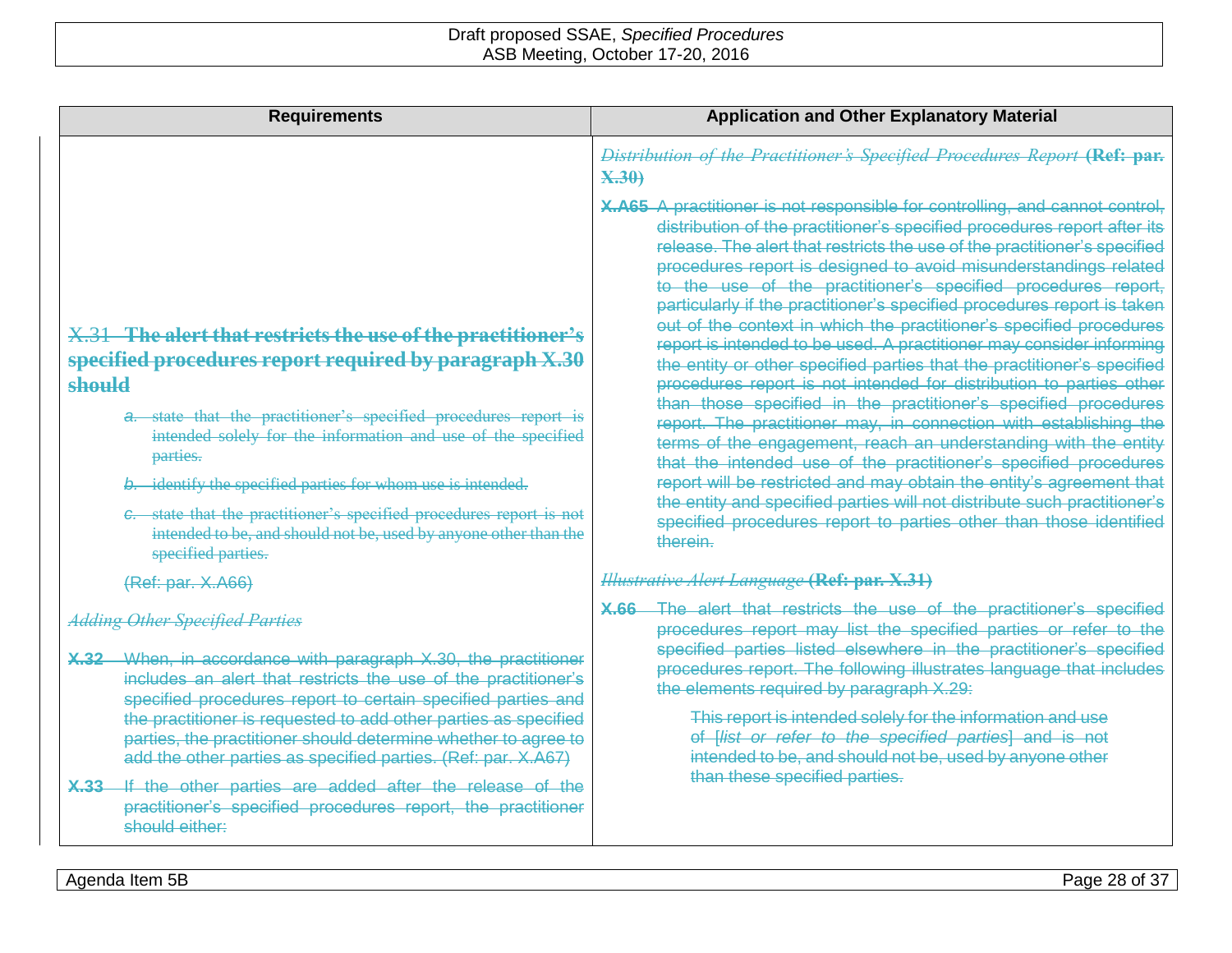| <b>Requirements</b>                                                                                                                                                                                                                                                                                                                                                                                                                                                                                                                                                                                                                                                                                                                                                                                                                                                                                                                                                                                                                                            | <b>Application and Other Explanatory Material</b>                                                                                                                                                                                                                                                                                                                                                                                                                                                                                                                                                                                                                                                                                                                                                                                                                                                                                                                                                                                                                                                                                                                                                                                                                                                                                                               |
|----------------------------------------------------------------------------------------------------------------------------------------------------------------------------------------------------------------------------------------------------------------------------------------------------------------------------------------------------------------------------------------------------------------------------------------------------------------------------------------------------------------------------------------------------------------------------------------------------------------------------------------------------------------------------------------------------------------------------------------------------------------------------------------------------------------------------------------------------------------------------------------------------------------------------------------------------------------------------------------------------------------------------------------------------------------|-----------------------------------------------------------------------------------------------------------------------------------------------------------------------------------------------------------------------------------------------------------------------------------------------------------------------------------------------------------------------------------------------------------------------------------------------------------------------------------------------------------------------------------------------------------------------------------------------------------------------------------------------------------------------------------------------------------------------------------------------------------------------------------------------------------------------------------------------------------------------------------------------------------------------------------------------------------------------------------------------------------------------------------------------------------------------------------------------------------------------------------------------------------------------------------------------------------------------------------------------------------------------------------------------------------------------------------------------------------------|
| a. Amend the practitioner's specified procedures report to<br>add the other parties and, in such circumstances, not<br>change the original date of the practitioner's specified<br>procedures report.<br>b. Provide a written acknowledgment to management and<br>the other parties that such parties have been added as<br>specified parties and state in the acknowledgment that no<br>procedures were performed subsequent to the original<br>date of the practitioner's specified procedures report.<br>Knowledge of Matters Outside Specified Procedures<br>X.34 26 Although the practitioner need not perform procedures<br>beyond the specified procedures, if in connection with the application,<br>and through the completion, of the specified procedures<br>engagement, matters come to the practitioner's attention by other<br>means that significantly contradict the subject matter referred to in<br>the practitioner's report, the practitioner should include this matter in<br>the practitioner's report. (Ref: par. X.A68-A59 - X.A69A60) | <b>Adding Other Specified Parties (Ref: par. X.32)</b><br><b>X.A67</b> When the practitioner is requested to add other parties as specified<br>parties, the practitioner may agree to add other parties as specified parties<br>based on the practitioner's consideration of factors such as the identity of<br>the other parties and the intended use of the practitioner's specified<br>procedures report.<br>Knowledge of Matters Outside Specified Procedures (Ref: par.<br>X34X26<br>X.468 A59 For example, if, during the course of applying specified<br>procedures regarding an entity's internal control, the practitioner becomes<br>aware of a material weakness by means other than performance of the<br>specified procedures, this matter would be included in the practitioner's<br>report.<br>X.469 A60 When the practitioner applies specified procedures to an<br>element, account, or item of a financial statement and has performed (or<br>has been engaged to perform) an audit or review of the entity's related<br>financial statements, and the practitioner's audit or review report on such<br>financial statements includes a departure from the standard report, the<br>practitioner may include a reference to the audit or review report and the<br>departure from the standard report in the practitioner's report on specified |
| <b>Communication Responsibilities</b>                                                                                                                                                                                                                                                                                                                                                                                                                                                                                                                                                                                                                                                                                                                                                                                                                                                                                                                                                                                                                          | procedures.                                                                                                                                                                                                                                                                                                                                                                                                                                                                                                                                                                                                                                                                                                                                                                                                                                                                                                                                                                                                                                                                                                                                                                                                                                                                                                                                                     |
| X.35-27 The practitioner should communicate to the engaging party<br>known and suspected fraud and noncompliance with laws and<br>regulations.                                                                                                                                                                                                                                                                                                                                                                                                                                                                                                                                                                                                                                                                                                                                                                                                                                                                                                                 |                                                                                                                                                                                                                                                                                                                                                                                                                                                                                                                                                                                                                                                                                                                                                                                                                                                                                                                                                                                                                                                                                                                                                                                                                                                                                                                                                                 |
| <b>Consideration of Subsequent Events and Subsequently</b><br>Discovered Facts in a Specified Procedures Engagement<br>X.36-28 In performing a specified procedures engagement, a                                                                                                                                                                                                                                                                                                                                                                                                                                                                                                                                                                                                                                                                                                                                                                                                                                                                              |                                                                                                                                                                                                                                                                                                                                                                                                                                                                                                                                                                                                                                                                                                                                                                                                                                                                                                                                                                                                                                                                                                                                                                                                                                                                                                                                                                 |
| practitioner should consider information about subsequent events<br>that comes to his or her attention.                                                                                                                                                                                                                                                                                                                                                                                                                                                                                                                                                                                                                                                                                                                                                                                                                                                                                                                                                        |                                                                                                                                                                                                                                                                                                                                                                                                                                                                                                                                                                                                                                                                                                                                                                                                                                                                                                                                                                                                                                                                                                                                                                                                                                                                                                                                                                 |
| Agenda Item 5B                                                                                                                                                                                                                                                                                                                                                                                                                                                                                                                                                                                                                                                                                                                                                                                                                                                                                                                                                                                                                                                 | Page 29 of 37                                                                                                                                                                                                                                                                                                                                                                                                                                                                                                                                                                                                                                                                                                                                                                                                                                                                                                                                                                                                                                                                                                                                                                                                                                                                                                                                                   |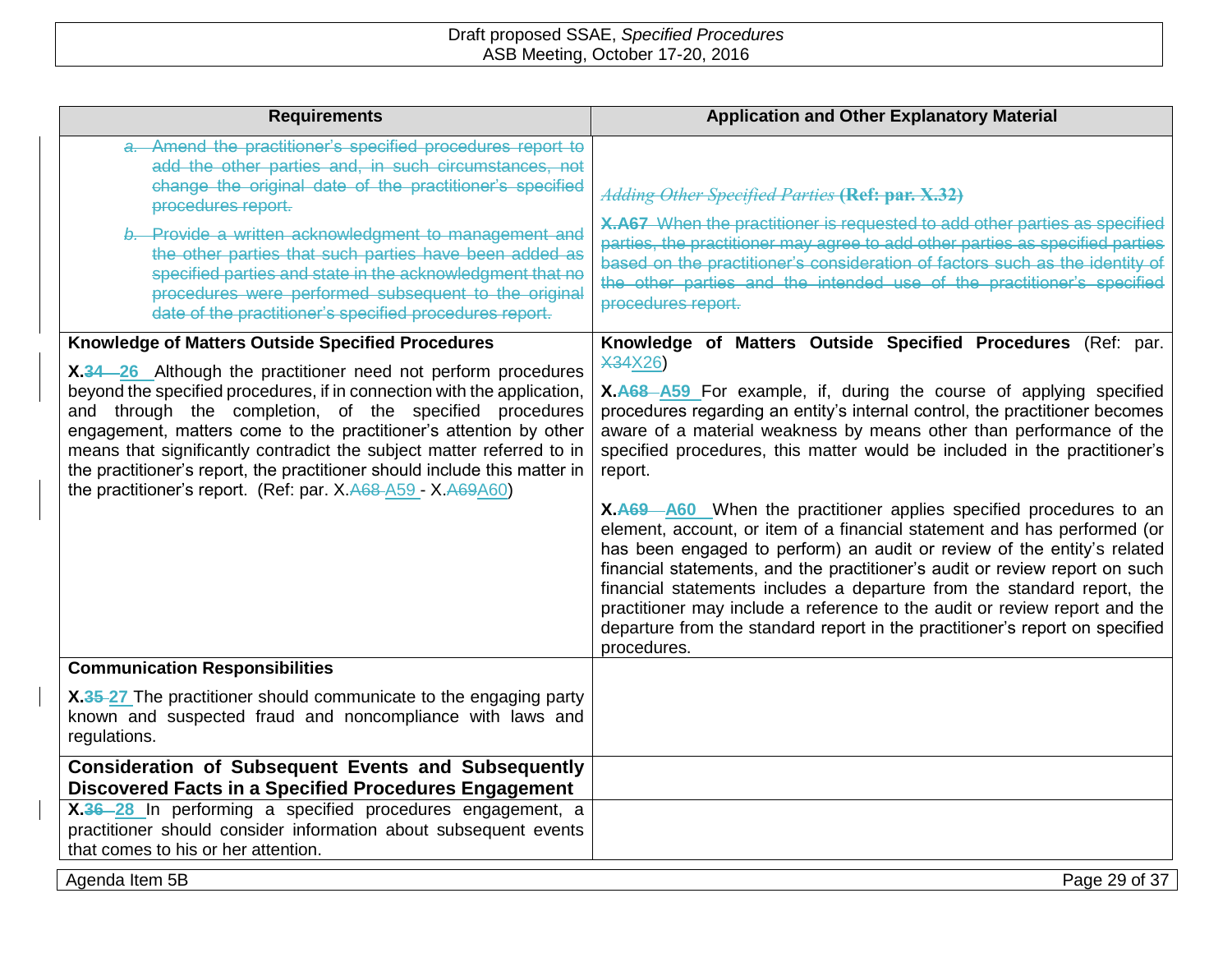| <b>Requirements</b>                                                                                                                                                                                                                                                                                                                                                                                                                                                                                                             | <b>Application and Other Explanatory Material</b> |
|---------------------------------------------------------------------------------------------------------------------------------------------------------------------------------------------------------------------------------------------------------------------------------------------------------------------------------------------------------------------------------------------------------------------------------------------------------------------------------------------------------------------------------|---------------------------------------------------|
| X.37 While the practitioner has no responsibility to detect subsequent<br>events, the practitioner should inquire of the engaging party as to<br>whether they are aware of any subsequent events, through the date<br>of the practitioner's report, that would have a material effect on the<br>subject matter. (Ref: par. X.A70)                                                                                                                                                                                               |                                                   |
| X.38-29 The practitioner has no responsibility to keep informed of<br>events subsequent to the date of his or her report; however, the<br>practitioner may later become aware of conditions that existed at that<br>date, or subsequently, that might have affected the practitioner's<br>report had he or she been aware of them. In such circumstances, the<br>practitioner should discuss the matter with the engaging party and<br>determine whether the practitioner's report should be revised to<br>disclose the matter. |                                                   |
| <b>Documentation</b>                                                                                                                                                                                                                                                                                                                                                                                                                                                                                                            |                                                   |
| X.39-30 The practitioner should prepare engagement documentation<br>that is sufficient to determine                                                                                                                                                                                                                                                                                                                                                                                                                             |                                                   |
| a. the nature, timing, and extent of the procedures performed to<br>comply with this section-proposed standard and applicable<br>legal and regulatory requirements, including                                                                                                                                                                                                                                                                                                                                                   |                                                   |
| the identifying characteristics of the specific items or<br>matters tested:                                                                                                                                                                                                                                                                                                                                                                                                                                                     |                                                   |
| who performed the engagement work and the date such<br>ii.<br>work was completed;                                                                                                                                                                                                                                                                                                                                                                                                                                               |                                                   |
| iii. who reviewed the engagement work performed and the<br>date and extent of such review.                                                                                                                                                                                                                                                                                                                                                                                                                                      |                                                   |
| b. the results of the procedures performed and the evidence<br>obtained.                                                                                                                                                                                                                                                                                                                                                                                                                                                        |                                                   |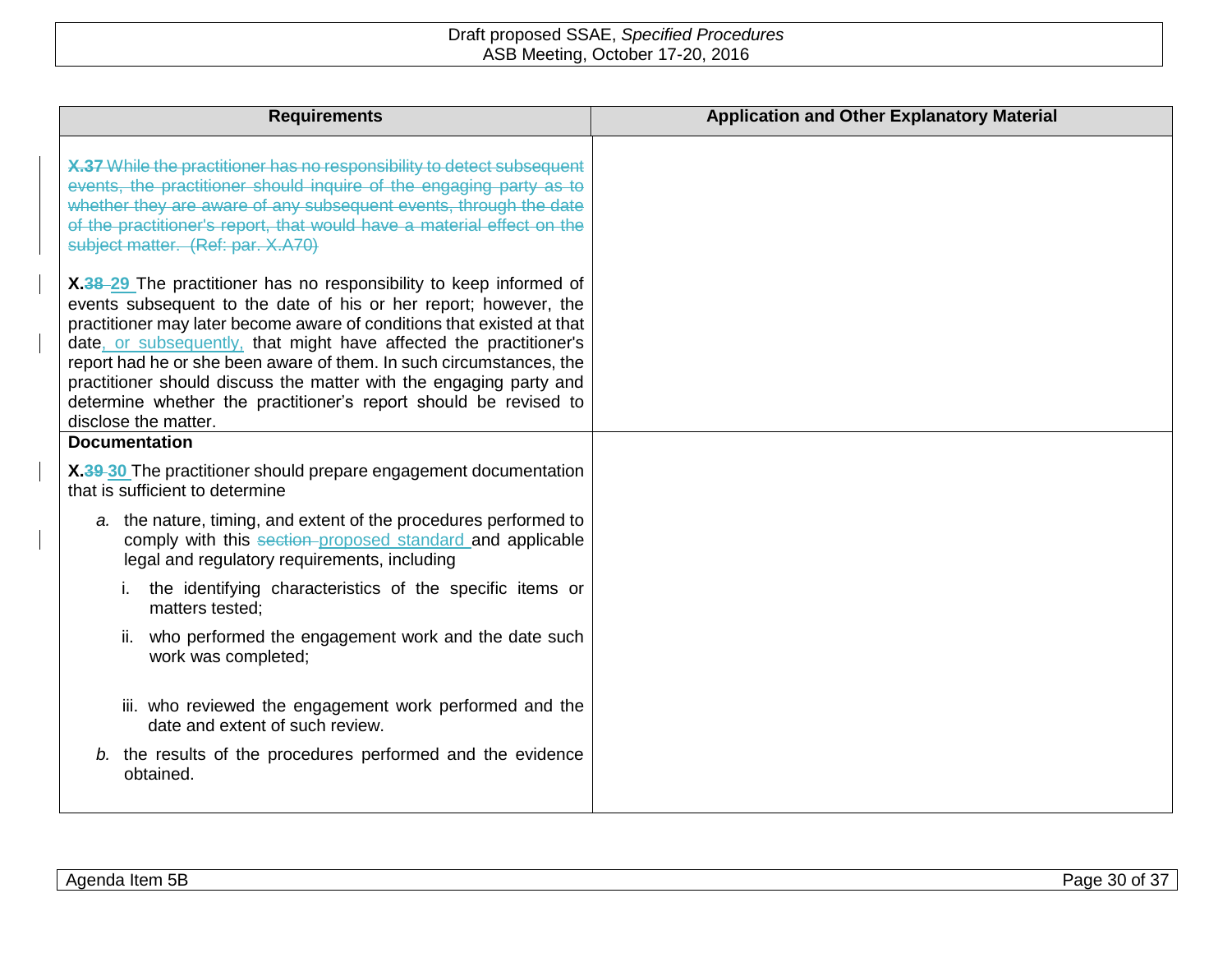| Draft proposed SSAE, Specified Procedures |  |
|-------------------------------------------|--|
| ASB Meeting, October 17-20, 2016          |  |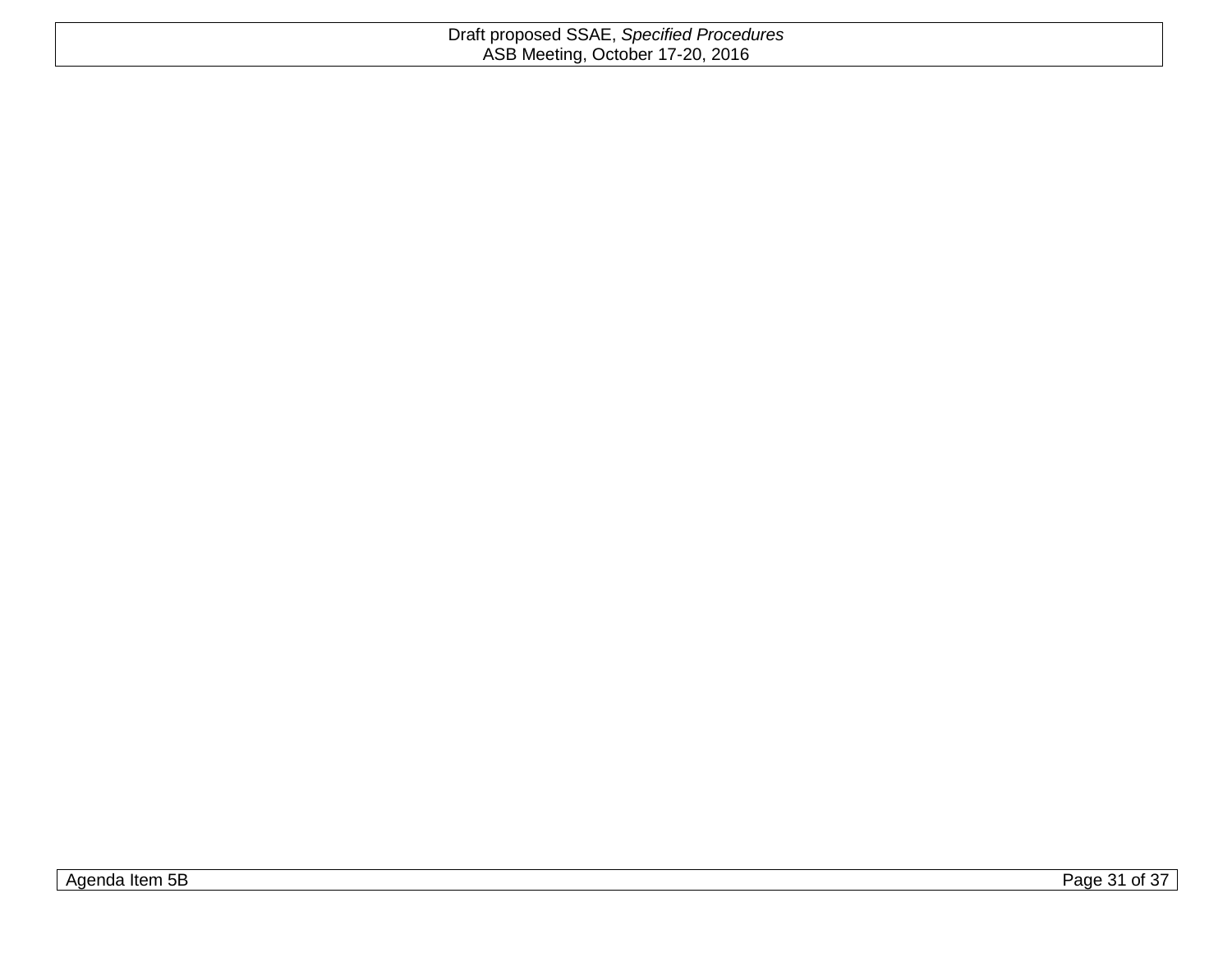# **X.A71 A61**

**Exhibit -** Illustrative Examples of the Independent Accountant's Report on Applying Specified Procedures

**Illustration 1** – An Independent Accountant's Report on Applying Specified Procedures in Connection With a Lottery Drawing **Illustration 2** – An Independent Accountant's Report on Applying Specified Procedures in Connection With a Union Election

# **Independent Accountant's Report on Applying Specified Procedures**

# [*Appropriate Addressee*]

We have performed the procedures enumerated below related to the X drawing on MM, DD, YYYY of the [*name of drawing*] (the "drawing") for the State of [*Insert name of State*] (the 'State'). XYZ Company is responsible for conducting the drawing for the State in accordance with the State's lottery guidelines. These procedures, including the nature, timing, and extent of the procedures, may not address all of the items of interest to a user [and do not address the completeness, accuracy, or reasonableness of the source documents used in the procedures] and may not meet the needs of all users. We make no representation regarding the sufficiency of the procedures enumerated below either for the purpose for which this report has been requested or for any other purpose.

This specified procedures engagement was conducted in accordance with attestation standards established by the American Institute of Certified Public Accountants. We were not engaged to and did not conduct an examination or review engagement on the lottery drawing, the objective of which would be the expression of an opinion or conclusion, respectively, on the lottery drawing. Accordingly, we do not express such an opinion or conclusion. Had we performed additional procedures, other matters might have come to our attention that would have been reported to you.

The specified procedures described in this report were not performed for the purpose of:

- a. Satisfying any criteria published by a State Lottery
- b. Concluding on the appropriateness of the procedures
- c. Making Reporting any findings with respect to:
	- i. Whether XYZ Company complied with federal, state or local laws or regulations or
	- ii. Any other factor that would be material to the likelihood that the State will pay the winner the appropriate proceeds/winnings.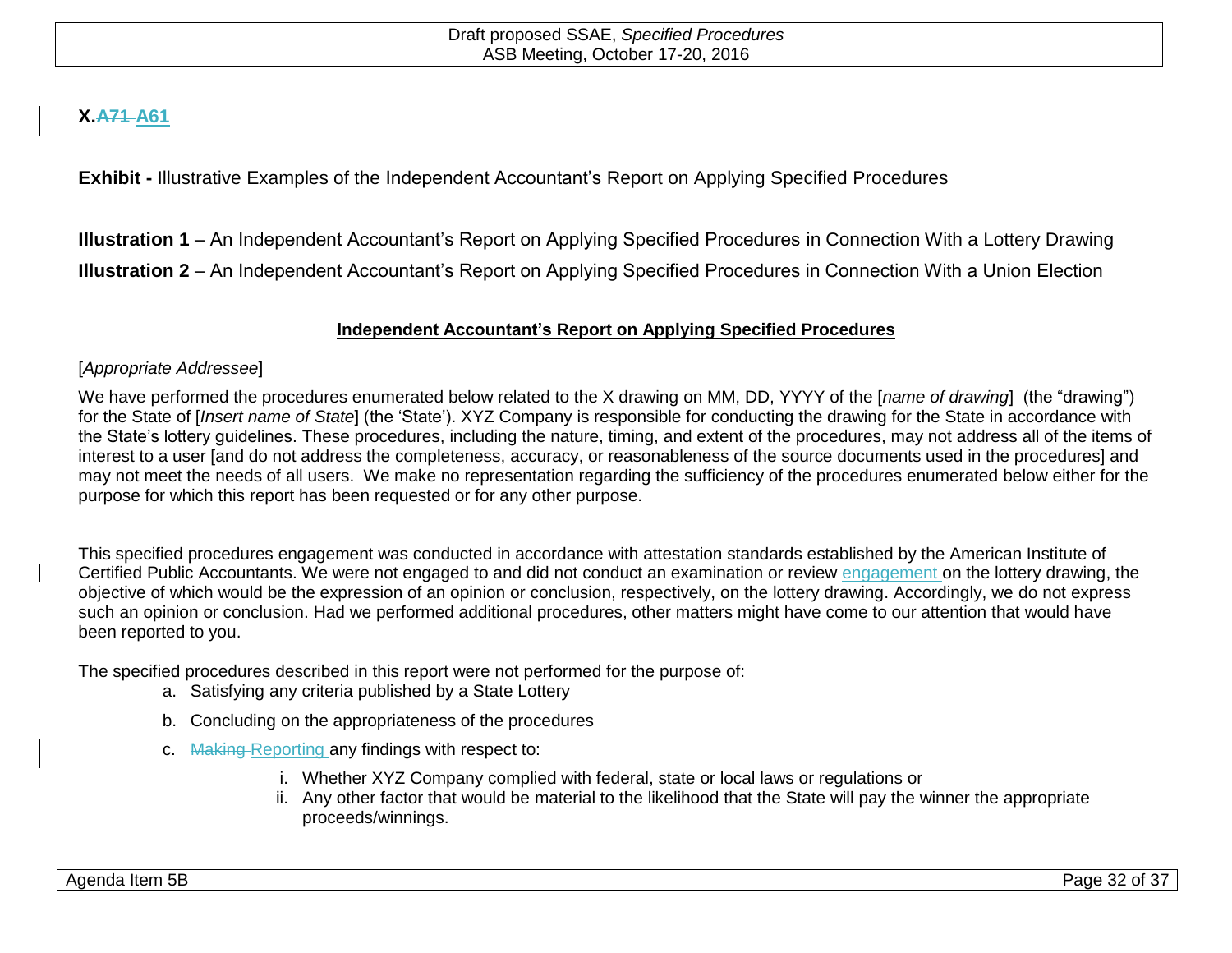XYZ Company may have the ability to circumvent controls and other risk management activities (which may also cease to do so at some point in the future, may change over time, become inadequate, or fail).

For the purpose of the procedures described in this report, XYZ Company on behalf of the State of state, provided us with:

- a. Draw Manager's Lottery Report
- b. The **Drawing-lottery drawing procedures**

The procedures and associated findings are as follows:

## **Phase I: Entry File Verification**

On [date], we observed:

- Security was called prior to the initiation of that Draw Manager's lottery drawings to verify that video was operational and observe the Draw Manager turning on the audio and visual buttons to record.
- The Drawing manager Manager selected the drawing admin by....
- The Drawing Manager started the Export by...
- The Drawing Manager downloaded and unzipped the entry file by...

We compared The the lottery, promotion, start and end Datesdates/Times times in Schedule A agreed to the Draw Manager's Lottery Report

No exceptions were found as a result of this procedure.

# **Phase II: Drawing Activity Preparation**

We observed:

- The draw-Draw Manager launch the Secure Draw System program by...
- Under the "Prize Tiers" tab, the prize tiers and alternate promotion scheme are listed per the drawing procedures.
- The Draw Manager add the mail-in entry files by...
- The Draw Manager load the template as denoted over the drawing procedures (if applicable) on the Winner Information Screen.

Agenda Item 5B Page 33 of 37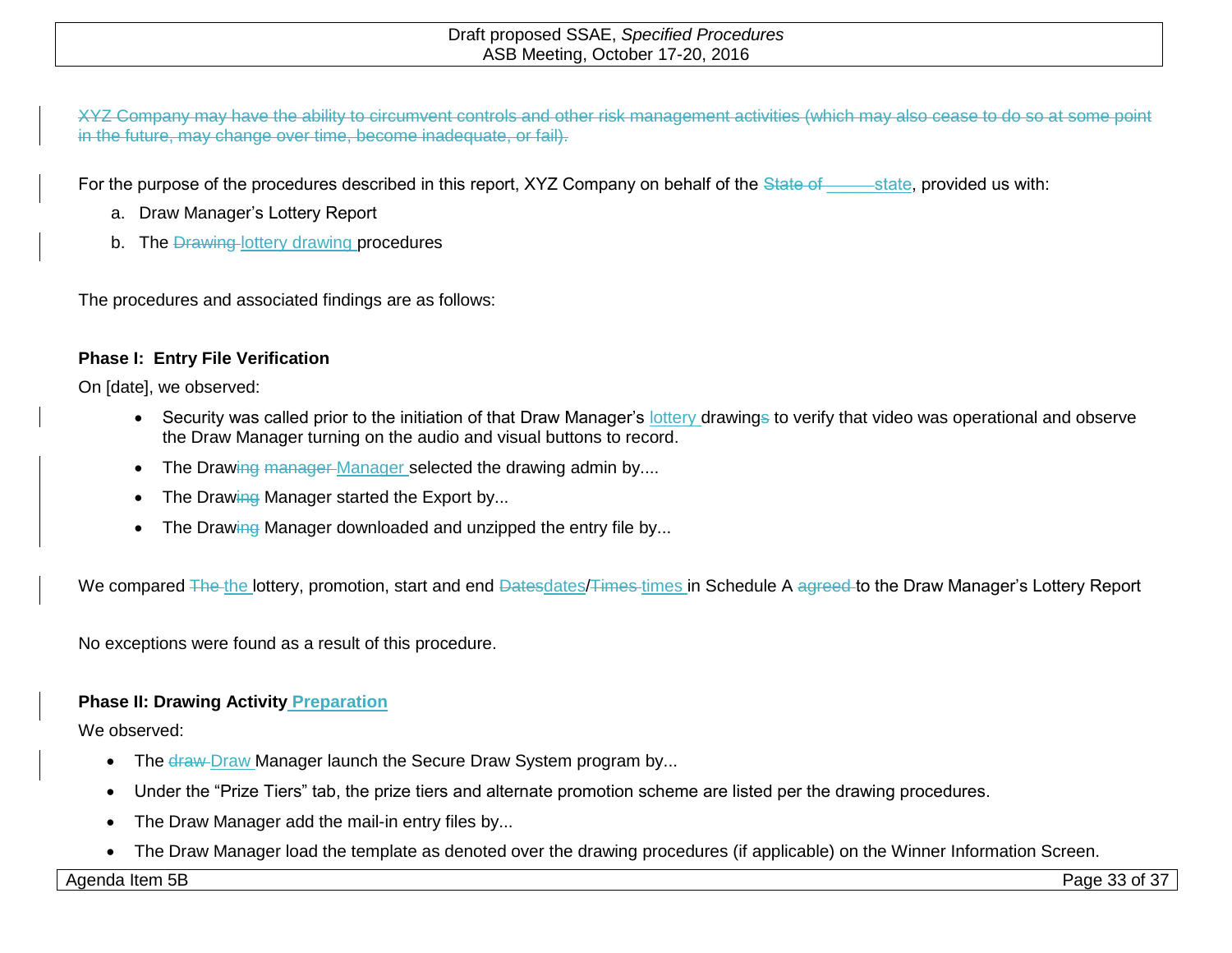• The Draw Manager add the entry files by...

No exceptions were found as a result of this procedure.

## **Phase III: Conduct Draw**

We observed the Draw Manager click on the "Start Draw" button on the "Draw" tab to commence the draw.

We observed the numbers [Insert numbers displayed] were displayed on the monitor.

No exceptions were found as a result of this procedure.

The Company is responsible for the documentation and evidence ("source documents") that are described in the specified procedures and related findings section. We were not engaged to perform and we have not performed any procedures other than those previously listed, nor have we performed any procedures in the specified procedures and related findings section with respect to the preparation or verification of any of the source documents. We have no responsibility for the verification of any underlying information upon which we relied in forming our findings.

Furthermore, we undertake no responsibility to update this report for events and circumstances occurring after the date hereof. We did not obtain a written statement from XYZ Company stating that the Lottery was conducted in accordance with its procedures.

[*Additional paragraph(s) may be added to describe other matters such as materiality limits.*]

[*Practitioner's signature*]

[*Practitioner's city and state*]

[*Date of practitioner's report*]

# **Independent Accountant's Report on Applying Specified Procedures**

#### [*Appropriate Addressee*]

We have performed the procedures enumerated below related to Local X Union's Election Day Processes for its elections held on MM, DD, YYY. Local X Union is responsible for conducting the elections in accordance with the Election Guidelines for United Association Local Unions – Election Day Processes. These procedures, including the nature, timing, and extent of the procedures, may not address all of the items of

Agenda Item 5B Page 34 of 37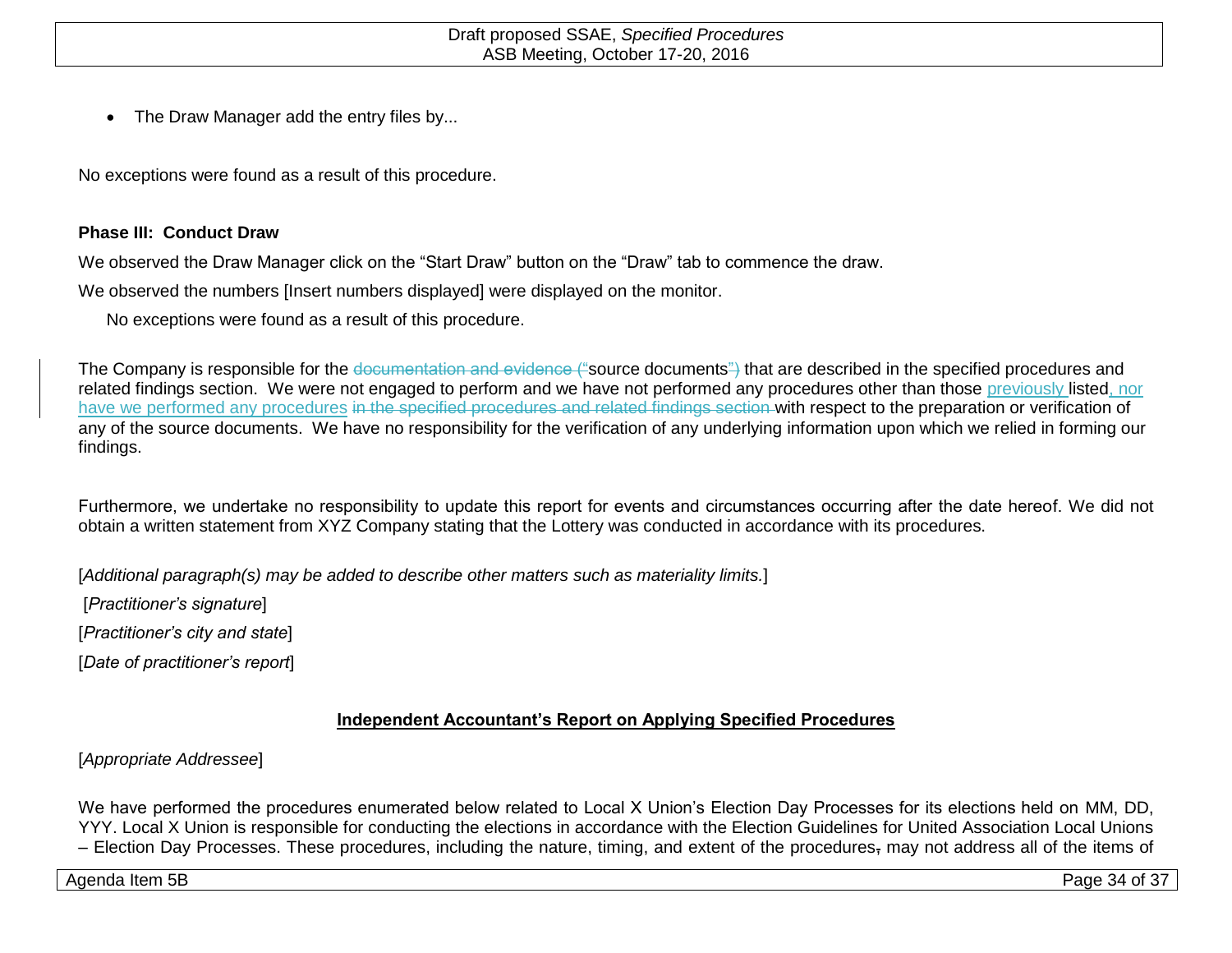interest to a user [and do not address the completeness, accuracy, or reasonableness of the source documents used in the procedures] and may not meet the needs of all users. We make no representation regarding the sufficiency of the procedures enumerated below either for the purpose for which this report has been requested or for any other purpose.

This specified procedures engagement was conducted in accordance with attestation standards established by the American Institute of Certified Public Accountants. We were not engaged to and did not conduct an examination or review engagement on Local X Union's conduct of the elections, the objective of which would be the expression of an opinion or conclusion, respectively, on Local X Union's conduct of the elections. Accordingly, we do not express such an opinion or conclusion. Had we performed additional procedures, other matters might have come to our attention that would have been reported to you.

Local X Union may have the ability to circumvent controls and other risk management activities (which may also cease to exist at some point in the future, may change over time, become inadequate, or fail).

For purposes of the procedures described in this report, Local X Union provided us with  $\div$ 

Election Guidelines for United Association Local Unions – Election Day Processes

The procedures and associated findings are as follows:

# *Observers*

On [date], we observed:

- 1. Each candidate had one designated observer present at the election and the counting of the ballots.
- 2. Local X Union verified that each observer present was a member in good standing
- 3. Observers were not allowed to handle ballots
- 4. Observers were not wearing campaign buttons, stickers, or other campaign apparel

No exceptions were found as a result of this procedure.

#### *Challenged Ballots*

# On [date], we observed:

- 1. Three (3) ballots were challenged by Observers
- 2. For each ballot challenged:
	- a. Voting Member was provided a blank ballot, an envelope labeled "secret ballot envelope", and a larger envelope labeled "challenged ballot envelope".

Agenda Item 5B Page 35 of 37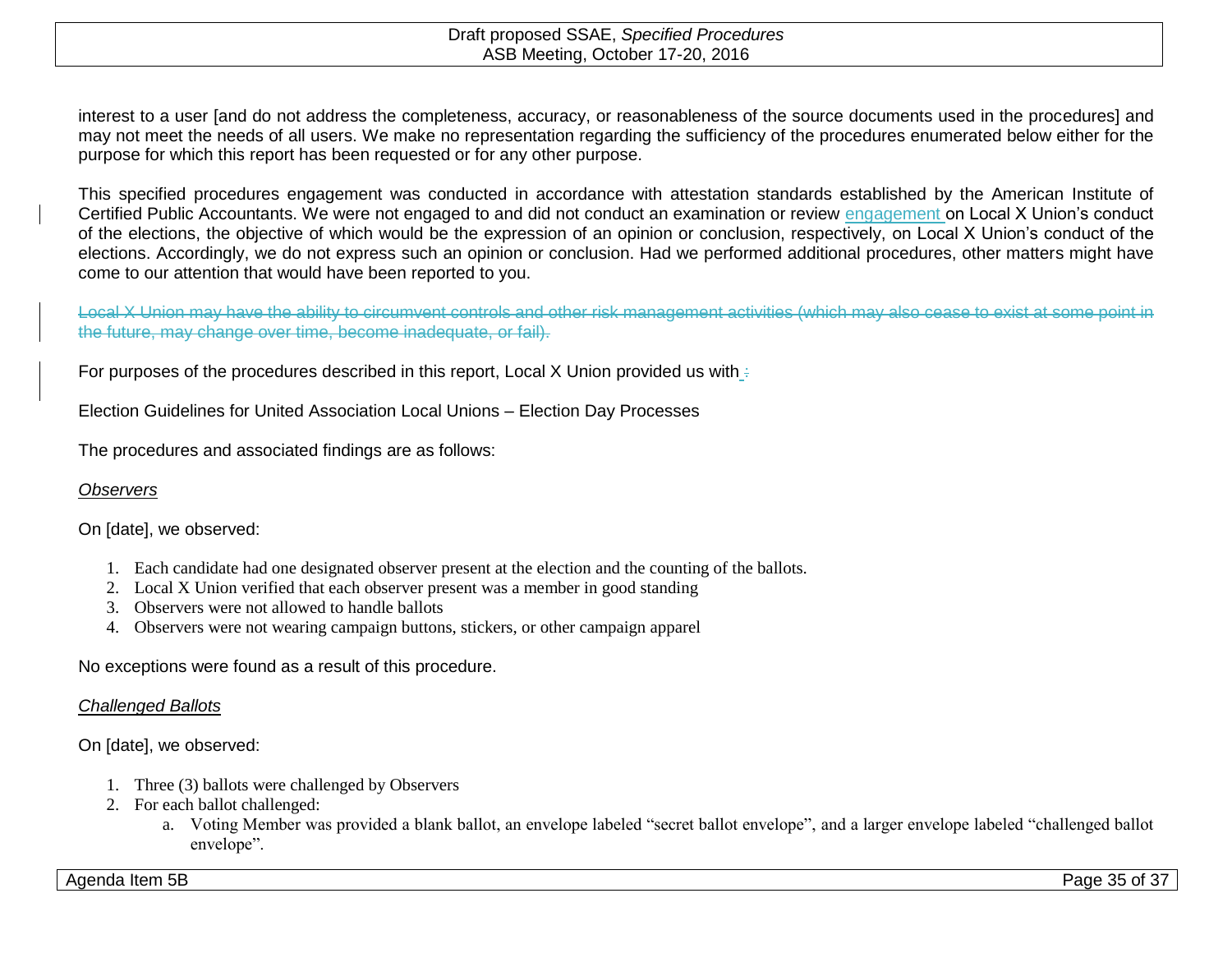- b. An Election Official recorded on the outside of the challenged ballot envelope, the voting member's name, membership number, reason for the challenge, name of person raising the challenge, resolution of the challenge, name of the Election Official, and the date.
- c. Voting Member was shown to private voting area where the ballot was marked, placed in secret ballot envelope and sealed. Voting Member then placed the secret ballot envelope in the challenged ballot envelope and returned it unsealed to the Election Official.
- d. The Election Official insured the challenged ballot envelope contained the secret ballot envelope.
- e. The Voting Member then sealed the challenged ballot envelope and placed it in a separate ballot box maintained for challenged ballots.

No exceptions were found as a result of this procedure.

#### *Counting the Ballots*

On [date], we observed:

- 1. Local X Union elected to used machine counting for the election
- 2. After all Voting Members' votes were cast, the Operator of the voting machine locked all the ballot machines.
- 3. The machines were then opened one by one and a member of the Election Committee read and recorded the tabulations while two other Election Committee members each recorded the tabulations on separate tally sheets.
- 4. After all tabulations were completed, the voting machine Operator locked all of the ballot machines.
- 5. The Election Committee then totaled the results of the tabulation sheets.
- 6. The Elections Committee Chairman read the results aloud.
- 7. The members of the Election Committee signed the tally sheets.
- 8. The tally sheets were locked in a safe place.

No exceptions were found as a result of this procedure.

Local X Union is responsible for the documentation and evidence ("source documents") that are described in the specified procedures and related findings section. We were not engaged to perform and we have not performed any procedures other than those previously listed, nor have we performed any procedures in the specified procedures and related findings section with respect to the preparation or verification of any of the source documents. We have no responsibility for the verification of any underlying information upon which we relied in forming our findings.

Furthermore, we undertake no responsibility to update this report for events and circumstances occurring after the date hereof. We did not obtain a written statement from Local X Union stating that the election was conducted in accordance with Election Guidelines for United Association Local Unions, Election Day Processes.

[Independent Accountant's Signature]

[Independent Accountant's city and state]

Agenda Item 5B Page 36 of 37